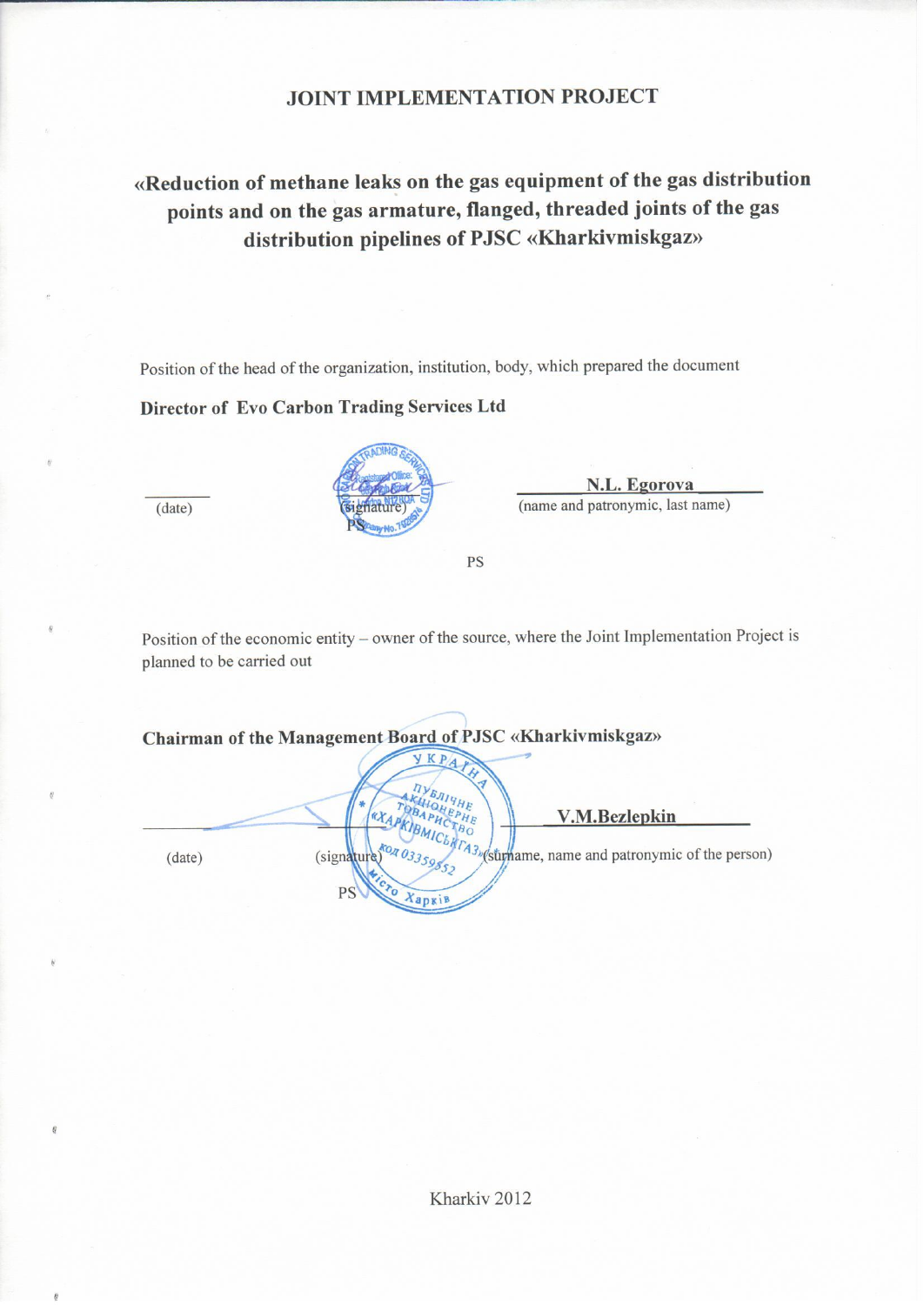

**UNFOO** 

# **JOINT IMPLEMENTATION PROJECT DESIGN DOCUMENT FORM Version 01 – in effect as of: 15 June 2006**

## **CONTENTS**

- A. General description of the project.
- B. Baseline
- C. Duration of the project / crediting period
- D. Monitoring plan
- E. Estimation of greenhouse gas emission reductions
- F. Environmental impacts
- G. Stakeholders' comments

## **Annexes**

- Annex 1: Contact information on project participants
- Annex 2: Baseline information
- Annex 3: Monitoring plan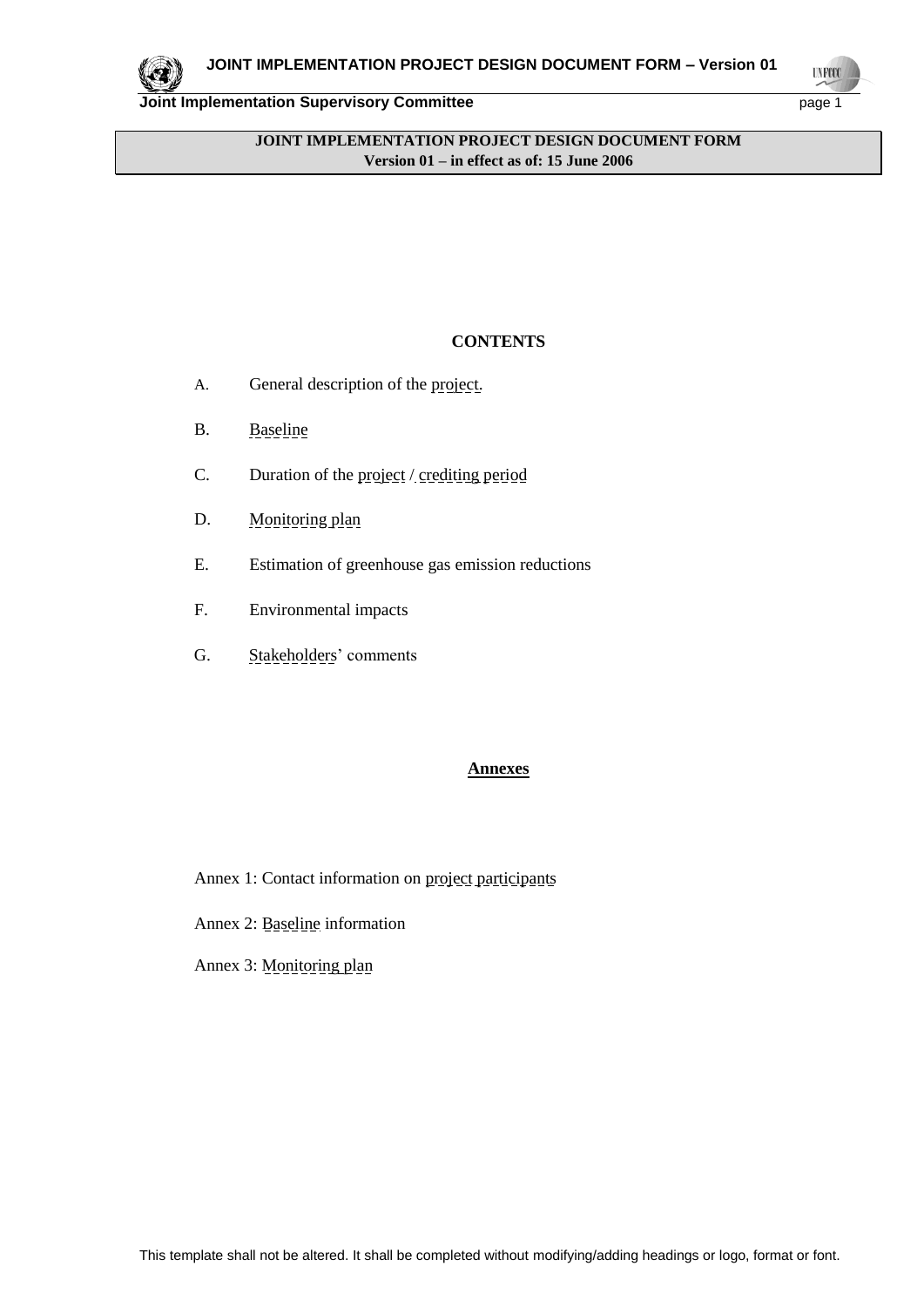

#### **ABBREVIATIONS**

GDN – gas distribution network CLP – conditional leak-proofness SPNGL – standard physical methane leak EPNGL – excess physical methane leak PETM – Purposeful Examination and Technical Maintenance NGLF – natural gas leak factors GHG – greenhouse gas UGSSR – Ukrainian Gas Supply System Safety Rules GDP – Gas distribution point CGDP – cabinet-type gas distribution point CDM – Clean Development Mechanism NERC – National Electricity Regulatory Commission PJSC – Public Joint-stock company PDD – Project Design Document JI – Joint Implementation

**UNFO**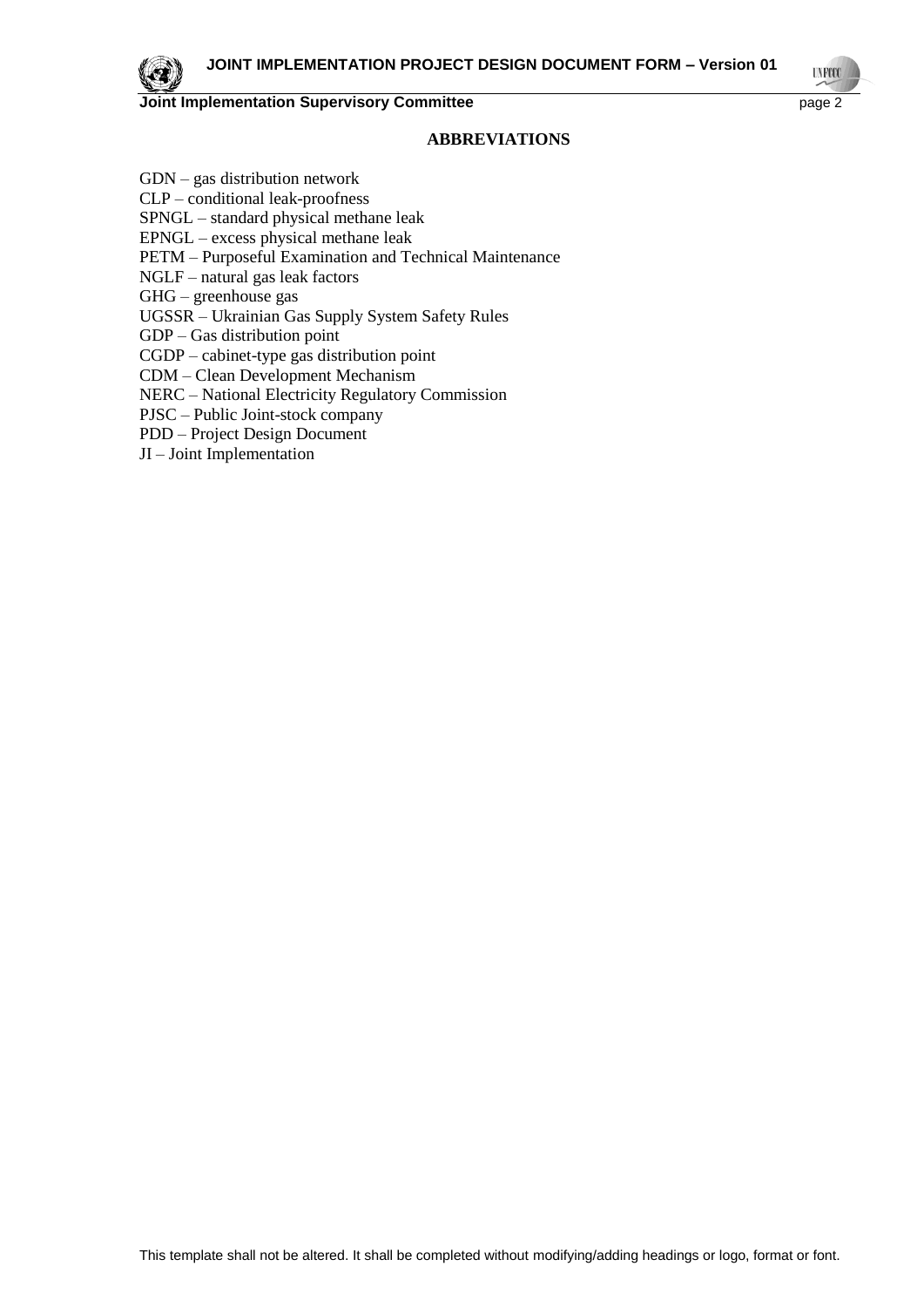

#### **SECTION A. General description of the project**

#### **A.1. Title of the project:**

Reduction of methane leaks on the gas equipment of the gas distribution points and on the gas armature, flanged, threaded joints of the gas distribution pipelines of PJSC "Kharkivmiskgaz"

Sectoral scope 10. Fugitive emissions from fuel (solid fuel, oil and gas)

Project Design Document Version: 02

Date: 07/11/2012.

# **A.2. Description of the project:**

The purpose of the project "Reduction of methane leaks on the gas equipment of the gas distribution points and on the gas armature, flanged, threaded joints of the gas distribution pipelines of PJSC "Kharkivmiskgaz" is reduction of methane leaks at gas transportation and gas distribution infrastructure of PJSC "Kharkivmiskgaz". These leaks are the result of leaking gas equipment and gas fittings. The basic leak sources are gas distribution network (GDN) components, included into the Project boundary, as follows:

- *-* gas equipment (pressure control valves, valves, filters, break switches, etc.) located at gas distribution points (GDPs) and cabinet-type gas distribution points (CGDPs) of PJSC "Kharkivmiskgaz";
- *-* gas fittings (faucets, valve gates, screw valves, etc.) located at gas pipelines of PJSC "Kharkivmiskgaz".

The project boundary encompasses 240 GDPs, 990 CGDPs and 63 327 gas fitting units at gas pipelines.

The main reason of methane leaks is failure of sealing elements of equipment caused by temperature fluctuations and moisture. Basic component of natural gas is methane, which is greenhouse gas. Methane content in natural gasis 92-95%. Repair of methane leaks will result in a reduction of greenhouse gas emissions. Hereinafter, to refer to methane leaks the term "methane leaks" is used, since leak measurements refer to methane.

#### **Situation existing prior to the start of the project**

PJSC "Kharkivmiskgaz" is an enterprise that provides transportation and supply of natural gas to industrial enterprises (648), public-service facilities (3 383), and population (484 923 apartments and individual accomodation units) in Kharkiv city.

*The main activities of the company are:*

- Transportation of natural gas and oil gas by distribution pipelines;
- Supply of natural gas at regulated tariffs;
- Installation of domestic gas meters;
- Design, installation of gas supply systems;
- Maintenance, repair works.

The structure of existing tariffs for gas transportation regulated by the state does not take into account the amortization and investment needs of gas distribution enterprises. This leads to a lack of financing for repair works and modernization of gas networks, purchase of proper technological equipment and components, and, as a result, contributes to the increase of methane leaks at PJSC "Kharkivmiskgaz" facilities.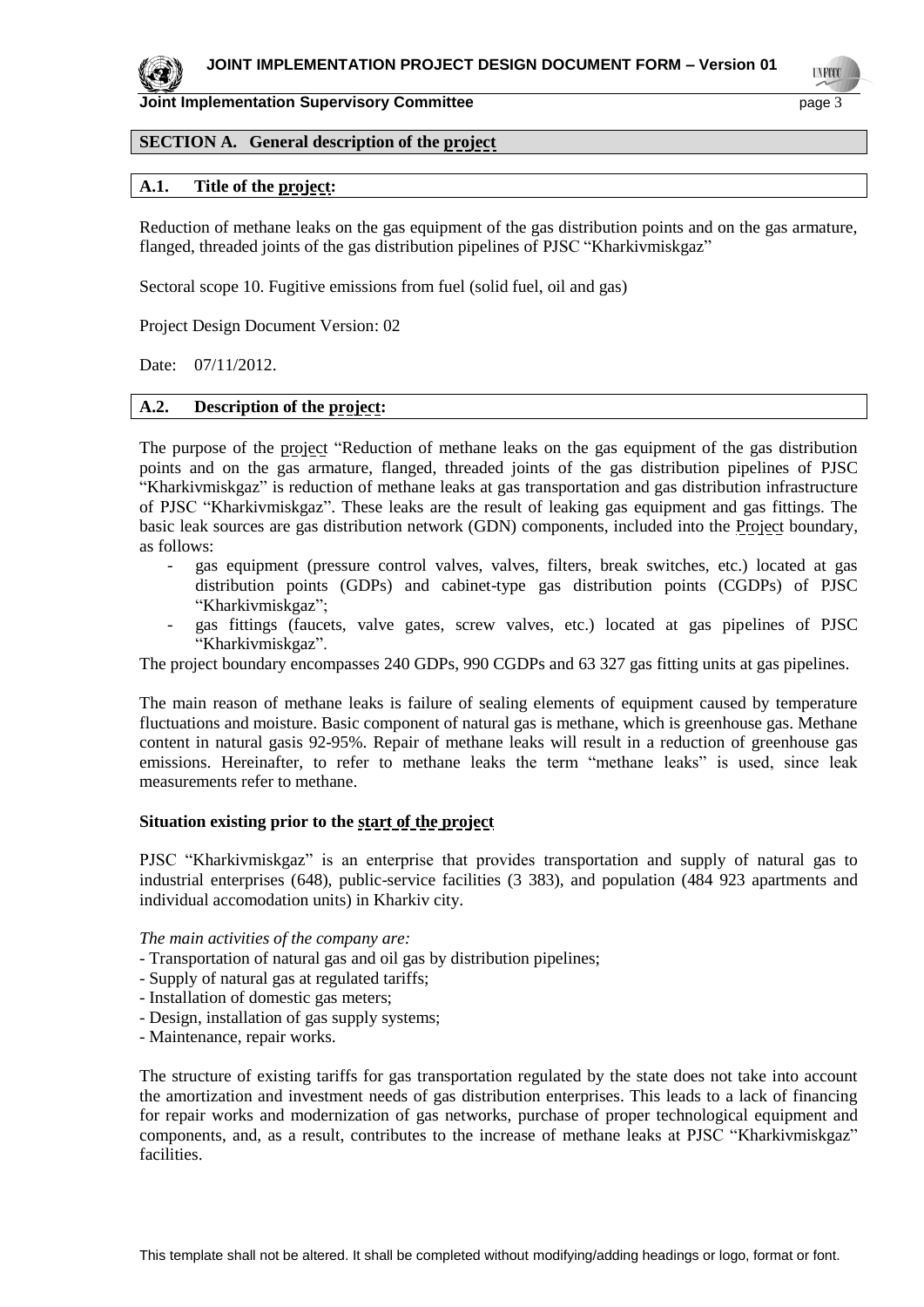**UNFOO** 



#### **Joint Implementation Supervisory Committee** page 4

Before the launch of this project, an application of Joint Implementation Mechanism provided for by the Kyoto Protocol was planned.

## **Baseline scenario**

Prior to the start of the **Project PJSC** "Kharkivmiskgaz" carried out detection of methane leaks from gas fittings of gas distribution networks using organoleptic methods, methane leaks detection at GDP and CGDP using gas detectors in accordance with Ukrainian Gas Supply System Safety Rules  $(UGSSR)^{1}$ . The company detected methane leaks with the purpose of avoidance of emergency and explosive situations. Measurings of methane leak volumes, their registration and accounting were not conducted, and the proper measuring devices were absent. Fixing the leaks detected by gas detectors and organoleptic methods usually implied a mere routine repairs of GDP (CGDP) equipment and gas fittings using cotton fiber stuffing with oil tightening and asbestos-graphite compound. This technology of repairs ensured only short-term leak-proofness of the equipment and gas fittings and avoidance of explosion hazards. Meanwhile, theoretical calculations of methane leaks as a result of leakage of GDP and CGDP equipment, gas fittings of PJSC "Kharkivmiskgaz" gas pipelines showed about 139 million m<sup>3</sup> per year methane leaks.

## **Project scenario**

Project activities provide for the reduction of methane leaks that occur as a result of faulty sealing of GDN components (GDP and CGDP equipment and gas fittings of PJSC "Kharkivmiskgaz" gas pipelines).

Within the framework of the JI project in order to repair methane leaks at gas equipment and gas fittings two types of repairs are applied:

- 1. Complete replacement of old gas equipment and gas fittings with new units.
- 2. Replacement of pressure-sealing elements with the use of modern sealing materials, changing the common practice of servicing and repair on the basis of paronite gaskets and cotton fiber stuffing with oil tightening and asbestos-graphite compound.

The existing practice of servicing and repair on the basis of paronite gaskets and sealing stuffing of cotton fibre with fatty impregnation and asbestos-graphite filler does not give a long-lasting effect of methane leak reductions.

As a result of JI project activities, in addition to methane leak reductions, technical losses of natural gas will decrease, a contribution will be made to the improvement of environmental situation, and the risk of accidents and explosions will be reduced.

Project activities will include:

l

- Implementation of Purposeful Examination and Technical Maintenance (PETM) of GDN components (GDP and CGDP equipment and gas fittings). This is a modern and the most economically effective practice, which provides possibilities of detection of leak points but also estimation of leak volume (i.e., potential gas leak reductions) and assess the quality of repairs conducted. This key information is required for substantiation of efficiency of repair works and priority choice of its objects, which is important under short financing for repair of all leaks. The PETM programme will include organizational measures such as creation of working team for the project, training of employees, implementation of relevant monitoring procedures for all gas equipment and fittings, creation of data collection and storage for data on repairs and methane leaks, and implementation of internal audit and quality assurance system for the repair of methane leaks.
- $\bullet$ Detection of methane leaks: leak monitoring system at all GDN components (GDP and CGDP equipment and gas fittings), included into the project boundary including methane leaks (GDN

 $<sup>1</sup>$  Decree No. 254 of 01/10/1997 of the State Labour Safety Supervisory Committee of Ukraine, registered in the Ministry of Justice of Ukraine</sup> No. 318/2758 on 15/05/1998.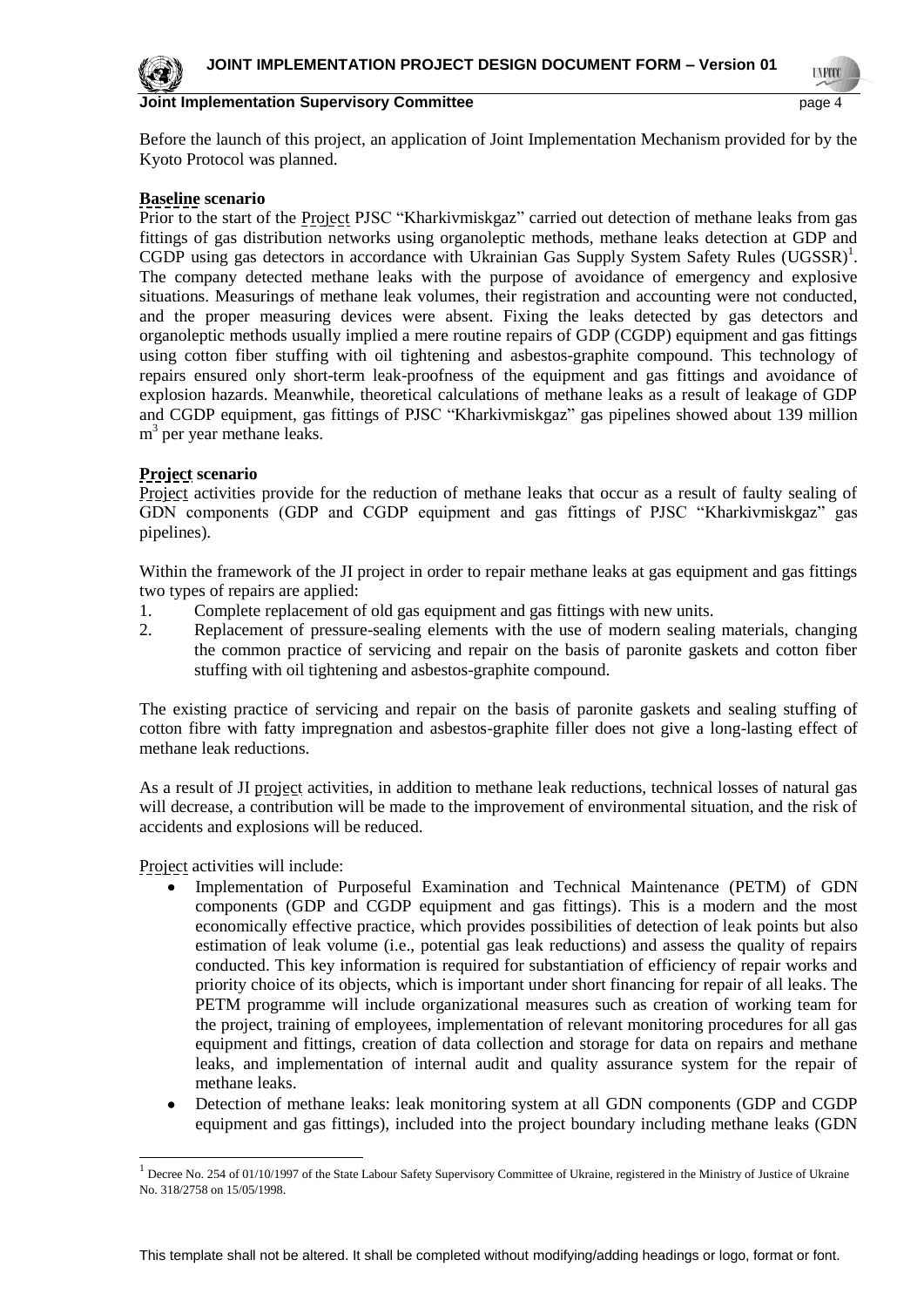

**UNFOC** 



#### **Joint Implementation Supervisory Committee** page 5

repaired within the project activity). Monitoring will be carried out on a regular basis by specially trained staff. Detected leak points will be duly marked with individual numbers and registered in the database.

 $\bullet$ Repair of all leaks detected: repairs of GDN comonents under this project will include replacement of sealing elements using new materials and/or replacement of gas equipment and gas fittings by new modern equipment. The repaired GDP (CGDP) gas equipment and gas fittings will be inspected regularly, as a part of standard monitoring activity, to make sure that they did not become the source of leaks again.

The project was initiated in December 2004:

In December 2004, an inspection of PJSC "Kharkivmiskgaz" GDP (CGDP) gas equipment, fittings, flanged and threaded joints; primary leak measurements were made.

December 2004 – the start of inspection and repair works at GDP (CGDP) gas equipment and gas fittings, flanged and threaded joints of gas distribution networks of PJSC "Kharkivmiskgaz", was started the PDD (version 01), which included the leak monitoring programme.

14/12/2004 - the date of the beginning of the project when the company PJSC "Kharkivmiskgaz" was initiated repair gas equipment GDP (CGDP) and gas fittings, flanges, threaded joints of gas distribution networks of PJSC "Kharkivmiskgaz" under Joint Implementation Project.

19/10/2012 – a Working Team was created to ensure performance of the JI Monitoring Plan.

05/10/2012 –Letter of Endorsement No.2919/23/7 was obtained from the State Environmental Investment Agency of Ukraine.

|                                                        |                                                     | Please indicate if the   |
|--------------------------------------------------------|-----------------------------------------------------|--------------------------|
| Party involved*                                        | Legal entity project participant<br>(as applicable) | Party involved wishes to |
|                                                        |                                                     | be considered as project |
|                                                        |                                                     | participant              |
|                                                        |                                                     | (Yes/No)                 |
| Ukraine<br>(Host Party)                                | PJSC "Kharkivmiskgaz"<br>$\bullet$                  | N <sub>o</sub>           |
| Switzerland                                            | CEP Carbon Emissions Partners S.A.<br>$\bullet$     | N <sub>0</sub>           |
| *Please indicate if the Party involved is a host Party |                                                     |                          |

# **A.3. Project participants:**

PJSC "Kharkivmiskgaz" - an organization that implements the project (Аpplicant). EDRPOU code 03361081. Name the type of economic activity CTEA 40.22.0 Distribution and supply of Pipe 45.33.3 45.21.4 Building local pipelines, communication lines and power supply. PJSC "Kharkivmiskgaz" is responsible for the design, construction and installation work performed by its own personnel or by contractors. Enterprise finance the project and do not receive any money.

CEP Carbon Emissions Partners S.A. is a research and engineering organisation. It is responsible for the development of project design documents for the joint implementation project. Besides, it will participate in determination, monitoring and verification of the project.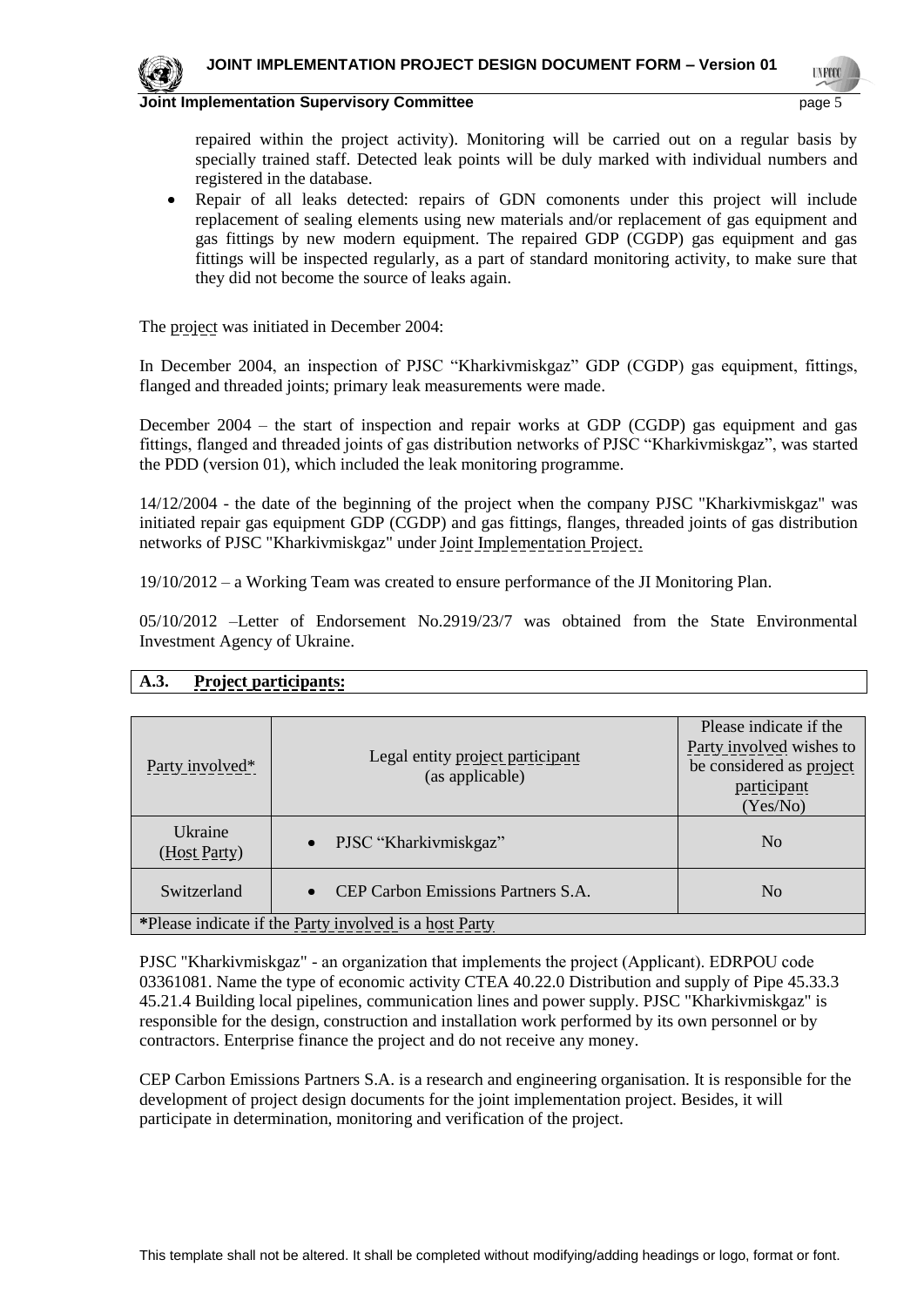

**UNFOCO** 

**Joint Implementation Supervisory Committee** page 6

# **A.4. Technical description of the project:**

# **A.4.1. Location of the project:**

The Project is located in the territory of Kharkiv city and surrounding area, Ukraine (Figure 1).



*Figure 1. The map of Ukraine with indication of Kharkiv city*

# **A.4.1.1. Host Party(-ies):**

The Project is located in the territory of Ukraine.

Ukraine is an Eastern European country that ratified the Kyoto Protocol to the UN Framework Convention on Climate Change on February 4, 2004<sup>2</sup>. It is listed in Annex 1 and meets the requirements of participation in Joint Implementation projects.

## **A.4.1.2. Region/State/Province etc.:**

The Project is located in the territory of of Kharkiv city and surrounding area, Ukraine

## **A.4.1.3. City/Town/Community etc.:**

Kharkiv city and surrounding area

l

<sup>&</sup>lt;sup>2</sup> <http://zakon.rada.gov.ua/cgi-bin/laws/main.cgi?nreg=1430-15>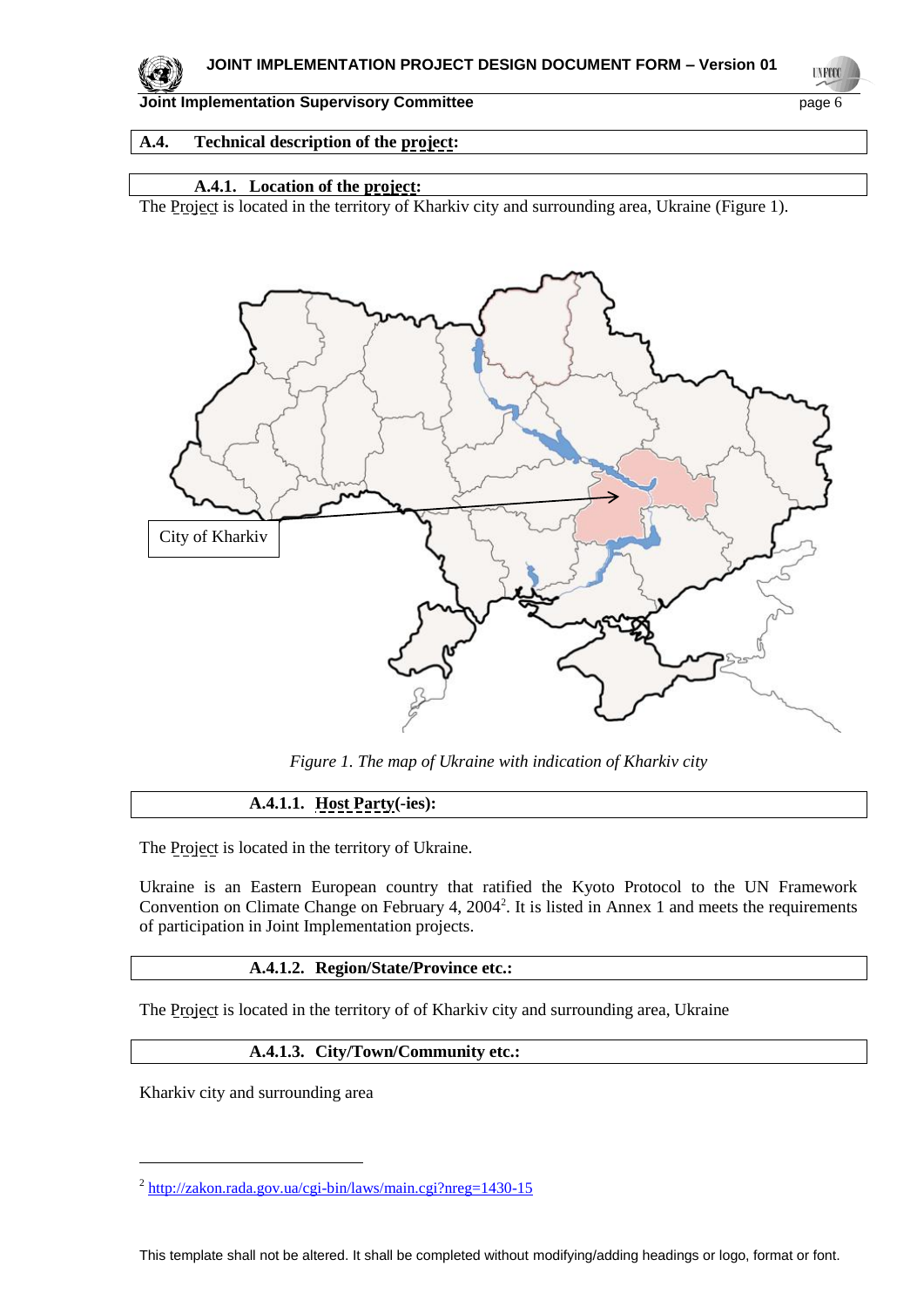**UNFOC** 



-

**Joint Implementation Supervisory Committee** page 7

**A.4.1.4. Detail of physical location, including information allowing the unique identification of the project (maximum is one page):**

The geographical coordinates of Kharkiv are: 50°00' 00'' N 36°13'45'' E Time zone: GMT +2:00

Kharkiv city - the second in population city in Ukraine.

The highest point above sea level 202 m (Piiatikhatki (Kharkiv)), the lowest - 94 (Novoselivka). In terms of relief of Kharkiv is divided into four lowland and four raised districts. River flow creates hollow lifted from the northwest to the southeast between Central Russian Upland and Donetsk lowland. Highlands of Kharkiv, mostly sandy, until recently, were covered with pine and birch forests (Kholodna Mountain, elevation north of Lopan). Kharkiv is located on enhancing watershed and river valleys (Kharkiv, Lopan, Udy, Nemyshlia) on the territory of modern Kharkiv these small rivers converge and flow into (after Udy) to the Seversky Donets.

A complete list and addresses of gas distribution points (240 units), cabinet-type gas-distribution points (990 units) and gas fittings (63 327 units), that are included in the project boundary, is provided in Supporting Document 1 - "Registry of gas distribution points, cabinet-type gas distribution points, gas fittings of gas distribution networks of the Joint Implementation Project "Reduction of methane leaks on the gas equipment of the gas distribution points and on the gas armature, flanged, threaded joints of the gas distribution pipelines of PJSC "Kharkivmiskgaz"3.

**A.4.2. Technology(-ies) to be employed, or measures, operations or actions to be implemented by the project:** 

#### **1. Development and introduction of methane leak calculation method**

To measure methane leaks the proposed project applies a JI-specific approach based on the 2012 "Methodology of calculation of greenhouse gas emission reduction by eliminating excess methane leaks in gas distribution networks", registry No. UkrNTI 0112U00A816, developed by the Institute of Gas of the National Academy of Sciences of Ukraine (hereinafter – the "Methodology"). In line with the Methodology, project participants selected the computational method as the method meeting the project requirements towards accuracy and transparency of methane leak detection and repair, as well as conservativeness of calculation approach. On the other hand, taking into account limited financing and the absence of a long-term development plan for the industry, it can be stated that the measurement method is not applicable in the specified circumstances at PJSC "Kharkivmiskgaz".

The description of main activities and technologies under the project is provided below. More details on measures taken to detect and eliminate leaks in GDN components of PJSC "Kharkivmiskgaz" will be provided at the JI project monitoring stage.

**FT-02V1 leak detector.** In order to detect methane leaks in a sample FT-02V1 leak detector, shown in Figure 2, is used.

<sup>&</sup>lt;sup>3</sup>Supporting document 1 to the PDD of the JI project "Reduction of methane leaks on the gas equipment of the gas distribution points and on the gas armature, flanged, threaded joints of the gas distribution pipelines of PJSC "Kharkivmiskgaz", "Registry of gas distribution points, cabinet-type gas distribution points, gas fittings of gas distribution networks of the Joint Implementation Project" is executed in an electronic form and submitted to the State Environmental Investment Agency of Ukraine and Bureau Veritas Certification Holding SAS – a company that verifies the project.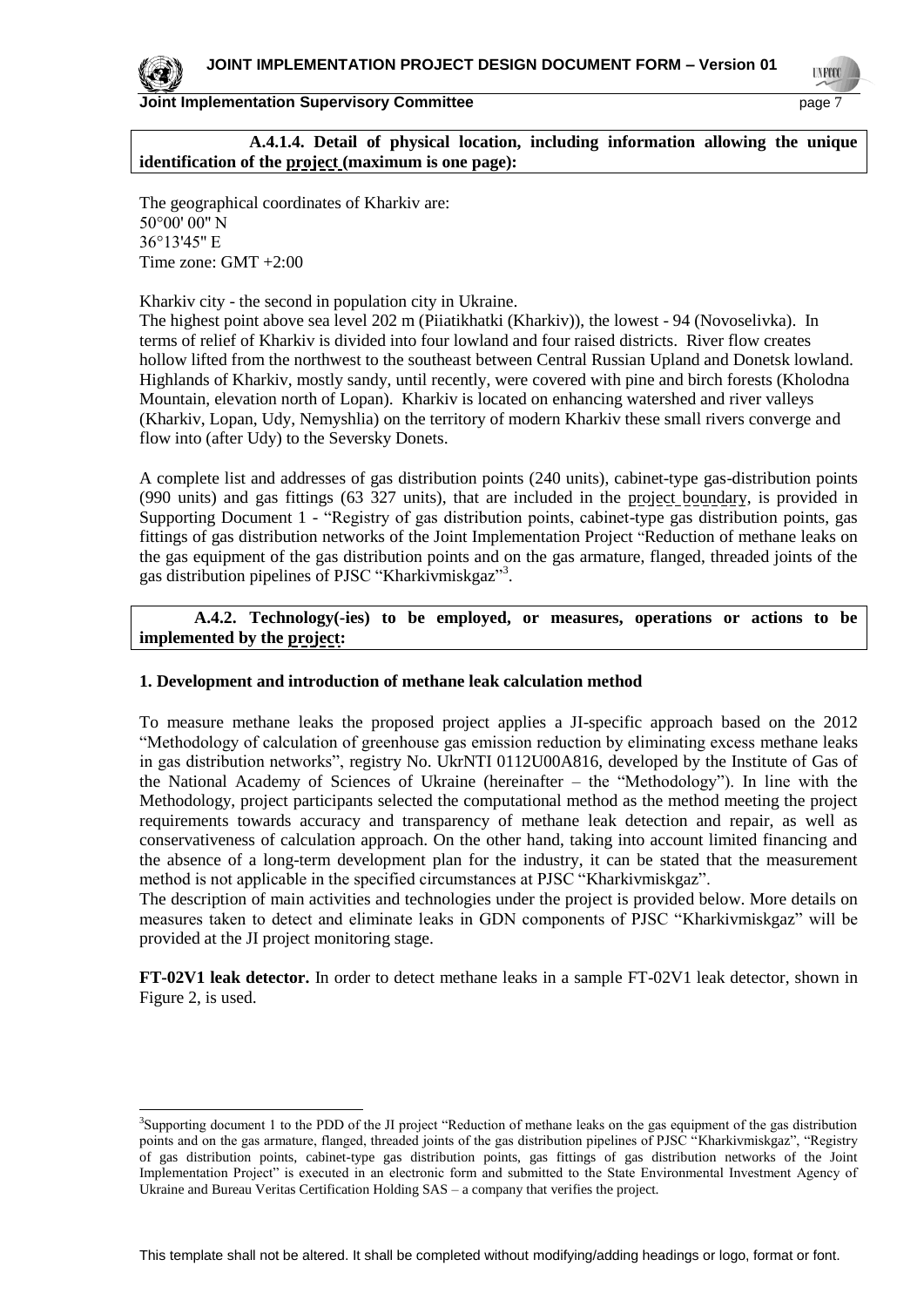



*Figure 2. A photo of FT-02V1 leak detector.*

Specifications of FT-02V1 leak detector are provided in Table 1.

*Table 1. FT-02V1 leak detector specifications*

| Parameter                          | Value                |
|------------------------------------|----------------------|
| Dimensions, mm                     | max 190x33x18        |
| Weight, g                          | max 200              |
| Supply voltage, V                  | from $3.05$ to $4.5$ |
| Sensitivity limit, volume ratio, % |                      |
| - for methane                      | 0.01                 |
| - for propane                      | 0.03                 |
| Alarm threshold, volume ratio, %   |                      |
| - for methane                      | $1.00 \pm 0.4$       |
| - for propane                      | $0.4 \pm 0.16$       |
| Ramp-up period, s                  | max                  |
| Alarm actuation period, s          | max <sub>3</sub>     |
| Maximum power                      | 1.5                  |
| Battery life, h                    | min 5                |
| Battery voltage at idle, V         | max 4.5              |
| Battery short-circuit current, A   | $max$ 0.6            |
| Explosion protection mark          | 1ExibdIICT5          |
| Electric shock protection          | 3 class              |
| Protection rating                  |                      |
| - electronic module shell          | IP20                 |
| - battery                          | IP54                 |

After methane leak detection in a corresponding GDN component (GDP (CGDP) gas equipment and gas pipeline fittings), the unit is repaired or replaced with the use of modern sealing materials (GOST 7338-  $90^4$ , GOST 5152-84<sup>5</sup> or GOST 10330-76<sup>6</sup>).

More details on the measurement methods used in leak monitoring is provided in the Annex 3.

#### **2. Introduction of modern sealants for leak repair.**

l

**UNFOC** 

<sup>&</sup>lt;sup>4</sup> "Rubber and Rubber-fabric Planes"

<sup>&</sup>lt;sup>5</sup> "Sealing Stuffing"

<sup>6</sup> "Dishevelled flax. Specifications"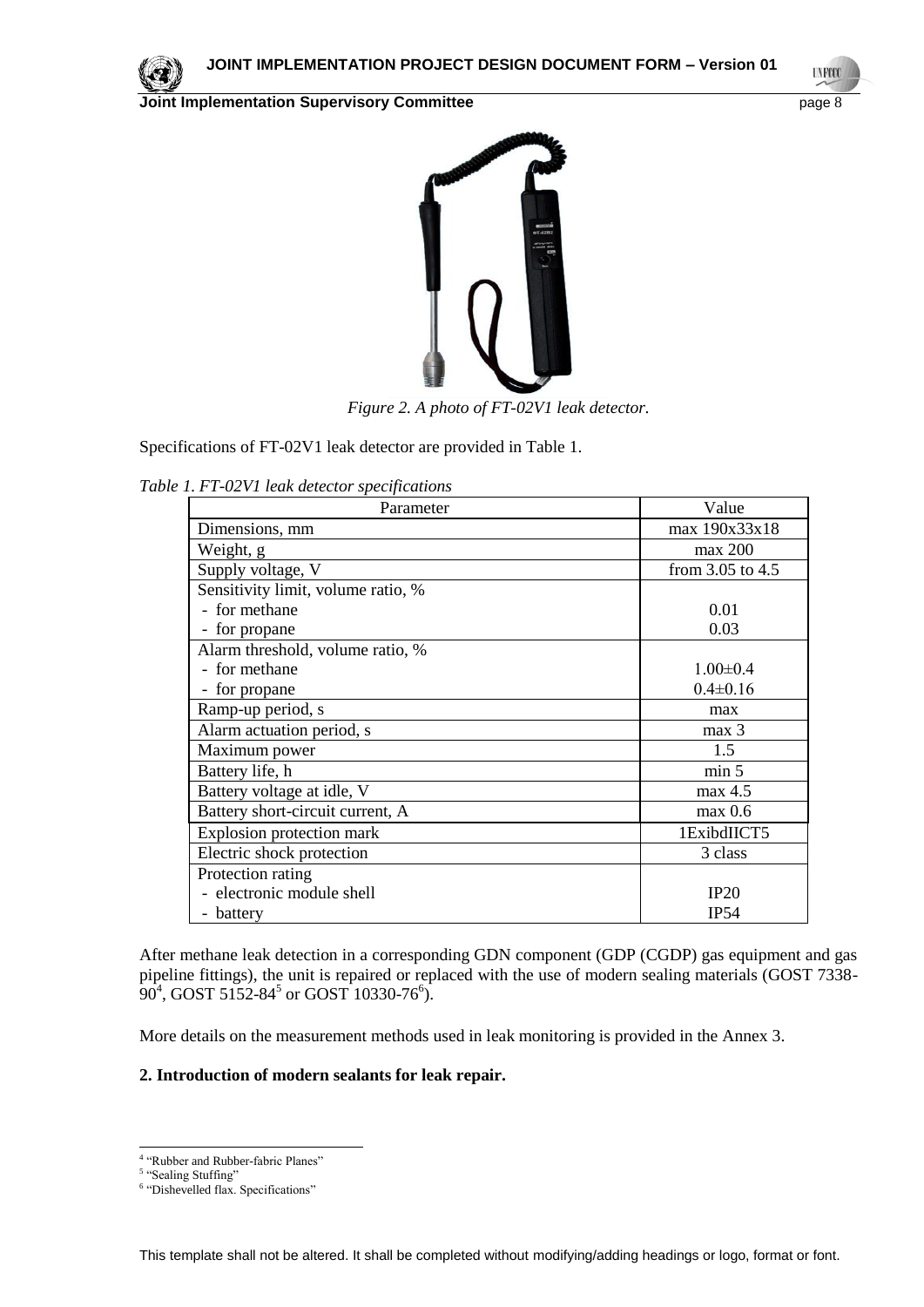

**UNFOO** 



#### **Joint Implementation Supervisory Committee** page 9

**Sealants (sealing agents) GOST 7338-90** are oil-and-petrol-resistant plates used for making of rubbertechnical wares, that serve for the compression of immobile connections, prevention of friction between metallic surfaces, single shock load accommodation; the sealants are also used for making gaskets, flooring and other sealing wares.

The project activity provides for greasing of locking devices and compression of the threaded connections with flax fibres GOST 10330-76 and Plitol-M oil (TU U 25404313.004-2201)

**Sealing stuffing GOST 5152-84.** Asbestine wattled sealing stuffing is used for the compression of sealing of stuffing armature chambers, centrifugal and piston pumps, and also different devices at working temperatures from - 70 to 300˚С.

Wattled sealing stuffing is the most widespread type of sealing materials, used to seal stuffing armature chambers, centrifugal and piston pumps, different devices. This stuffing is used to complete more than 80% of armature. They differentiate both in materials they are made of and methods of making (by structure). Both factors substantially influence operating properties of stuffing. The important components of stuffing are different types of impregnations and fillers that give necessary properties to stuffing.

#### **3. Replacement of shut-off and control valves.**

**Shut-off and control valves.** Within the framework of the Project it is also planned to replace old GDP (CGDP) gas equipment as well as gas fitting of the USSR production with the equipment and shut-off and control valves of European producers and their analogues of national production.

During implementation of the Project producers of gas equipment that is used for prevention of methane leaks can be changed upon the creation more modern and perfect technologies and equipment in the market.

#### **4. Installation of centralized methane leak accounting system.**

The choice of equipment and materials will depend on the size, source of leaks and operating schedule of system component where this leak was detected during PETM of gas distribution networks, including:

• studying of basic conditions – when using measuring devices described above;

• registration of the results and determination of priority in repair of leaks, which ensures the highest efficiency of this work upon scarcity of means for repair.

data analysis and evaluation of reduction of natural gas losses and volumes of emission reduction.

• development of plan of future inspections, and further monitoring of GDN components included into the project boundary, including those where leaks had already been repaired within the project framework.

Implementation of the PETM program aimed at leak detection and repair, further maintaining of leakproofness of GDN components of PJSC "Kharkivmiskgaz" is not time limited. Even after the end of the crediting period, the Project will generate methane emission reductions.

#### **Implementation Schedule**

1. Drawing up the primary registry of GDP (CGDP) gas equipment, gas fittings, threaded and flanged connections of gas pipelines. Inspection of GDP (CGDP) gas equipment, gas fittings,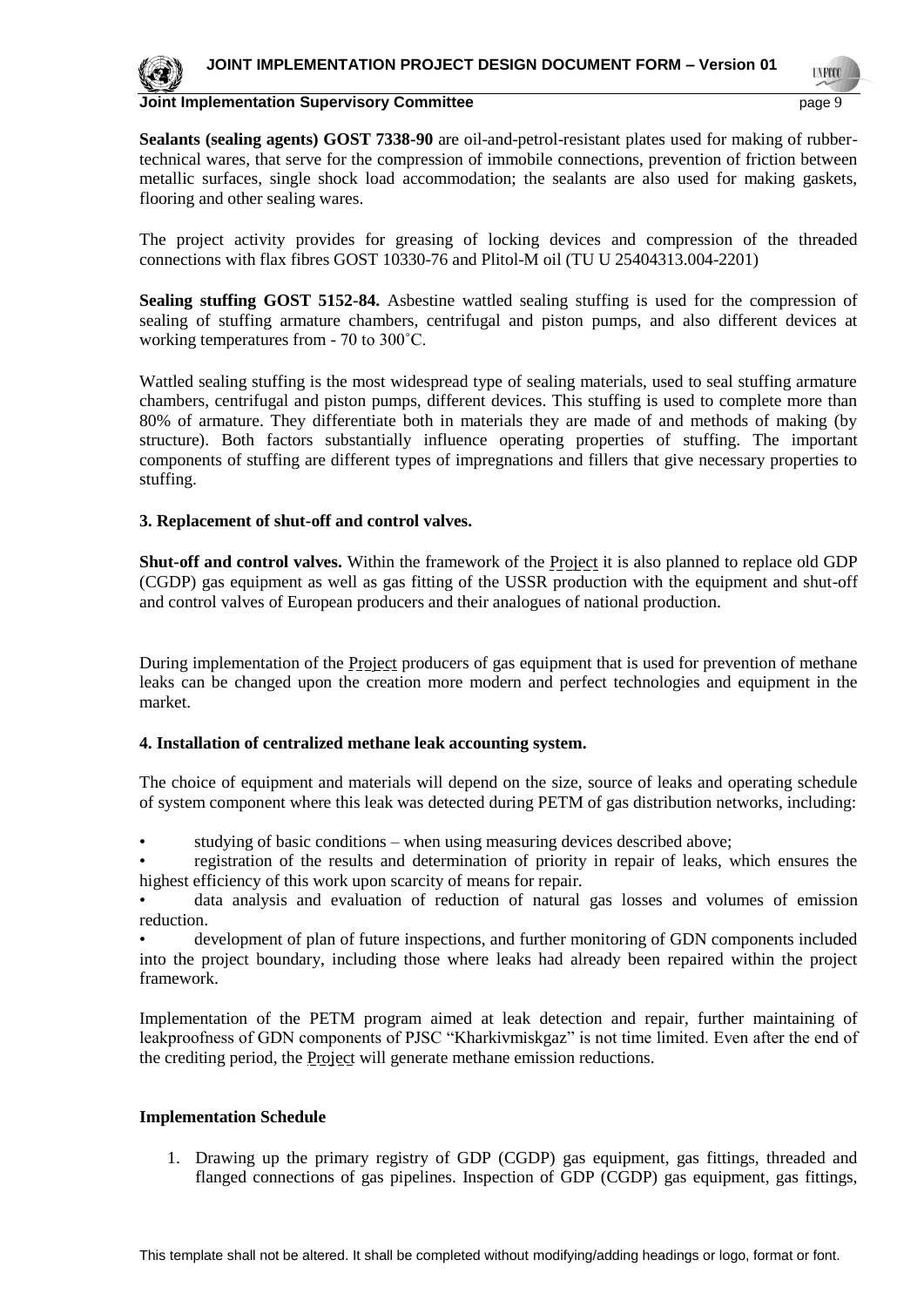# **UNFOO**



#### **Joint Implementation Supervisory Committee <b>Page 10 Page 10 Page 10 Page 10**

threaded and flanged connections of gas pipelines and primary monitoring measurements. Signing of the Memorandum of understanding relating to the Joint Implementation Project. Development of the Monitoring Plan, the PDD of the project, version 01 (January - December 2005).

- 2. Introduction and implementation of the PETM programme, repair (replacement) of gas equipment: 246 GDPs (CGDPs) and 12 665 fittings (October-December 2005).
- 3. Introduction and implementation of the PETM programme, repair (replacement) of gas equipment: 246 GDPs (CGDPs) and 12 666 fittings (January - December 2006).
- 4. Implementation of the PETM programme, repair (replacement) of gas equipment: 246 GDPs (CGDPs) and 12 666 fittings (January - December 2007).
- 5. Implementation of the PETM programme, repair (replacement) of gas equipment: 246 GDPs (CGDPs) and 12 665 fittings (January - December 2008)
- 6. Introduction and implementation of the PETM programme, repair (replacement) of gas equipment: 246 GDPs (CGDPs) and 12 665 fittings (January - December 2009).
- 7. Continuation of implementation of the PETM programme, implementation of regular monitoring inspections and measurements at already repaired gas equipment of GDPs (CGDPs) and fittings of gas pipelines, leak repair at already repaired equipment, if such leaks take place (January 2010 - December 2017)

Upon proper maintenance no replacement of equipment implemented in the framework of the project is expected during the project period, since it meets all criteria of the existing modern common practice. Training of employees and specialists of PJSC "Kharkivmiskgaz" will take place in accordance with practice that existed prior to the project, and in case of necessity, such as lack of skills for working with equipment that is implemented in the framework of the project activities, equipment manufacturers will conduct briefings and training, as stipulated in contracts for the purchase of equipment.

#### **A.4.3. Brief explanation of how the anthropogenic emissions of greenhouse gases by sources are to be reduced by the proposed JI project, including why the emission reductions would not occur in the absence of the proposed project, taking into account national and/or sectoral policies and circumstances:**

The project activity includes:

- repair (replacement) of GDP (CGDP) gas equipment and gas fittings of PJSC "Kharkivmiskgaz" gas pipelines with the use of modern sealing materials and modern equipment of the European producers and their analogues of national production;
- monitoring of methane leaks aimed at the detection of methane leaks caused by sealing failures;
- further renewal of sealing of GDN components of PJSC "Kharkivmiskgaz".

Reduction of methane leaks will result in reduction of emissions of methane that is greenhouse gas.

Absence of the Project activity means that all equipment, including old units, that are still capable of working, and equipment characterized by worse leak-proofness than the one planned in the project activity, will be operated for a long time in the ordinary mode. This makes it impossible to reduce methane emissions.

#### **A.4.3.1. Estimated amount of emission reductions over the crediting period:**

The following emission reductions will be achieved during the Project implementation at each stage of the Project:

*Table 2. Estimated amount of emission reductions in the period before the first commitment period (2005-2007)*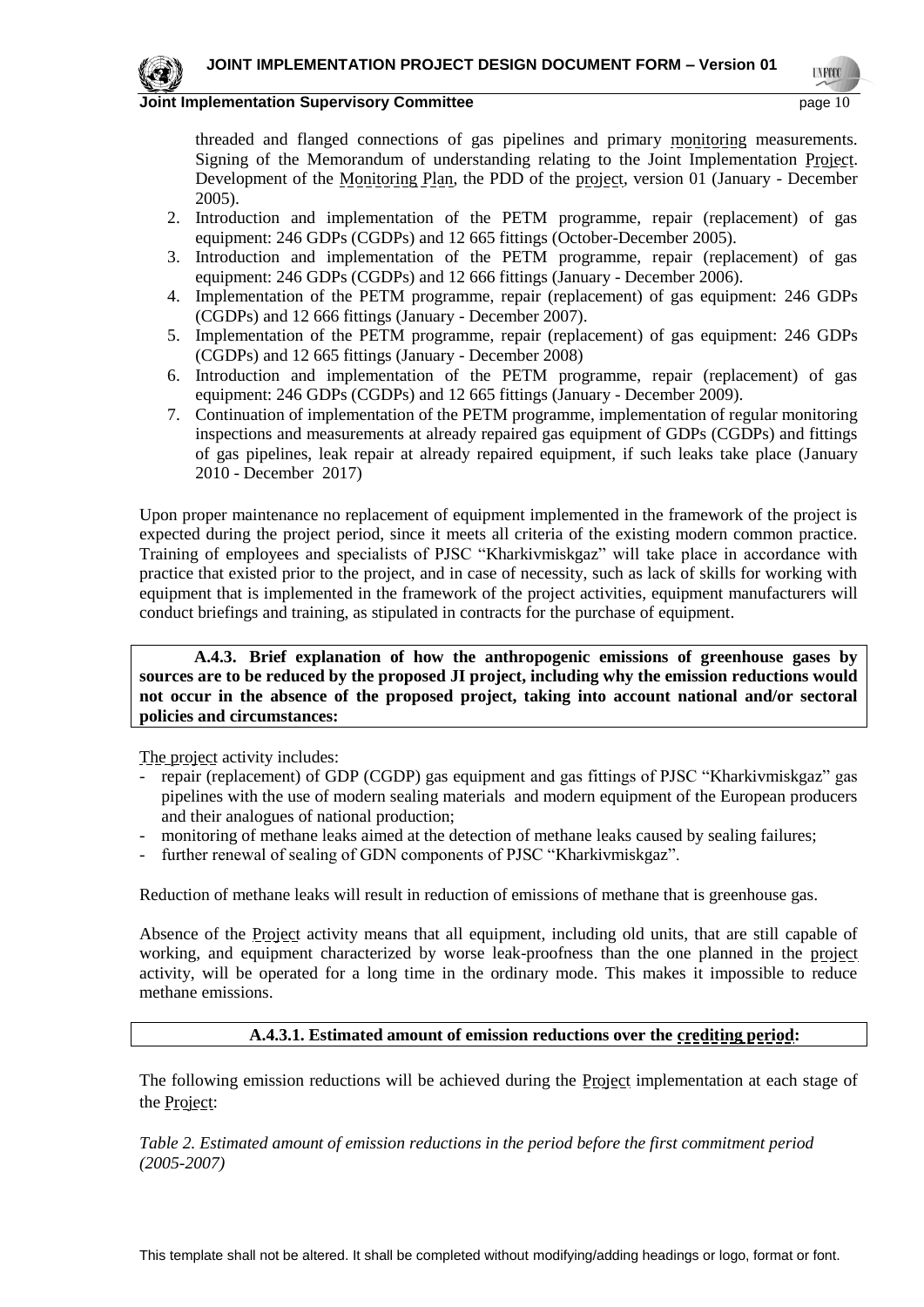

**UNFCCC** 

|                                                                                                                | Years                                                                   |
|----------------------------------------------------------------------------------------------------------------|-------------------------------------------------------------------------|
| Period before the crediting period                                                                             | 3                                                                       |
| Year                                                                                                           | Estimate of annual emission reductions<br>in tonnes of $CO2$ equivalent |
| 2005                                                                                                           | 385 693                                                                 |
| 2006                                                                                                           | 771 386                                                                 |
| 2007                                                                                                           | 1 157 078                                                               |
| Total estimated emission reductions before the<br>crediting period (tonnes of $CO2$ equivalent)                | 2 3 14 15 7                                                             |
| Annual average of estimated emission reductions<br>before the crediting period<br>(tonnes of $CO2$ equivalent) | 771 385                                                                 |

*Table 3. Estimated amount of emission reductions in the first commitment period (2008-2012)*

|                                                                                                              | Years                                                                   |
|--------------------------------------------------------------------------------------------------------------|-------------------------------------------------------------------------|
| Duration of the crediting period                                                                             | 5                                                                       |
| Year                                                                                                         | Estimate of annual emission reductions<br>in tonnes of $CO2$ equivalent |
| 2008                                                                                                         | 1 542 771                                                               |
| 2009                                                                                                         | 1928 463                                                                |
| 2010                                                                                                         | 1928 463                                                                |
| 2011                                                                                                         | 1928463                                                                 |
| 2012                                                                                                         | 1928463                                                                 |
| Total estimated emission reductions over the<br>crediting period (tonnes of $CO2$ equivalent)                | 9 256 623                                                               |
| Annual average of estimated emission reductions<br>over the crediting period<br>(tonnes of $CO2$ equivalent) | 1 851 324                                                               |

*Table 4. Estimated amount of emission reductions in the period after the first commitment period (2013- 2017)*

|                                                                                                | Years                                                                   |
|------------------------------------------------------------------------------------------------|-------------------------------------------------------------------------|
| Period after the crediting period                                                              | 5                                                                       |
| Years                                                                                          | Estimate of annual emission reductions<br>in tonnes of $CO2$ equivalent |
| 2013                                                                                           | 1 928 463                                                               |
| 2014                                                                                           | 1 928 463                                                               |
| 2015                                                                                           | 1 928 463                                                               |
| 2016                                                                                           | 1 928 463                                                               |
| 2017                                                                                           | 1 928 463                                                               |
| Total estimated emission reductions after the<br>crediting period (tonnes of $CO2$ equivalent) | 9 642 315                                                               |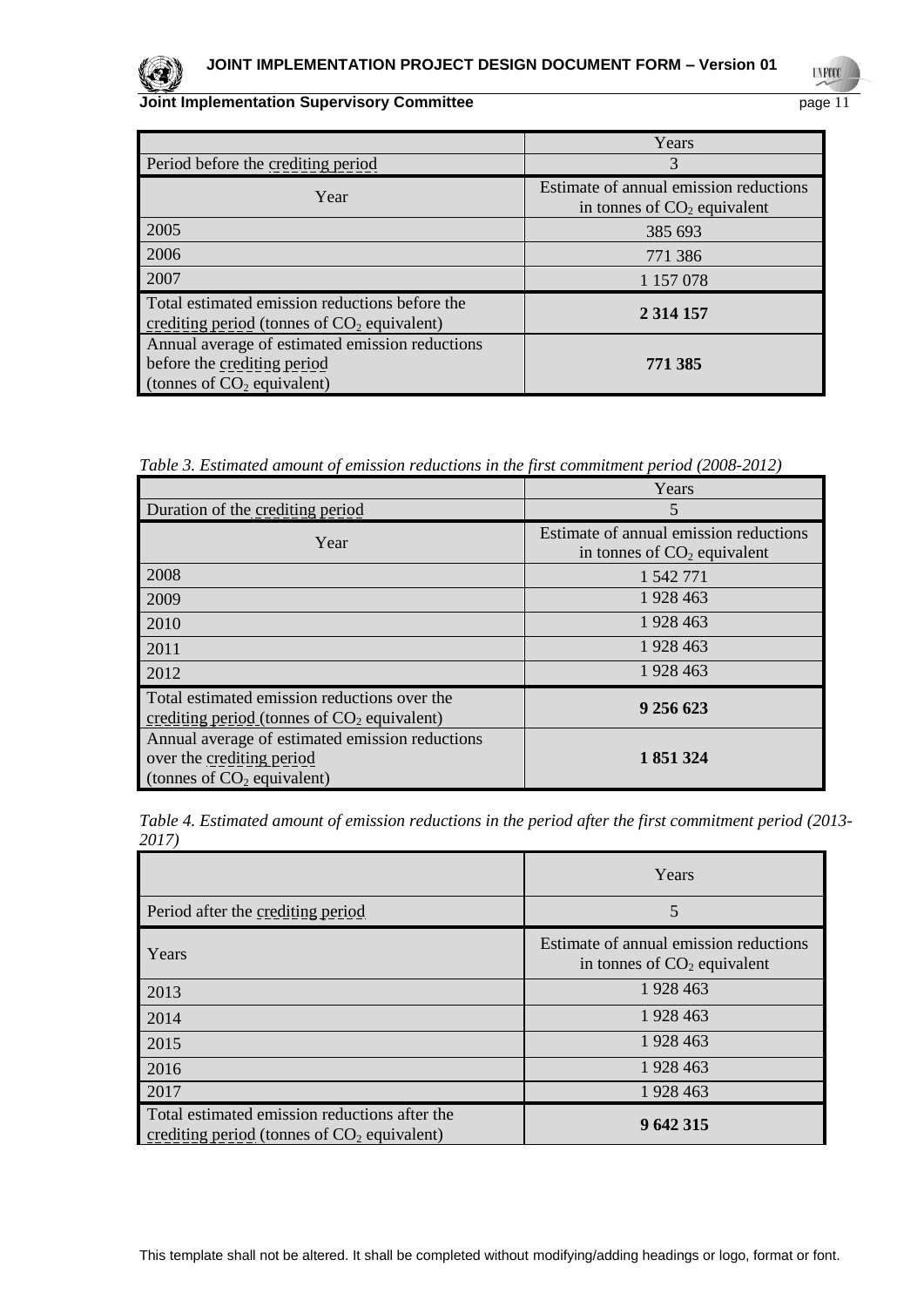

l

## **Joint Implementation Supervisory Committee Example 2 and Secure 2 and Secure 2 and Secure 2 and Page 12**

| Annual average of estimated emission reductions         | 1 928 463 |
|---------------------------------------------------------|-----------|
| after the crediting period (tonnes of $CO2$ equivalent) |           |

For more details see Supporting Document  $2^7$ .

A description of formula used for calculation of emission reductions is provided in Section D.1.4.

# **A.5. Project approval by the Parties involved:**

The Project has been already supported by the Government of Ukraine, namely by the State Environmental Investment Agency of Ukraine, which issued a Letter of Endorsement for the JI Project (No. 2919/23/7 as of 05/10/2012).

Therefore, organizational risk for the JI Project is minimized.

Upon the receipt of the Determination Report from the Accredited Independent Entity the Project Design Documents and the Determination Report will be submitted to the State Environmental Investment Agency of Ukraine and accredited body of the country where another Project participant is registered to receive Letters of Approval for the JI project.

<sup>&</sup>lt;sup>7</sup> Supporting Document 2 – Calculation of GHG emission reductions of the Joint Implementation Project "Reduction of methane leaks on the gas equipment of the gas distribution points and on the gas armature, flanged, threaded joints of the gas distribution pipelines of PJSC "Kharkivmiskgaz" is executed in an electronic form and submitted to the State Environmental Investment Agency of Ukraine and Bureau Veritas Certification Holding SAS – a company that verifies the project.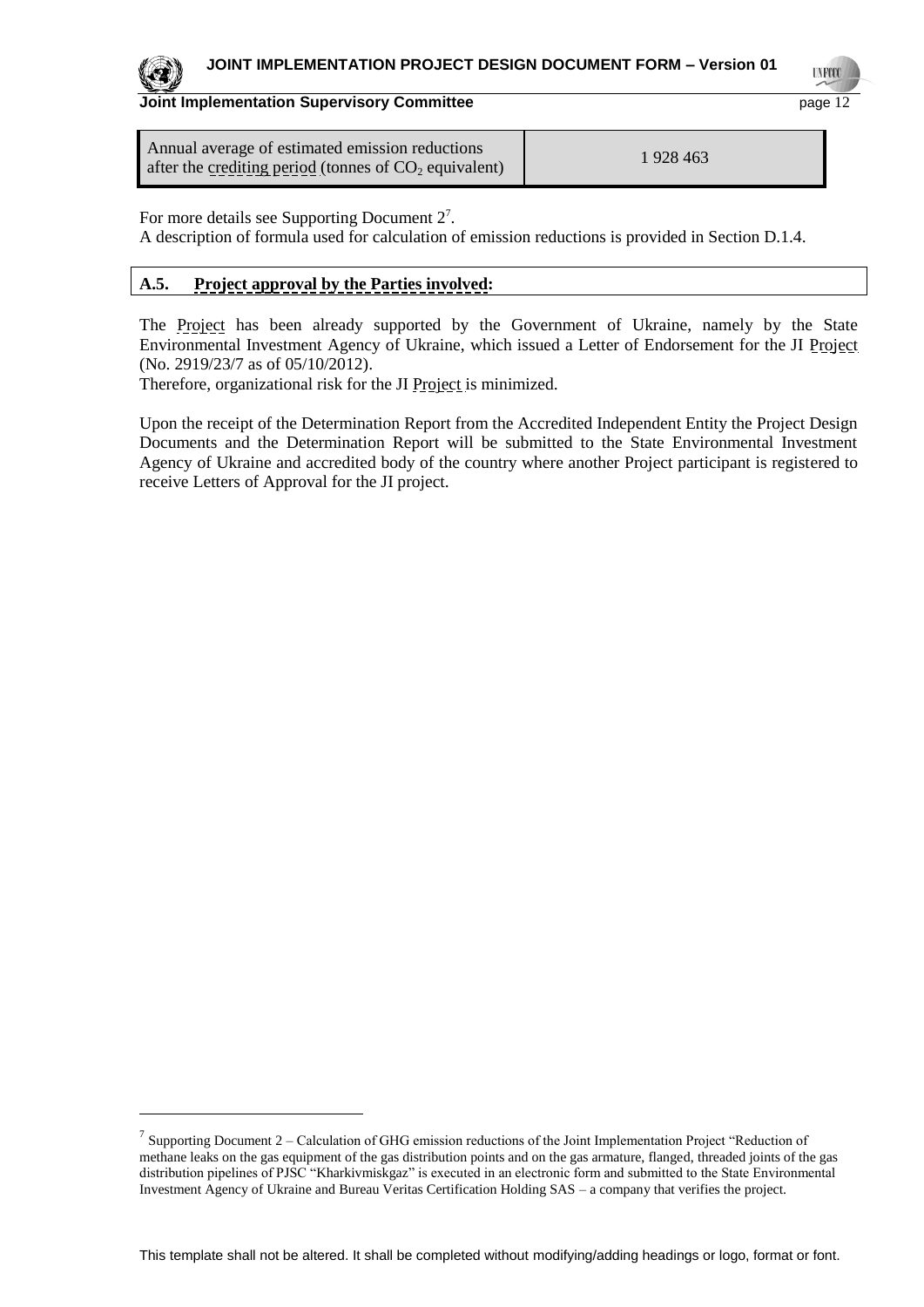

l

**Joint Implementation Supervisory Committee <b>Page 13** and the page 13

## **SECTION B. Baseline**

## **B.1. Description and justification of the baseline chosen:**

**A baseline** is the scenario that reasonably represents the anthropogenic emissions by sources of GHGs that would occur in the absence of the proposed project. The baseline should be established in accordance with the requirements of the "Guidance on criteria for baseline setting and monitoring," Version 03<sup>8</sup>. In line with the "Guidelines for users of the joint implementation project design document form," Version 04, a stepwise approach is used for baseline description and justification:

## **Step 1. Identification and description of the selected approach for the baseline setting.**

The proposed project applies a JI specific approach based on the Joint Implementation requirements in accordance with paragraph 9 (a) of the JI Guidance on criteria for baseline setting and monitoring, Version 03 and the "Methodology for calculation of greenhouse gas emission reductions achieved by eliminating above-standard methane leaks at gas distribution networks", registry No. UkrNTI 0112U00A816 dated 2012 that was developed by the Institute of Gas of the National Academy of Sciences of Ukraine to set the baseline (measurement and calculation of methane leaks). Project participants selected the calculation method for estimation of GHG emission reductions.

The Methodology is based on approved Clean Development Mechanism methodology AM0023 version 04.0 "Leak detection and repair in gas production, processing, transmission, storage and distribution systems and in refinery facilities"<sup>9</sup> and takes into account the specifics of methane leak detection and repair activity in Ukraine.

This Methodology is designed for development of projects aimed at methane leak reduction in technological equipment of gas distribution networks and is applicable to project activities that reduce physical methane leaks by implementing investment activities, which would not be implemented under the existing company practice, i.e. methane leaks would not be repaired.

This Methodology is applicable to project activities that eliminate the excess physical methane leaks in gas distribution network components by establishing advanced leak detection and repair practices, being the supplement to conventional Leak Detection and Repair Program, envisaged by the Ukrainian Gas Supply System Safety Rules (UGSSR), referred to as PETM in this project design document.

Conventional activity within the UGSSR does not provide for mandatory replacement of worn-out equipment still capable of operation and neither requires application of new modern although more expensive sealing materials to repair leaks. This practice does not cause major reduction of methane leaks in GDN components during its transportation.

In the course of the Project implementation PETM program of GDP (CGDP) gas equipment and gas fittings of PJSC "Kharkivmiskgaz" gas distribution networks, as described in paragraph "Project scenario" in Section A.2 of the PDD, essentially, is the implementation of advanced Leak Detection and Repair Program which existed at PJSC "Kharkivmiskgaz" prior to the Proect.

To use the proposed JI Specific Approach for **baseling** setting the following three conditions shall be satisfied:

- 1. Natural gas pipeline operators have no current LDaR program in place to systematically identify and repair leaks;
- 2. Methane losses (leaks) can be identified and accurately measured;
- 3. A monitoring system can be put in place to ensure leaks repaired remain repaired.

<sup>&</sup>lt;sup>8</sup> http://ji.unfccc.int/Ref/Documents/Baseline setting and monitoring.pdf

<sup>9</sup> <http://cdm.unfccc.int/UserManagement/FileStorage/LV8NU1GYWTK06COJPDIXQ35FR2MA47>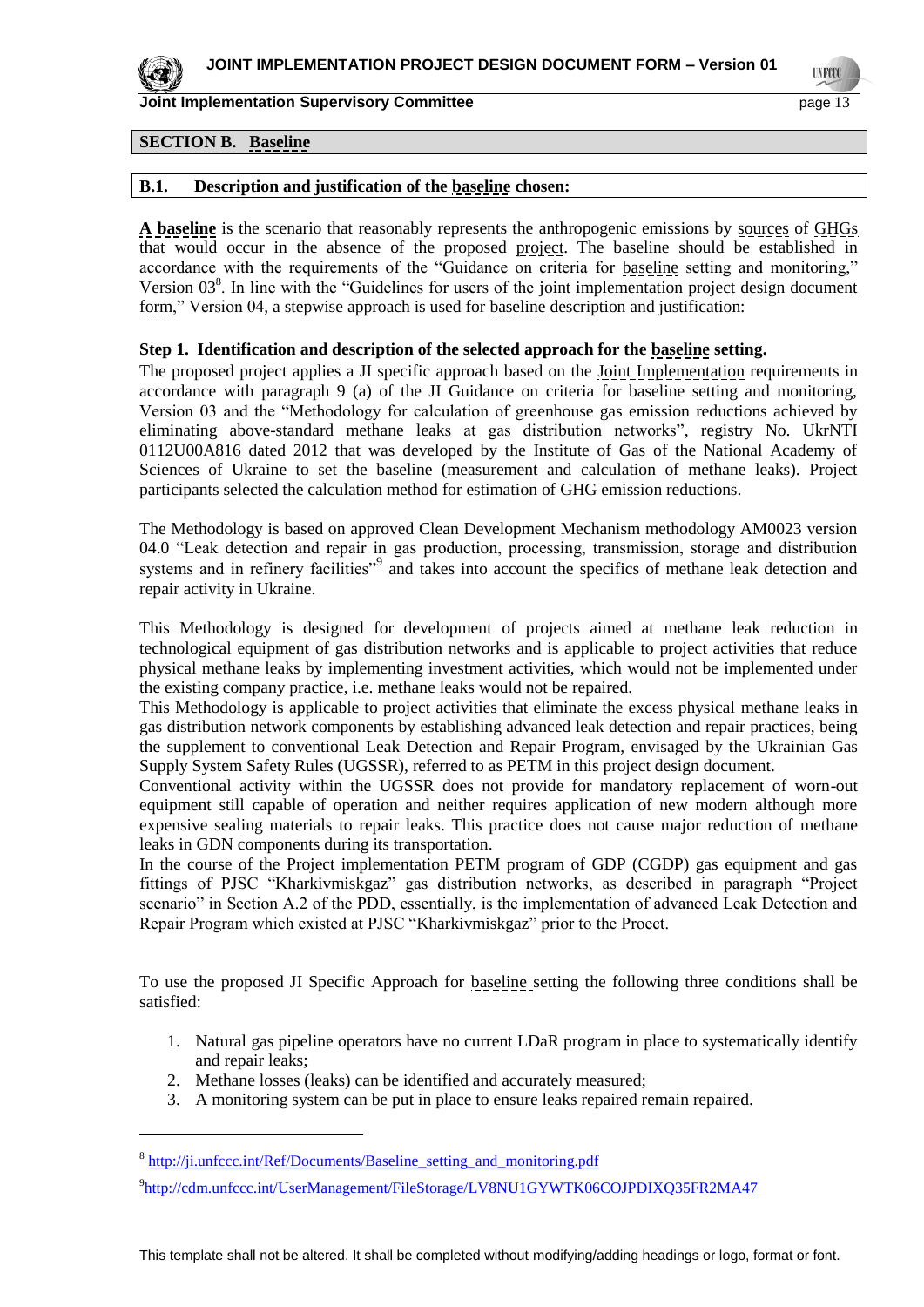

#### **Joint Implementation Supervisory Committee <b>Page 14** and the page 14

The Project fully complies with the second and the third conditions; it also complies with the first condition but there are some remarks relating to this condition. They are stated below.

Information relating to the *first condition*: before the beginning of the project PJSC "Kharkivmiskgaz" provided only the detection of leaks by means of gas detectors in accordance with Ukrainian Gas Supply System Safety Rules in order to avoid emergency and explosive situations. The measurements of the volumes of leaks, their registration and accounting were not carried out, and appropriate measuring devices were absent. The theoretical calculations of leak volumes, that were made on the basis of the initial measurements made, amount to about 139 million  $m<sup>3</sup>$  per year.

But aforementioned measures do not give understanding of the real volumes of leaks caused mainly by the use of old equipment and worn out sealing materials. The **Project** does not provide for more frequent checks of gas equipment, but it is planned to use modern sealing material, replace old gas equipment with the new, modern equipment of European production or their analogues of national production and implement the monitoring measuring of methane leak volumes.

According to international experience and data received from the regions, it can be concluded that at companies where new sealing materials and gas equipment were used, volumes of methane leaks reduced considerably.

In addition, due to the fact that the national legislation doesn't provide any mechanisms for encouragement of operators to reduce methane leaks, effective program for detection and repair of methane leaks could not be applied without the project activities. The operators which were mainly motivated by the safety conditions could only detect a leak, but could not measure its volume.

In other words, we want to emphasize that the practice that existed at PJSC « Kharkivmiskgaz» before the beginning of the Project implementation didn't repair the leaks included into this Project.

Information relating to *the second condition:* The purchase of modern equipment on detection and measurement of methane leak volumes and direct measurements of leak volumes at GDP (CGDP) gas equipment and gas fittings demonstrated that when applying modern practices and gas equipment not only the leaks may be detected and repaired but also they can be exactly measured.

Information relating to the *third condition:* Introduction of step-by-step procedures, creation of the comprehensive database and application of a system approach will allow the company to conduct reliable monitoring of the repaired GDP (CGDP) gas equipment and gas fittings of gas pipelines and detect leaks that occurred again after being repaired, if any (see Annex 3). The training of personnel at sites and introduction of quality control at all stages of the project activity will allow the company to implement the Monitoring Plan.

#### **Step 2. Application of the approach chosen**

#### **Initial conditions**

Only two options of baseline conditions can be considered as possible and reliable alternatives to the Project:

*Alternative 1.1:* Continuation of the current system of leak detection and repair; *Alternative 1.2:* Implementation of this Project without the application of JI mechanism.

Detailed analysis of each alternative is provided below.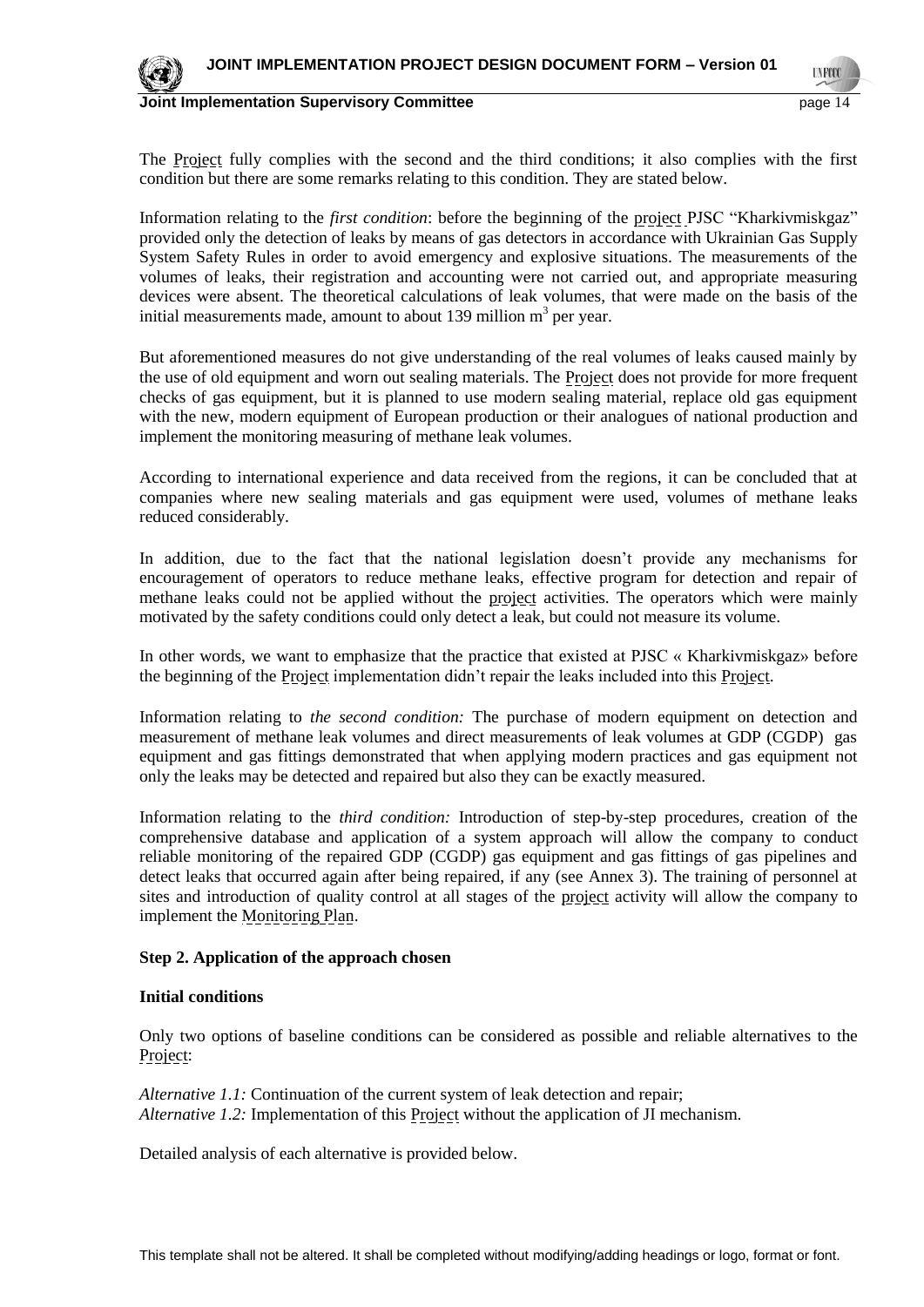

#### **Joint Implementation Supervisory Committee <b>Page 15** and the page 15

**UNFOC** 

*Alternative 1.1*: Continuation of the current system of leak detection and repair is the most plausible and realistic alternative to the Project implementation because it requires no additional costs for PJSC "Kharkivmiskgaz". Methane leaks are a component of natural gas transportation process, i.e. continuation of the current situation is a common practice that suits the financial and organizational situation of the enterprise. According to this alternative only routine repairs are provided; this allows of keeping methane leaks at a stable level, that is reduction of leaks in this case is impossible.

*Alternative 1.2*: Implementation of this **Project** without the application of JI mechanism. This alternative questions the use of new technologies aimed at repair of methane leaks in the process of natural gas transportation as it requires considerable resources and organizational programs (staff training). PJSC "Kharkivmiskgaz" is not obliged and motivated to conduct modernization of the equipment that will reduce greenhouse gas leaks, as improvement of ecological situation in the region is not an economically viable business without the JI mechanism.

Arguments that are presented in this PDD (see section B.2) prove that continuation of the existing practice of leak detection and repair is the most plausible scenario on condition of theabsence of the Project.

Therefore, this scenario can be viewed as the Baseline.

#### **Emission Reductions**

The computational method used in the "Methodology of calculation of methane leaks in gas distribution networks" implies detection of excess physical methane leaks in GDN components and after their repairs, i.e. bringing them to conditional leak-proofness, identification of leak size using leak factors obtained by statistical processing of the results of ex-post methane leak measurement in Ukraine's gas distribution networks before and after repairs.

In accordance with the Methodology the level of emission reductions is determined in the following order:

1. The current practice of natural gas loss detection and repair activities is assessed and described.

2. Clear and transparent criteria are established to identify whether the detection and repair of a leak would also have occurred in the absence of the project activity.

3. The time schedules for replacement of equipment in the absence of the project activity are determined.

- 3. Data on leaks is collected during project implementation.
- 4. The functioning of leak repair is checked during monitoring.
- 5. Emission reductions are calculated ex-post based on data collected in the previous steps.

These steps for this **Project** are described below.

#### **1. Assessment and description of the current leak detection and repair practices**

The Methodology stipulates that for the calculation of emission reductions only those emissions, which are not detected and repaired in accordance with the current practice, are taken into account. The Project used a JI-specific approach based on the "Methodology of calculation of greenhouse gas emission reduction by eliminating excess methane leaks in gas distribution networks", registry No. Ukr NTI 0112U00A816 dated 2012, developed by the Institute of Gas of the National Academy of Sciences of Ukraine.

Prior to the beginning of the **Project PJSC** "Kharkivmiskgaz" provided only the detection of leaks accordance with Ukrainian Gas Supply System Safety Rules in order to avoid emergency and explosive situations. The measurements of the volumes of leaks, their registration and accounting were not carried out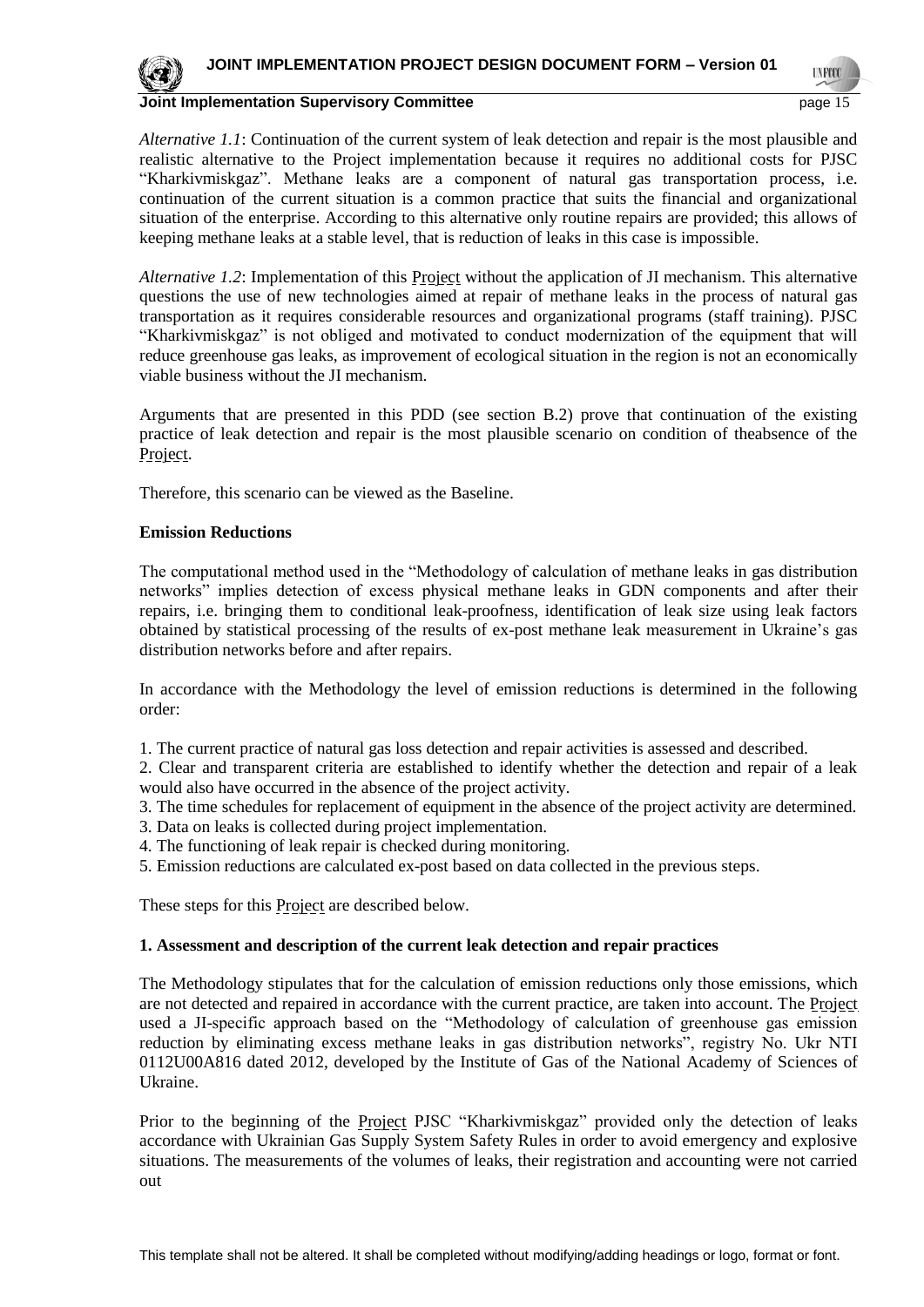

#### **Joint Implementation Supervisory Committee <b>Page 16** and the page 16

**UNFOC** 

Before the Project implementation PJSC "Kharkivmiskgaz" didn't take any measures on direct inspection and maintenance beyond the scope of requirements established by the safety rules. Traditional material used in the course of repair works provided only for temporary repair of methane leaks, while approach provided by the Project ensures reliable long-term repair of methane leaks.

Gas equipment of GDPs (CGDPs), gas fittings of gas pipelines included in the <u>project boundary</u> will be examined, repaired or replaced, not regarding the fact that they are regularly inspected and repaired within the existing maintenance system. Repair and replacement under the Project will be performed with the use of modern equipment of the European production, their analogues of national production, and new sealing materials, without regard to whether the leak has been detected or not, in order to prevent leaks in the future.

#### **2. Replacement schedules for equipment**

Starting December 2004, when methane leaks were detected repair or replacement of GDP (CGDP) gas equipment, gas fittings of gas pipelines were carried out with the use of modern equipment and materials, in accordance with the project activity.

Inclusion (into calculation of methane emission reductions) of any similar cases of replacement of components with application of materials and equipment that were used before the project practice is not appropriate, since they will not cause any substantial influence on the result of the Project, i.e. on the level of reduction of methane emissions.

It is also noteworthy that under this Project all GDN components (GDP (CGDP) gas equipment, gas fittings of gas pipelines) included into the project boundary will be repaired or replaced, even if leaks are detected only on part of them.

#### **3. Data collection during project implementation**

Full information on all GDN components (GDP, CGDP gas equipment, shut-down and control valves of pipelines) included into the project boundary is provided in the Registry of gas distribution points and gas fittings of the JI project "Reduction of methane leaks on the gas equipment of the gas distribution points and on the gas armature, flanged, threaded joints of the gas distribution pipelines of PJSC "Kharkivmiskgaz" (Supporting Document 1). Excess physical methane leaks are detected using individual leak indicators which register changes in resistance of a semiconductor sensor when contacting with gas. Repairs (replacement of equipment) are held after methane leaks were detected in the GDN component. Collection of data to calculate emissions of methane (which is the component of natural gas) is carried out along with repairs (replacement) of GDN components included into the Project boundary. The calculations are made in line with the Methodology, using the computational method of methane leaks reduction calculation. The Methodology is based on the use of natural gas leak factors (NGLF) for each GDN component obtained by statistical processing of the results of ex-post methane leak measurement in Ukraine's gas distribution networks before and after repairs. The project provides for the collection of data on pressure in GDN components, as the absence of such pressure indicates there are no leaks in the corresponding GDN component.

After repair (replacements) of gas equipment the new measuring is carried out, to make sure that methane leaks are repaired.

The data collected are included into the reports on fulfillment of the monitoring plan. All data are kept in a database. Every report on fulfillment of the monitoring plan will include complete information from such database (Annex 3 to this PDD).

#### **4. Monitoring requirements**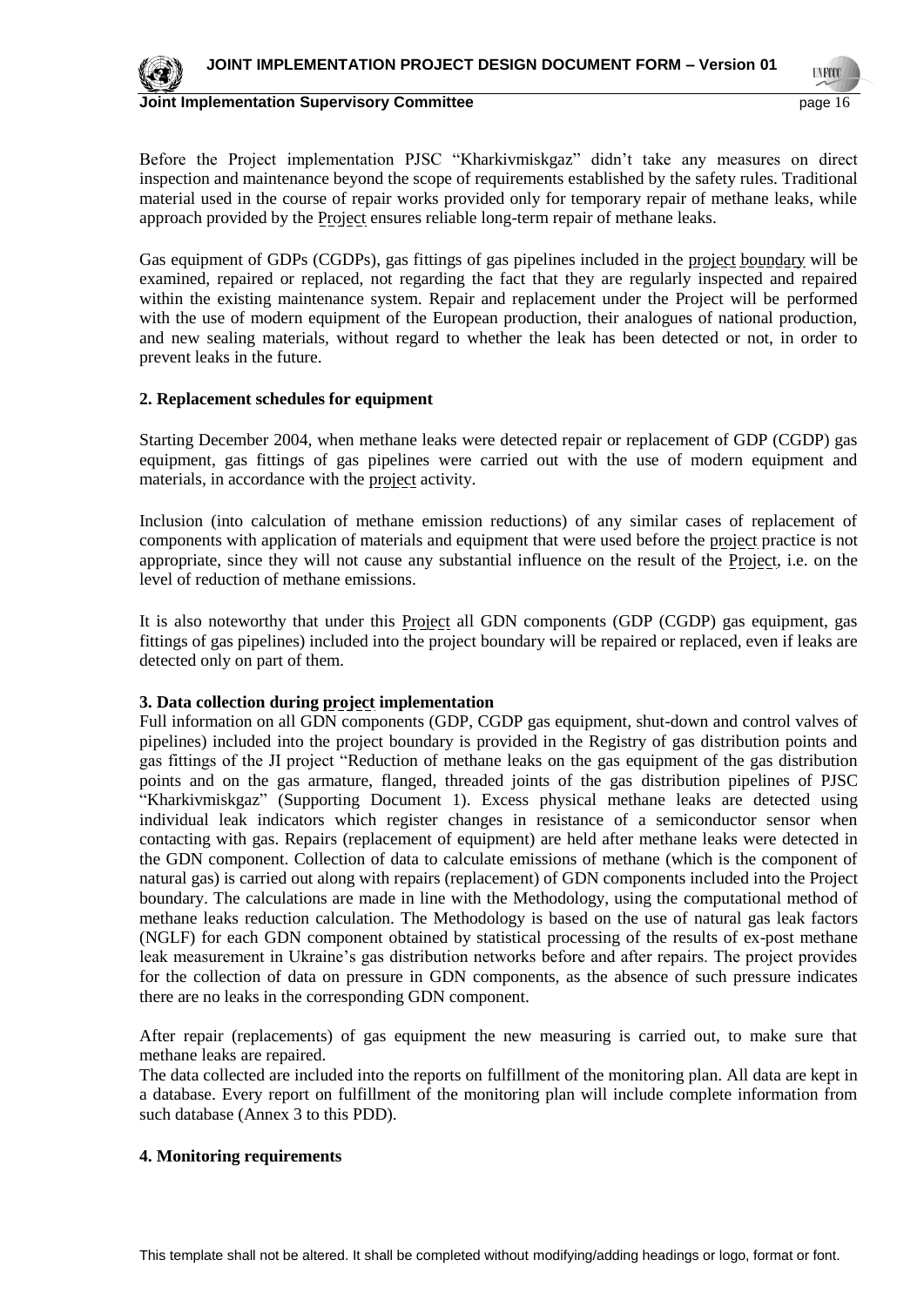**INFOC** 



**Joint Implementation Supervisory Committee** page 17

In the process of the Project implementation supervision of the facilities of the Project is carried out to verify whether methane leaks repaired remain repaired. The Monitoring Plan for this Project refers to all repaired (replaced) gas equipment of GDPs (CGDPs), gas fittings of gas pipelines. Frequency of leak detection and measuring activity at sites where leaks were already repaired is specified in the Monitoring Plan.

For the GDN component already repaired (replaced) in the previous monitoring period, and no excess physical leaks were detected again in this monitoring period, methane leaks will be equal to the volume of leaks, measured after the first repair (replacement) for the entire period since the last inspection/monitoring.

If EPNGL were detected again, such equipment will be excluded from the calculations of reduction of methane emissions for corresponding monitoring period. It will be considered that at this equipment there was no reduction of methane emissions during the period from the date of the last monitoring of methane emissions measuring. Such equipment will be repaired (or replaced) repeatedly. Then measuring of methane leaks will be carried out once again.

The collected data will be included into the regular reports on fulfillment of the monitoring plan. All data are kept in a database. Each report on fulfillment of the monitoring plan will include complete information from such database.

## **5. Calculation of methane leak reductions**

The reduction of methane leaks in a GDN component takes place only after the excess physical leak was repaired (related to replacement and/or replacement of the component sealing) and only for the time when the GDN component was under the pressure and is defined as the difference between the factors corresponding to EPNGL and SPNGL in  $m<sup>3</sup>$  per hour.

Description of the baseline and justification of its choice are presented in the section B.2. below.

Key information for determination of the baseline is presented below.

Formulae for calculation of baseline GHG emissions are described below:

Greenhouse gas emissions in the baseline scenario according to the JI-specific approach (which is calculated by using the tabular method of the Methodology) are calculated according to the formula:

$$
BE_{y} = GWP_{CH_{4}} \cdot ConvFactor \cdot W_{y} \cdot B_{y}
$$
\n(B1)

where:

 $BE<sub>y</sub>$  - GHG emissions in period *y* of the baseline scenario (t CO<sub>2</sub>e)

 $GWP_{CH_4}$  - global warming potential of methane (t  $CO_2$ e/t CH<sub>4</sub>)

*Wy* - average methane weight fraction in natural gas in period *y* of the project scenario (%)

 $B_y$  - methane leaks into the atmosphere in period *y* of the baseline scenario (m<sup>3</sup>)

*ConvFactor* - conversion factor to convert methane leaks from volume units to weight units (t CH<sub>4</sub> / m<sup>3</sup> CH<sub>4</sub>). Under normal conditions defined as 0 degree Celsius and  $0.1013$  MPa, *ConvFactor* =  $0.0007168$  $t/m^3$ .

[*y*] - index corresponding to monitoring period

 $[CH_4]$  – - index that corresponds to methane.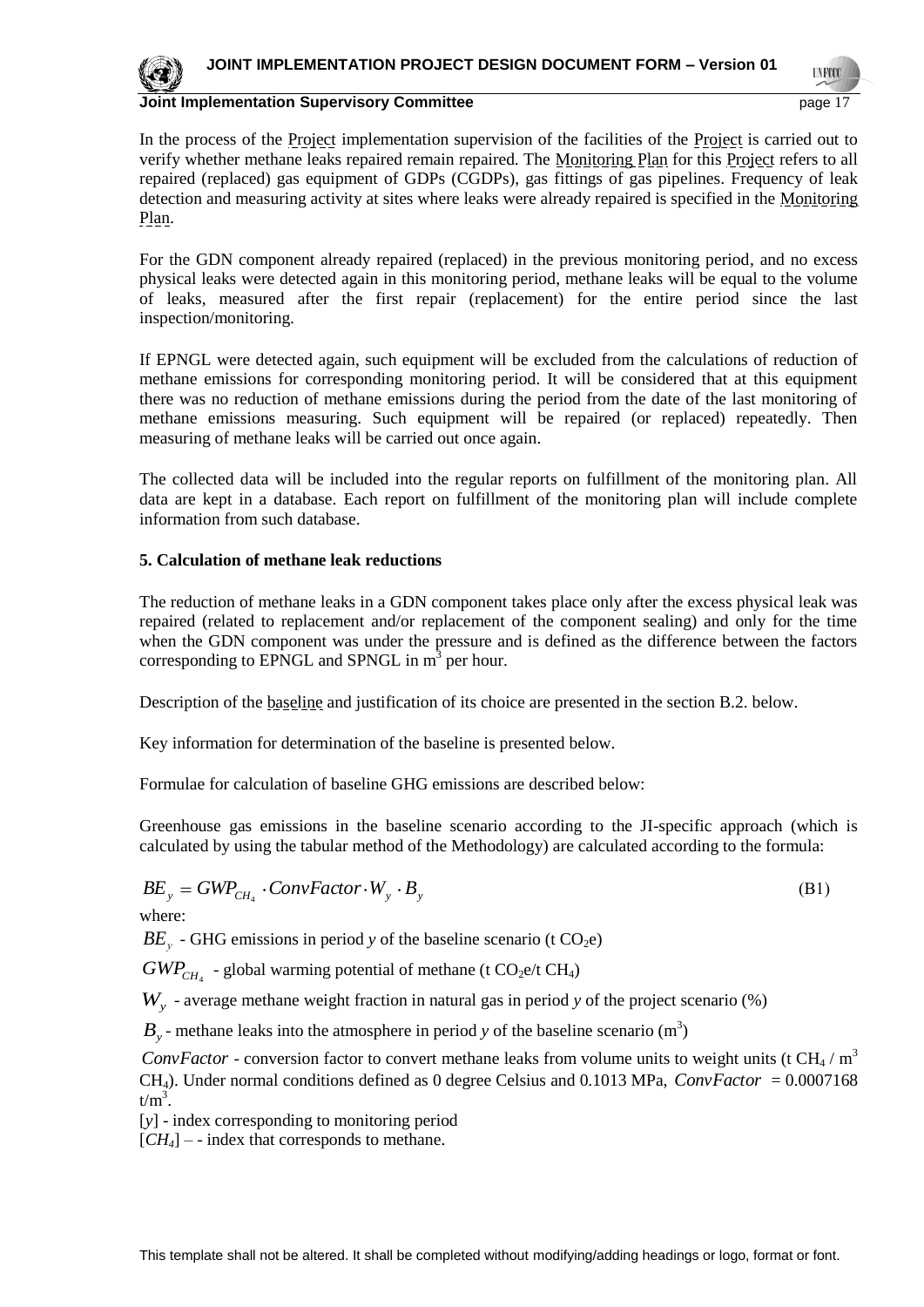Methane leaks in the atmosphere caused by leaks from gas transportation networks are calculated according to the formula:

$$
B_{y} = \sum_{h \in H_{i}} (\sum_{i' \in I'} K_{i',h}^{g} \cdot H_{i',h,y}^{g} + \sum_{i'' \in I''} K_{i''}^{n} \cdot H_{i'',h,y}^{n});
$$
\n(B2)

 $K_{i',h}^g$  - natural gas leakage factor for GDN component  $i'$  that is in CLP (i.e. corresponds to SPNGL) in period *y* of the baseline scenario  $(m^3/h)$ ;

 $K_{i'}^n$  – natural gas leakage factor for GDN component  $i'$  " that corresponds to EPNGL in period *y* of the baseline scenario  $(m^3/h)$ ;

 $H_{i',h,y}^g$ - time of operation of GDN component in CLP under pressure in period *y* of the baseline scenario (h)

 $H_{i^*,h,y}^n$  - time of GDN component operation from the implementation of the project activity

(repair/replacement) that caused EPNGL removal to the end of monitoring period *y* (h) [*y*] - index corresponding to monitoring period

[*і'*] - index corresponding to GDN component number that belongs to the set of elements *I' (I'+I''=I,* where  $I$  is a set embracing all the GDN components included into the project boundary) where project activity generated no emission reductions (no component replacement/repair took place) in the reporting monitoring period

[*і''*] - index corresponding to GDN component number that belongs to the set of elements *I'' (I'+I''=I*, where  $I$  is a set embracing all the GDN components included into the project boundary) where project activity generated emission reductions (component replacement/repair took place) in the reporting monitoring period

[*h*] - index corresponding to the number of project activity in GDN component, if more than one activity was carried out at this component in monitoring period (where *H* is a set embracing all activities in the project scenario at the GDN component in monitoring period)

[*g*] - index that corresponds to SPNGL

[*n*] - index that corresponds to EPNGL.

| <b>Data/Parameter</b>          |                                                                 |
|--------------------------------|-----------------------------------------------------------------|
| Data unit                      | Dimensionless                                                   |
| Description                    | Sequence number of GDN component (GDP (CGDP), gas fittings      |
|                                | of gas pipeline) included in the project boundary               |
| Time of                        | Once at the beginning of Project                                |
| determination/monitoring       |                                                                 |
| Source of data (to be) used    | Activity on leak measurements                                   |
| Value of data applied          | N/A                                                             |
| (for<br>ante<br>ex             |                                                                 |
| calculations/determinations)   |                                                                 |
| Justification of the choice of | "Methodology for calculation of greenhouse gas emission         |
| data or description of         | reductions achieved by eliminating above-standard methane leaks |
| measurement methods and        | at gas distribution networks" registry No. Ukr NTI 0112U00A816  |
| procedures (to be) applied     | dated 2012 that was developed by the Institute of Gas of the    |
|                                | National Academy of Sciences of Ukraine                         |
| QA/QC procedures (to be)       | Personnel will have corresponding qualification for fixing of   |
| applied                        | results.                                                        |
| Any comment                    | List of GDN component (GDP (CGDP) gas equipment, gas            |
|                                | fittings of gas pipeline) included in the project boundary is   |
|                                | presented in the Supporting Document 1                          |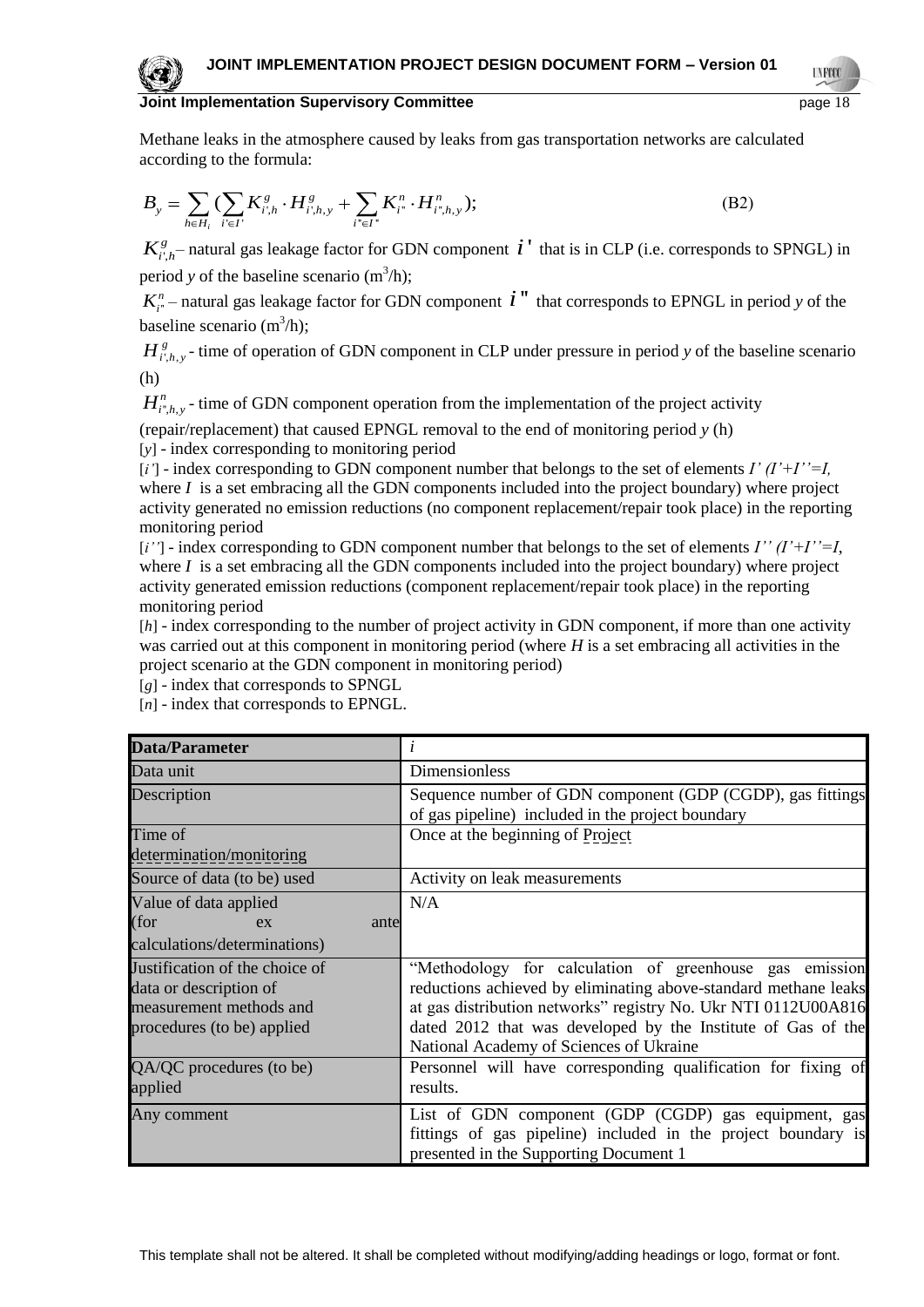

l

**Joint Implementation Supervisory Committee** page 19

**UNFOCO** 

| <b>Data/Parameter</b>                                                                                             | $GWP_{CH_4}$                                                                                                                                                       |
|-------------------------------------------------------------------------------------------------------------------|--------------------------------------------------------------------------------------------------------------------------------------------------------------------|
| Data unit                                                                                                         | tCO <sub>2</sub> e / tCH <sub>4</sub>                                                                                                                              |
| Description                                                                                                       | Global Warming Potential of methane                                                                                                                                |
| Time of<br>determination/monitoring                                                                               | Throughout the crediting period                                                                                                                                    |
| Source of data (to be) used                                                                                       | <b>IPCC</b><br>Second Assessment<br>Report:<br>Climate<br>Change<br>1995(SAR)) and approved COP. GWP of methane is provided<br>at the UNFCCC website <sup>10</sup> |
| Value of data applied<br>(for ex ante calculations/determinations)                                                | 21                                                                                                                                                                 |
| Justification of the choice of<br>data or description of<br>measurement methods and<br>procedures (to be) applied | N/A                                                                                                                                                                |
| QA/QC procedures (to be)<br>applied                                                                               | In case of global warming potential methane change baseline<br>and project scenario will be recalculated according to new<br>values.                               |
| Any comment                                                                                                       | Project developer will monitor any changes in Global Warming<br>Potential of methane published by IPCC and Approved by COP                                         |

| <b>Data/Parameter</b>                     | h                                                              |
|-------------------------------------------|----------------------------------------------------------------|
| Data unit                                 | Dimensionless                                                  |
| Description                               | Number of activity (replacement/repair) at GDN component       |
|                                           | after an EPNGL was detected at such component                  |
| Time of                                   | Every time after the activity carried out at corresponding GDN |
| determination/monitoring                  | component                                                      |
| Source of data (to be) used               | Leak measurement activity                                      |
| Value of data applied                     | N/A                                                            |
| (for ex ante calculations/determinations) |                                                                |
| Justification of the choice of            | "Methodology for calculation of greenhouse gas emission        |
| data or description of                    | reductions achieved by eliminating above-standard methane      |
| measurement methods and                   | leaks at gas distribution networks" registry No. Ukr NTI       |
| procedures (to be) applied                | 0112U00A816 dated 2012 that was developed by the Institute     |
|                                           | of Gas of the National Academy of Sciences of Ukraine          |
| QA/QC procedures (to be)                  | According to the procedures of operation data on all work at   |
| applied                                   | GDN components of PJSC "Kharkivmiskgaz" are entered in         |
|                                           | equipment repair logs. Personnel will have corresponding       |
|                                           | qualification for fixing of results.                           |
| Any comment                               | Data that allow of greenhouse gas emission calculation;        |
|                                           | information will be archived in paper and electronic form.     |

| <b>Data/Parameter</b> |                                                                                            |
|-----------------------|--------------------------------------------------------------------------------------------|
| Data unit             | 1%                                                                                         |
| Description           | Average mass fraction of methane in the natural gas in period y<br>in the project scenario |
| Time of               | Annually                                                                                   |

<sup>&</sup>lt;sup>10</sup>[http://unfccc.int/ghg\\_data/items/3825.phphttp://unfccc.int/ghg\\_data/items/3825.php](http://unfccc.int/ghg_data/items/3825.phphttp:/unfccc.int/ghg_data/items/3825.php)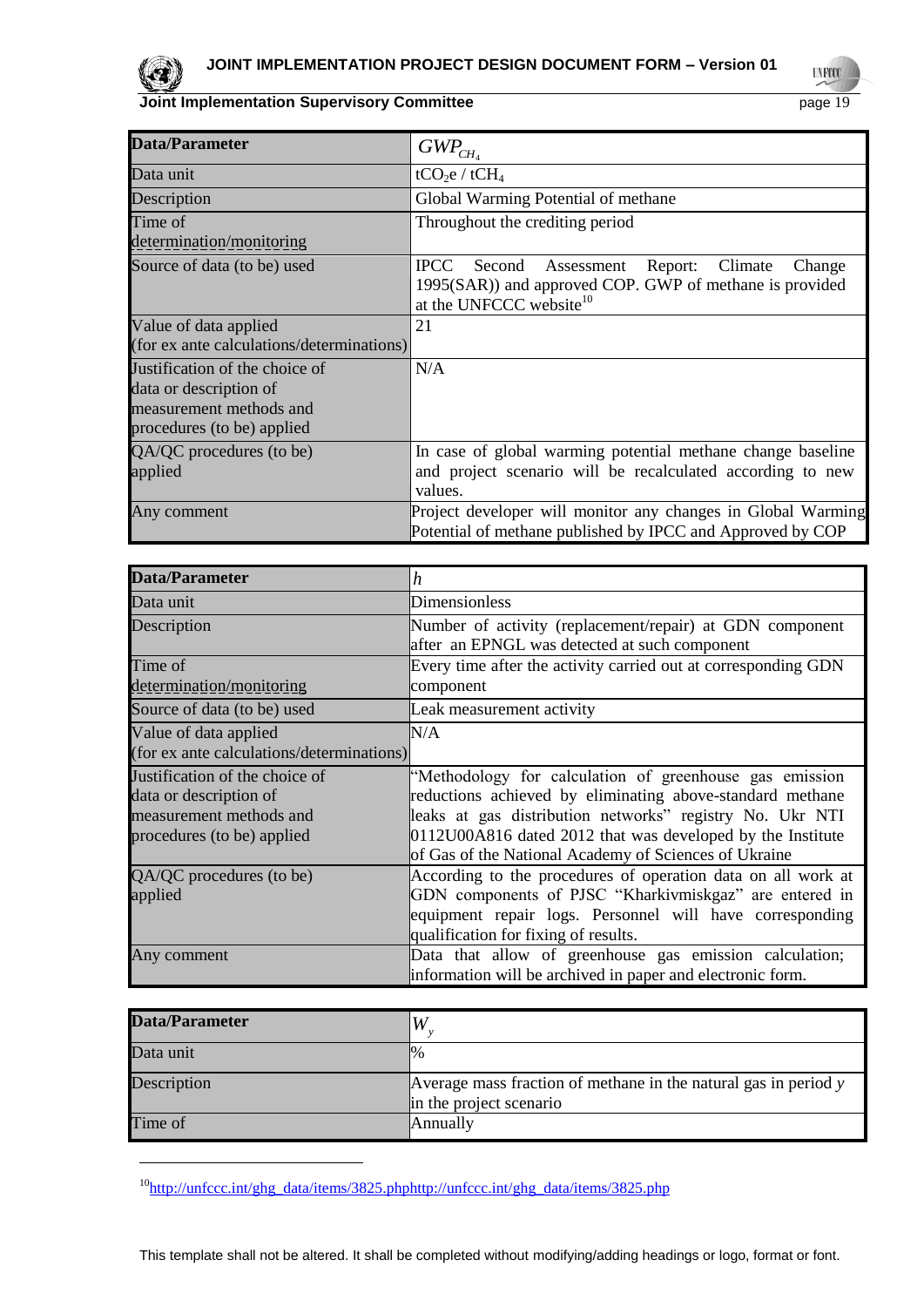**UNFOCO** 

| determination/monitoring                                                                                          |                                                                                                                                                                                         |
|-------------------------------------------------------------------------------------------------------------------|-----------------------------------------------------------------------------------------------------------------------------------------------------------------------------------------|
| Source of data (to be) used                                                                                       | Calculation                                                                                                                                                                             |
| Value of data applied<br>(for ex ante calculations/determinations)                                                | N/A                                                                                                                                                                                     |
| Justification of the choice of<br>data or description of<br>measurement methods and<br>procedures (to be) applied | The value is calculated on the basis of company's official data<br>in monitoring period                                                                                                 |
| QA/QC procedures (to be)<br>applied                                                                               | Equipment for measuring calorific value of natural gas<br>transported by GDNs of PJSC "Kharkivmiskgaz" calibrated and<br>verified in accordance with the procedures for quality control |
| Any comment                                                                                                       | Data that allow of greenhouse gas emission calculation;<br>information will be archived in paper and electronic form.                                                                   |

| <b>Data/Parameter</b>                                                                                             | $K^s_{i',h}$                                                                                                                                                                                                                                                                                                                                                    |
|-------------------------------------------------------------------------------------------------------------------|-----------------------------------------------------------------------------------------------------------------------------------------------------------------------------------------------------------------------------------------------------------------------------------------------------------------------------------------------------------------|
| Data unit                                                                                                         | $\text{m}^3/\text{h}$                                                                                                                                                                                                                                                                                                                                           |
| Description                                                                                                       | Natural gas leak factor from $i'$ GDN component in CLP                                                                                                                                                                                                                                                                                                          |
| Time of                                                                                                           | After every activity carried out at GDN component                                                                                                                                                                                                                                                                                                               |
| determination/monitoring                                                                                          |                                                                                                                                                                                                                                                                                                                                                                 |
| Source of data (to be) used                                                                                       | Standard values or data from "Methodology for calculation of<br>greenhouse gas emission reductions achieved by eliminating<br>above-standard methane leaks at gas distribution networks"<br>registry No. Ukr NTI 0112U00A816 dated 2012 developed by<br>the Institute of Gas of the National Academy of Sciences of<br>Ukraine                                  |
| Value of data applied<br>(for ex ante calculations/determinations)                                                | N/A                                                                                                                                                                                                                                                                                                                                                             |
| Justification of the choice of<br>data or description of<br>measurement methods and<br>procedures (to be) applied | Standard values or data from Table A.2 in Annex A to<br>"Methodology for calculation of greenhouse gas emission<br>reductions achieved by eliminating above-standard methane<br>leaks at gas distribution networks" registry No. Ukr NTI<br>0112U00A816 dated 2012 developed by the Institute of Gas of<br>the National Academy of Sciences of Ukraine are used |
| QA/QC procedures (to be)<br>applied                                                                               | N/A                                                                                                                                                                                                                                                                                                                                                             |
| Any comment                                                                                                       | Data that allow of greenhouse gas emission calculation;<br>information will be archived in paper and electronic form.                                                                                                                                                                                                                                           |

| <b>Data/Parameter</b>               | $K_{i}^{n}$                                                                                                                                                                                                                                     |
|-------------------------------------|-------------------------------------------------------------------------------------------------------------------------------------------------------------------------------------------------------------------------------------------------|
| Data unit                           | $\mathrm{m}^3/\mathrm{h}$                                                                                                                                                                                                                       |
| Description                         | Natural gas leak factor that corresponds to EPNGL for $i$ "<br><b>GDN</b> component                                                                                                                                                             |
| Time of<br>determination/monitoring | Once at the beginning of the project for each type of<br>component                                                                                                                                                                              |
| Source of data (to be) used         | "Methodology for calculation of greenhouse gas emission<br>reductions achieved by eliminating above-standard methane<br>leaks at gas distribution networks" registry No. Ukr NTI<br>0112U00A816 dated 2012 developed by the Institute of Gas of |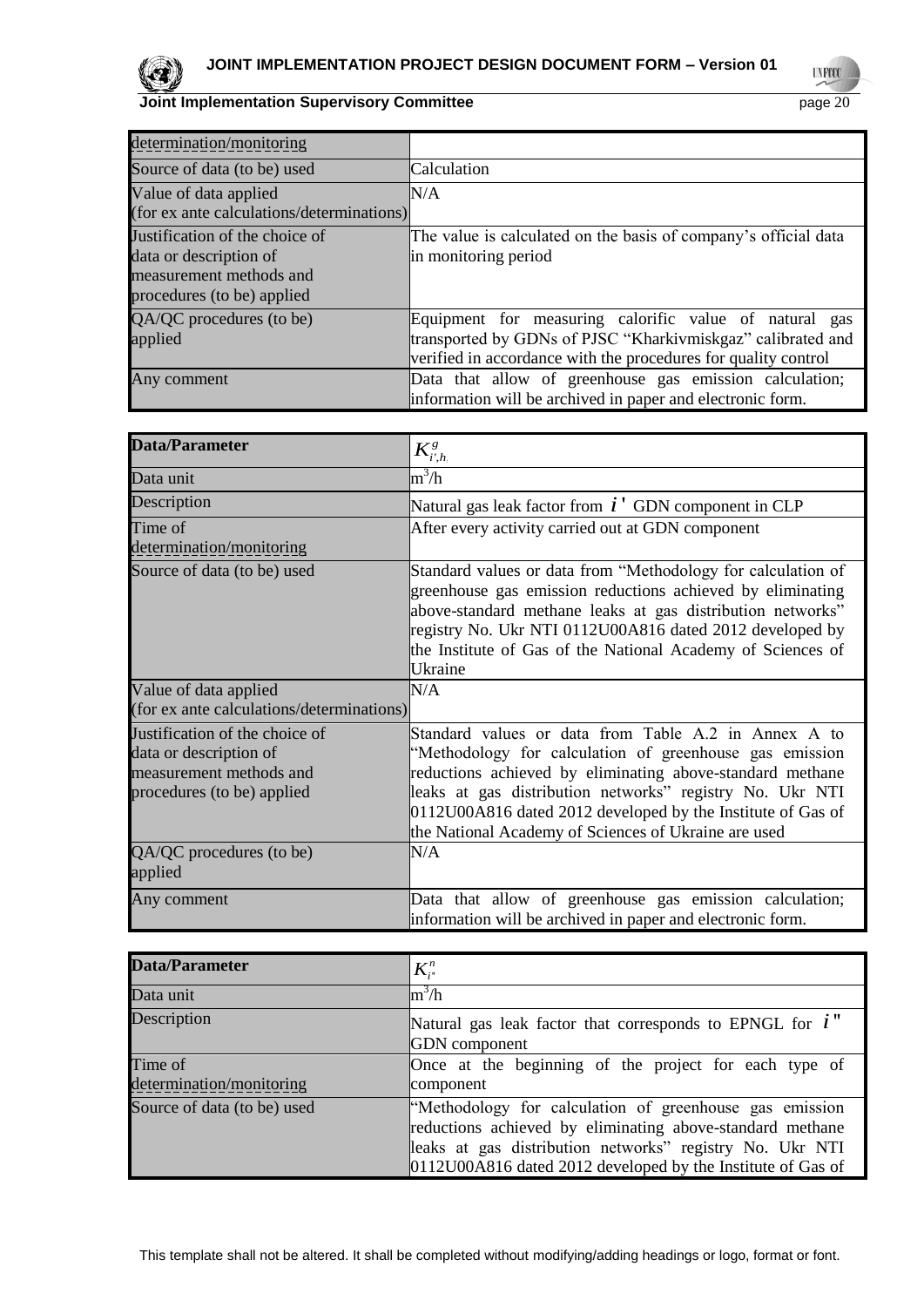

**UNFCCC** 

|                                                                                                                   | the National Academy of Sciences of Ukraine                                                                                                                                                                                                                                                                                                            |
|-------------------------------------------------------------------------------------------------------------------|--------------------------------------------------------------------------------------------------------------------------------------------------------------------------------------------------------------------------------------------------------------------------------------------------------------------------------------------------------|
| Value of data applied<br>(for ex ante calculations/determinations)                                                | N/A                                                                                                                                                                                                                                                                                                                                                    |
| Justification of the choice of<br>data or description of<br>measurement methods and<br>procedures (to be) applied | Standard values or data from Table A.1 in Annex A to<br>"Methodology for calculation of greenhouse gas emission<br>reductions achieved by eliminating above-standard methane<br>leaks at gas distribution networks" registry No. Ukr NTI<br>0112U00A816 dated 2012 developed by the Institute of Gas of<br>the National Academy of Sciences of Ukraine |
| QA/QC procedures (to be)<br>applied                                                                               | N/A                                                                                                                                                                                                                                                                                                                                                    |
| Any comment                                                                                                       | Data that allow of greenhouse gas emission calculation;<br>information will be archived in paper and electronic form.                                                                                                                                                                                                                                  |

| Data/Parameter                                                                                                    | $H^{\,g}_{i^{\cdot},h,\,y}$                                                                                                                                                                                         |
|-------------------------------------------------------------------------------------------------------------------|---------------------------------------------------------------------------------------------------------------------------------------------------------------------------------------------------------------------|
| Data unit                                                                                                         | ın                                                                                                                                                                                                                  |
| Description                                                                                                       | Time of operation of GDN component under pressure from the<br>beginning of monitoring period y to implementation of project<br>activities (repair / replacement) that resulted in EPNGL repair at<br>such component |
| Time of<br>determination/monitoring                                                                               | Annualy                                                                                                                                                                                                             |
| Source of data (to be) used                                                                                       | Data of the company received during GDN operation and<br>activities aimed at leak repair                                                                                                                            |
| Value of data applied<br>(for ex ante calculations/determinations)                                                | N/A                                                                                                                                                                                                                 |
| Justification of the choice of<br>data or description of<br>measurement methods and<br>procedures (to be) applied | N/A                                                                                                                                                                                                                 |
| $QA/QC$ procedures (to be)<br>applied                                                                             | Company's official data that are entered in GDN component<br>operation logs are used                                                                                                                                |
| Any comment                                                                                                       | Data that allow of greenhouse gas emission calculation;<br>information will be archived in paper and electronic form.                                                                                               |

| Data/Parameter                                                     | $H^n_{i^*,h,y}$                                                                                                                                                                                                                        |
|--------------------------------------------------------------------|----------------------------------------------------------------------------------------------------------------------------------------------------------------------------------------------------------------------------------------|
| Data unit                                                          |                                                                                                                                                                                                                                        |
| Description                                                        | Time of operation of GDN component under pressure from the<br>moment of implementation of project activities (repair /<br>replacement) that resulted in the repair of EPNGL at such<br>component to the end of the monitoring period y |
| Time of                                                            | Annually                                                                                                                                                                                                                               |
| determination/monitoring                                           |                                                                                                                                                                                                                                        |
| Source of data (to be) used                                        | Data of the company received during GDN operation and<br>activities aimed at leak repair                                                                                                                                               |
| Value of data applied<br>(for ex ante calculations/determinations) | N/A                                                                                                                                                                                                                                    |
| Justification of the choice of<br>data or description of           | $\rm N/A$                                                                                                                                                                                                                              |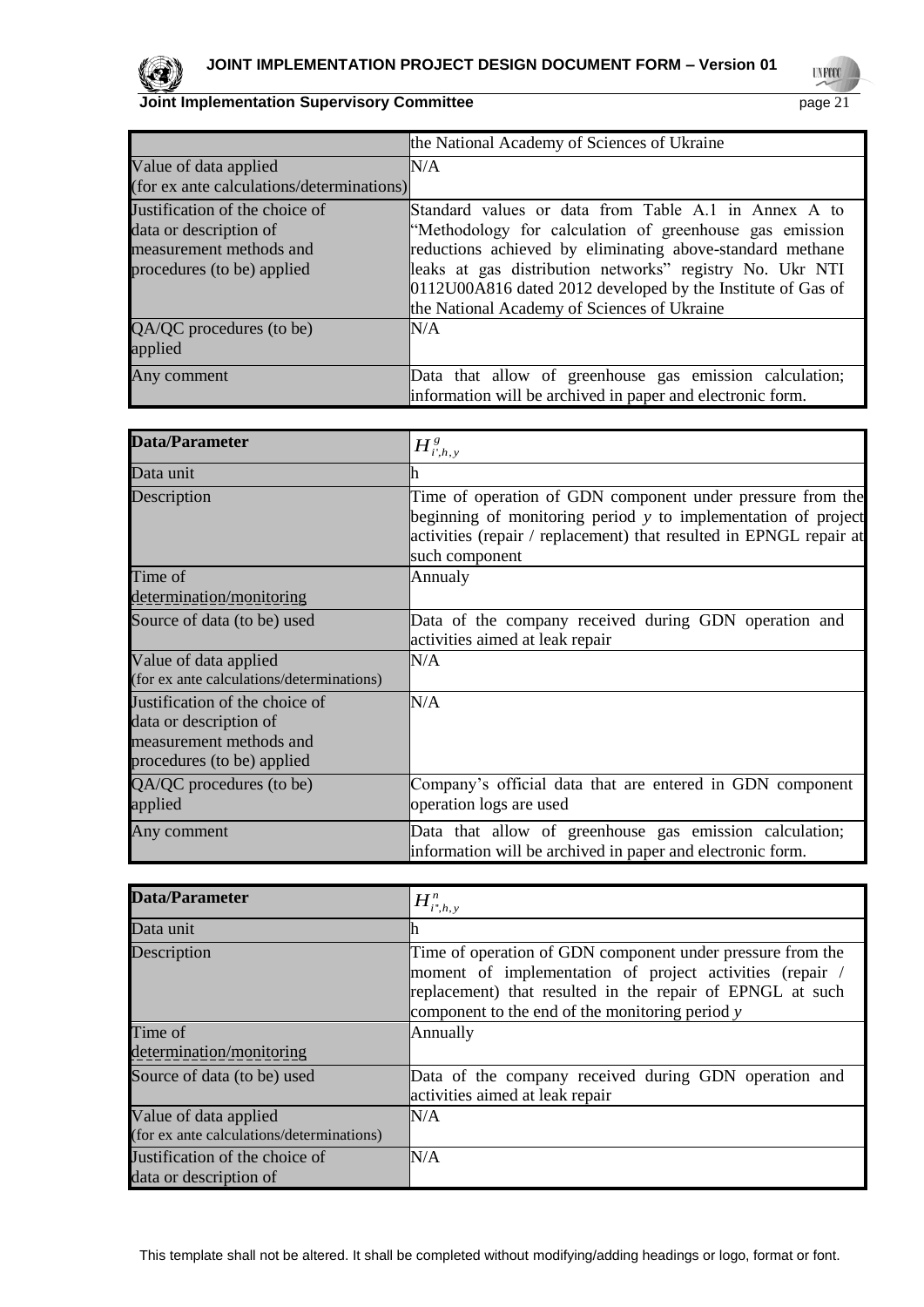

**UNFOC** 

| measurement methods and<br>procedures (to be) applied |                                                                                                                       |
|-------------------------------------------------------|-----------------------------------------------------------------------------------------------------------------------|
| QA/QC procedures (to be)<br>applied                   | Company's official data that are entered in GDN component<br>operation logs are used                                  |
| Any comment                                           | Data that allow of greenhouse gas emission calculation;<br>information will be archived in paper and electronic form. |

#### **B.2. Description of how anthropogenic emissions of greenhouse gases by sources are reduced below those that would have occurred in the absence of the JI project:**

#### **1. Approach to demonstration of the fact that the Project generates reduction of emissions by sources which are additional to those that would have occurred in the absence of the JI project**

The proposed JI project applies a JI-specific approach based on the "Methodology of calculation of greenhouse gas emission reduction by eliminating excess methane leaks in gas distribution networks" registry No. Ukr NTI 0112U00A816 of 2012, developed by the Institute of Gas of the National Academy of Sciences of Ukraine (hereinafter – the Methodology) and the latest version of the "Tool for the demonstration and assessment of additionality" ver.  $06.00^{11}$ , approved by the CDM Executive Board, were used to justify the additionality of this Project.

This approach can be applied to this Project on methane leak reduction, because it was developed exactly for the projects of such type. The consideration of local terms and legislation will allow estimating its additionality objectively.

#### **2. Application of the selected approach. Proofs of the Project additionality**

*Step 1 - Identification of alternatives to the Project implementation consistent with current Ukrainian laws and regulations.*

*Sub-Step 1a: Identification of alternatives to the Project implementation:*

Only two baseline alternatives can be considered as acceptable for the **Project**:

*Alternative 1.1*: The continuation of the existing system of leak detection and repair;

*Alternative 1.2*: Implementation of this project without the use of JI mechanism.

*Alternative 1.1*: Continuation of the current situation of methane leak (and thus natural gas losses) detection and repair is the most plausible alternative to the Project implementation, because it does not require any additional investment from PJSC "Kharkivmiskgaz".

PJSC "Kharkivmiskgaz" does not receive any financial profit from methane emission reductions. The existing Ukrainian system of natural gas tariff formation stipulates the lowering of tariff on natural gas in case of reduction of its losses. The payment that is now set for the methane emissions within the fixed limits is difficult to charge because of the absence of measuring technologies and big amount of insignificant emissions spread in large territory.

*Alternative 1.2*: According to the Methodology, to determine the probable baseline alternative it is necessary to determine if measures aimed at reduction of methane leaks from equipment have been

l

 $11<sub>cc</sub>$  Tool for the demonstration and assessment of additionality" (Version

<sup>06.0.0</sup>[\):http://cdm.unfccc.int/methodologies/PAmethodologies/tools/am-tool-01-v6.0.0.pdf](http://cdm.unfccc.int/methodologies/PAmethodologies/tools/am-tool-01-v6.0.0.pdf)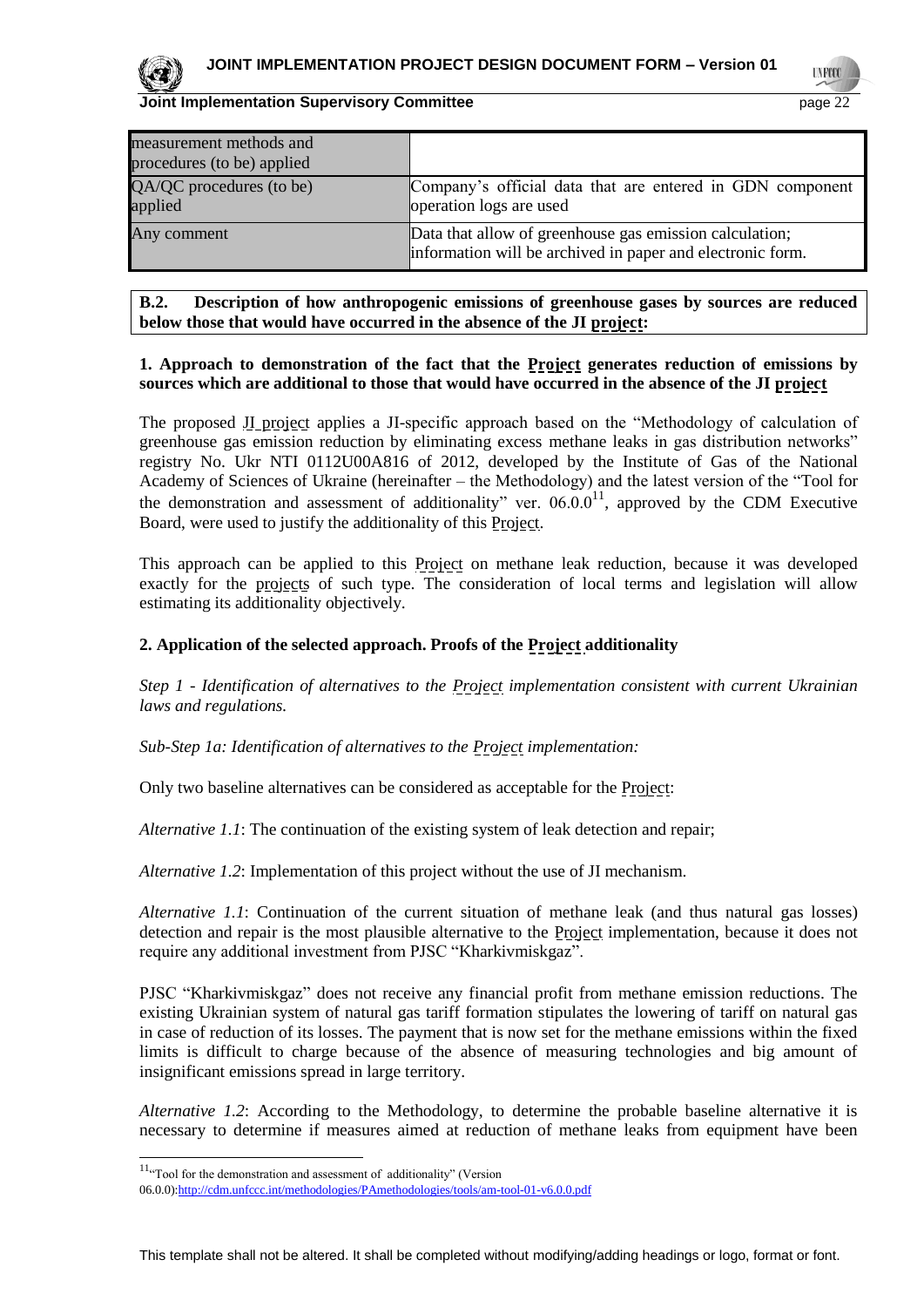

implemented or are expected to be implemented, by using leak detection and measurement technology similar to the technology described in this methodology.

Before the beginning of the Project implementation PJSC "Kharkivmiskgaz" did not carry out any measures aimed at direct inspection and technical maintenance that would go beyond the scope of the requirements set forth by safe practice regulations.

The type and volumes of technological losses in the Ukrainian gas distribution networks were mainly unknown to the moment of the first direct inspections and prophylactic overviews, carried out for the evaluation of possibilities of project implementation within the framework of the mechanisms set by article 6 of the Kyoto protocol to the UN Framework Convention on Climate Change. Estimations of net volume of gas consumption and its losses were approximate, because most end-consumers (60 % of households) have no gas-meters, and the invoicing is executed on the basis of normative standards.

In case of the absence of the support of the Project by the mechanisms set by article 6 of the Kyoto protocol to the UN Framework Convention on Climate Change PJSC "Kharkivmiskgaz" had neither incentives nor resources for implementation of the measures planned in the framework of the Project,. The Project stipulates additional costs on measuring devices (gas analyzers, barometers, manometers, thermometers, stop-watches), new gas equipment of European producers and their analogues of national production, modern sealing materials and personnel training.

PJSC "Kharkivmiskgaz" has no financial incentives to cover such costs on the implementation of the Project measures or measures similar to the project measures, but for possible income, that can be obtained within the framework of the mechanism set by article 6 of the Kyoto protocol to the UN Framework Convention on Climate Change.

Outcome of Step 1a: One plausible alternative was identified. It's *Alternative 1.1.*

#### *Sub-Step 1b: Consistency with mandatory Ukrainian laws and regulations*

*Alternative 1.1*: The current practice of natural gas loss (and accordingly, methane emissions) detection and repair conforms to the current legislation of Ukraine, namely:

- 1. Law of Ukraine "On the basis of the natural gas market functioning"<sup>12</sup>
- 2. Law of Ukraine "On Pipeline Transport"<sup>13</sup>

3. Order of the Ministry of Fuel and Energy Industry of Ukraine "On approval of methods for detection of specific losses, technological and production losses of natural gas during gas transportation in gas distribution networks $^{14}$ .

The legislation admits and doesn't forbid natural gas losses, and, accordingly, methane leaks in the process of natural gas transportation. The regulations set periodicity of equipment verifications to be carried out by gas distribution organizations with the aim of natural gas loss detection. Practice of natural gas loss detection at PJSC "Kharkivmiskgaz" corresponds to the indicated standards. Control over compliance with standards is performed by implementation of annual revisions by authorized bodies.

l

<sup>12</sup> http://search.ligazakon.ua/l\_doc2.nsf/link1/JD33S02A.html

<sup>13</sup> http://zakon2.rada.gov.ua/laws/show/192/96-вр/ed20120408

<sup>&</sup>lt;sup>14</sup><http://zakon1.rada.gov.ua/laws/show/z0570-03>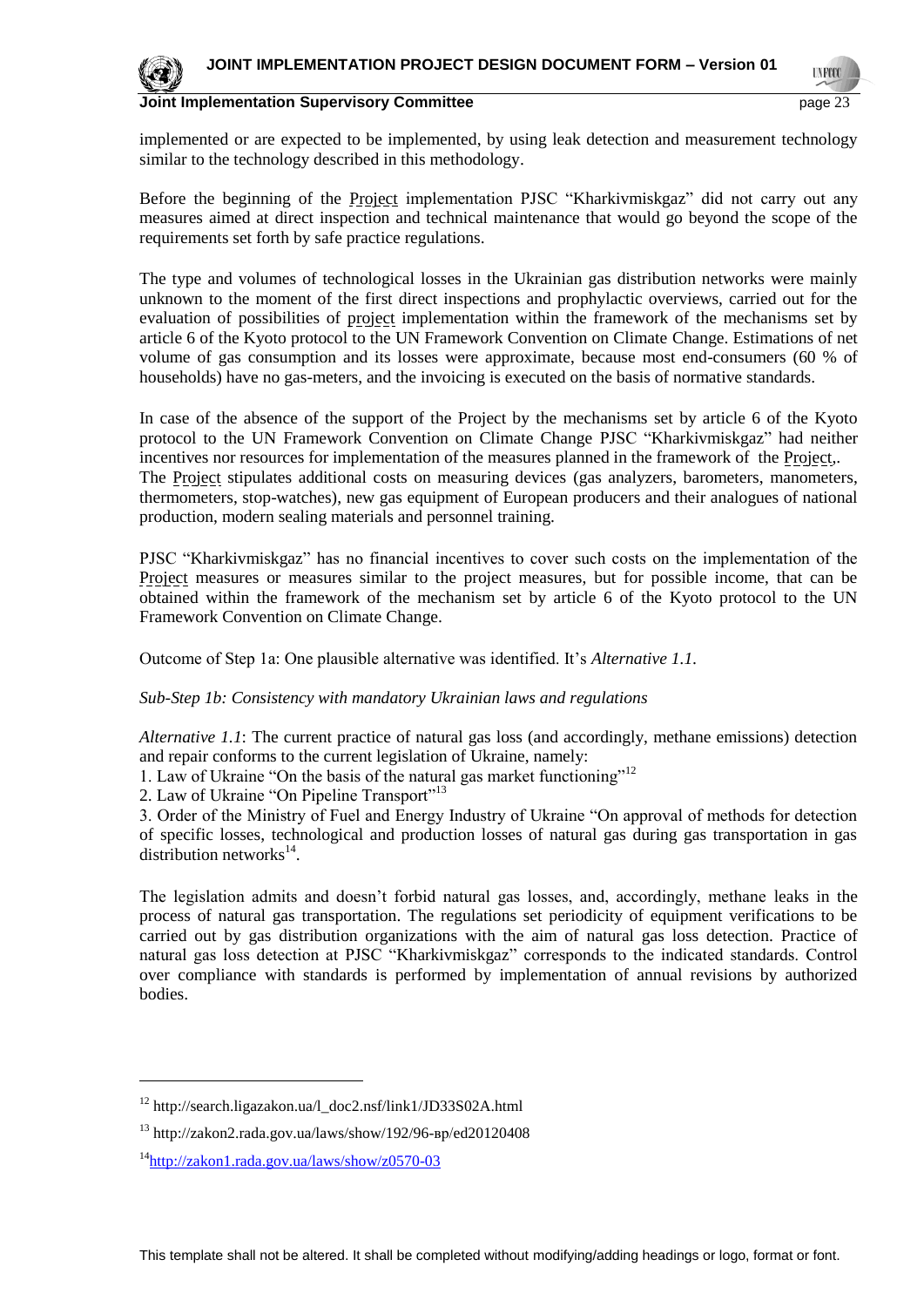**UNFOC** 



#### **Joint Implementation Supervisory Committee <b>Page 14** and 24 and 24 and 25 and 26 and 26 and 26 and 26 and 26 and 26 and 26 and 26 and 26 and 26 and 26 and 26 and 26 and 26 and 26 and 26 and 27 and 27 and 27 and 27 and 27

The Project also conforms to the existing legislative requirements in Ukraine relating to detection of methane leaks and methane emissions at gas distribution facilities, and to any other current applicable legislative regulations.

The program of PJSC "Kharkivmiskgaz" for regular detection of methane leaks will be implemented together with application of more up-to-date methods of detection and measurement of methane leaks, and therefore, methane emissions, as well as the activities for long-term natural gas losses, and therefore, methane leaks, repair planned under the Project.

**Outcome of Sub-Step 1b**: The selected plausible, credible and conservative alternative (*Alternative 1.1*) fully correspondents to mandatory requirements and standards of the Ukrainian legislation. *Alternative 1.2* also doesn't contradict national legislation of Ukraine.

#### *Step 2 – Investment Analysis*

Since the "Tool for the demonstration and assessment of additionality" version 06.0.0 provides the choice to carry out either investment analysis or barrier analysis, the barrier analysis was chosen to demonstrate additionality.

## *Step 3 – Barrier Analysis*

## *Sub-step 3a – Identification of barriers that would prevent the implementation of the proposed JI Project activity:*

The Project is the first project of such type for PJSC "Kharkivmiskgaz", and in this connection a few types of barriers arose at the beginning of the Project implementation. PJSC "Kharkivmiskgaz" faced serious financial barriers, and the problem of insufficient experience of personnel in data collection, calculations, or the use of new approaches and measuring devices for gas leak detection and repair at its facilities under the Project, including:

Organizational barrier.

Insufficient potential of labor and technical resources of PJSC "Kharkivmiskgaz" for implementation and carrying out of purposeful examination and technical maintenance of gas equipment. It is connected with the absence of qualified personnel: the company has faced significant outflow of qualified personnel in the last several years, and newly recruited employees do not have enough experience and knowledge.

Absence of special technical knowledge.

At the beginning of the Project available qualified personnel did not have experience in operation and repair of more innovative equipment provided by the Project. Therefore, the Project implementation requires time to gain practical experience in installation, commissioning and further operation of the equipment included into the project boundary.

Financial barrier.

Additional costs on the Project implementation include the costs on:

- purchase and use of modern measuring devices for methane emission detection (gas detectors AZ 7291, SENSIT Trak-It III CGI, or FT-02V1, EX-TEC or Variotec type gas analyzers);
- purchase of modern, more expensive sealing materials of different types;
- replacement of old types of GDN components with new equipment of European producers;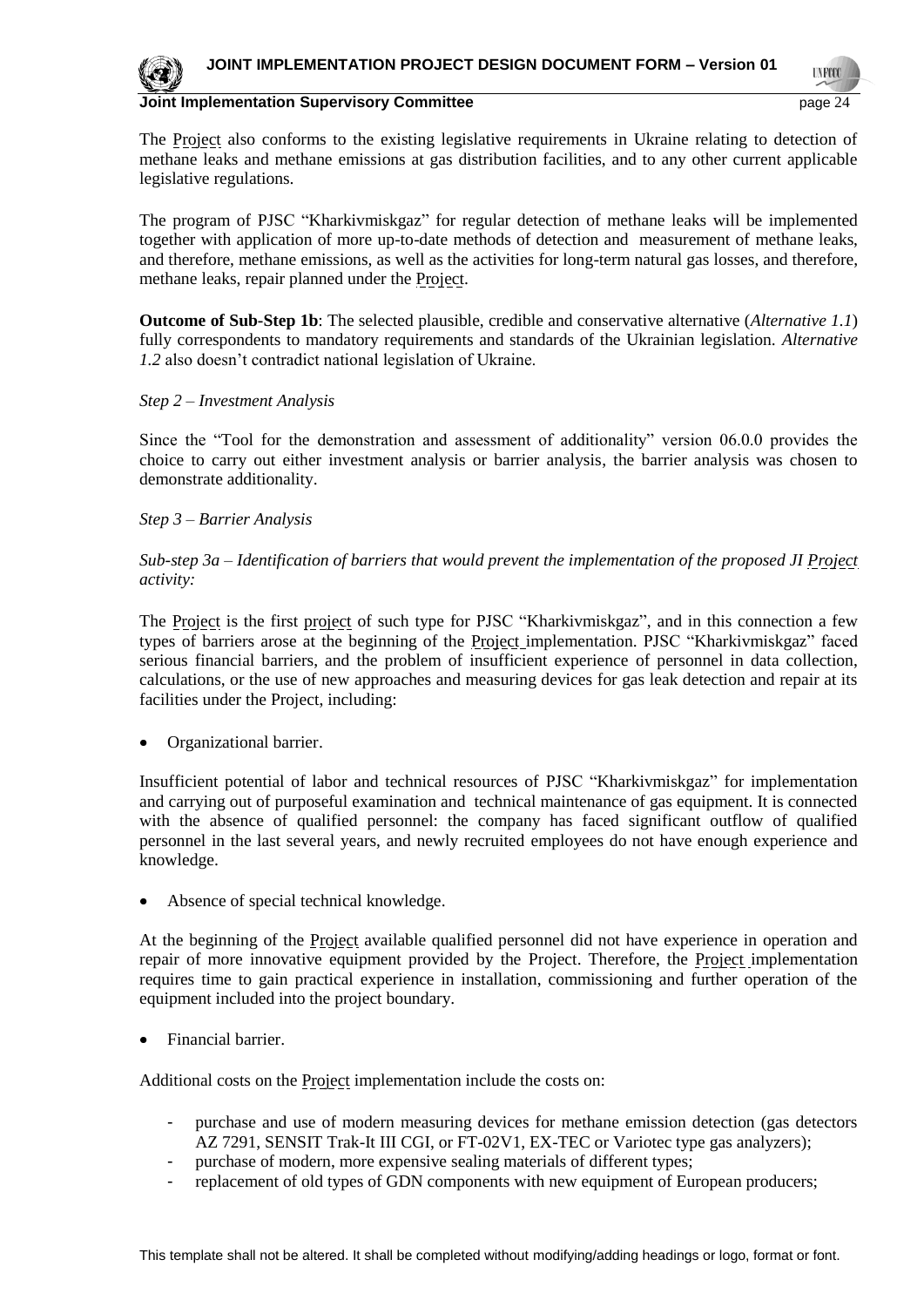

**TYFOO** 

- personnel training, realization of direct prophylactic overview and technical maintenance;
- systematic collection of data and data management;
- systematic and long-term control of efficiency of detected methane leak repairs.

During the project implementation modern sealing material is used. In accordance with the previous results of research, the sealing materials that comply with GOST 7338-90, GOST 10330-76 and GOST 5152-84 and are far more effective, but at the same time more expensive than sealing materials that are used in the current practice. In the current practice PJSC "Kharkivmiskgaz" does not gain any additional benefits in case of reduction of methane leaks. Thus, there are no incentives for PJSC "Kharkivmiskgaz" to purchase and use more expensive sealing material.

At the beginning of the Project old GDP (CGDP) gas equipment and shut-off and control valves of the USSR production were mostly used at networks of PJSC "Kharkivmiskgaz". They are much worse than the new gas equipment and shut-off and control valves of European producers in terms of leakproofness. But at the same time they are considerably cheaper. Thus, installation of new gas equipment of European producers and their analogues of national production at the gas pipelines could not prevail because of the shortage of funds.

Application of the JI mechanisms to this Project does these measures economically attractive and is the only way of their introduction.

Outcome of Sub-Step 3a: We may conclude that this Project is economically not attractive without registration of the Project as a JI Project. This proves additionality of this Project.

*Sub-step 3b: Demonstrate that the identified barriers would not prevent the implementation of at least one of the alternatives (but for the proposed Project activity):*

Financial barriers are also connected with the structure of the existing tariffs for gas transportation and distribution. The tariffs are regulated by the state and do not take into account the depreciation and investment needs of gas distribution enterprises. Such situation results in the constant shortage of money and impossibility of timely implementation of major repairs, investing in modernization and development of gas distribution infrastructure.

PJSC "Kharkivmiskgaz" will get no direct economic benefits from reduction of methane emissions that will be achieved during the Project implementation but for revenues from the sale of emission reduction units, as lower gas losses will lead to tariff reduction for consumers under the existing tariff system.

Also, it should be taken into account that in Ukraine methane is not included in the list of ecologically harmful gases and methane emissions are not punished by means of ecological fines. Thus, no sanctions are imposed on PJSC "Kharkivmiskgaz" in connection with methane leaks at gas pipelines and PJSC "Kharkivmiskgaz" gets no financial benefits for reduction of methane leaks.

Outcome of Sub-Step 3b*:* As reduction of methane emissions does not bring any economic benefits to PJSC "Kharkivmiskgaz"and implementation of this Project does not bring any economic benefits to other Project participants, including the applicant of the Project, but for the benefits within the framework of JI Project, we may conclude that implementation of the Project without the receipt of revenues within the framework of the JI Project, faces the investment barrier.

At the same time, based on the barrier analysis provided above, we may conclude the barriers listed above would not prevent the implementation of only one of two alternatives, namely - *Alternative 1.1*: The continuation of the existing system of leak detection and repair.

#### *Step 4: Common practice analysis*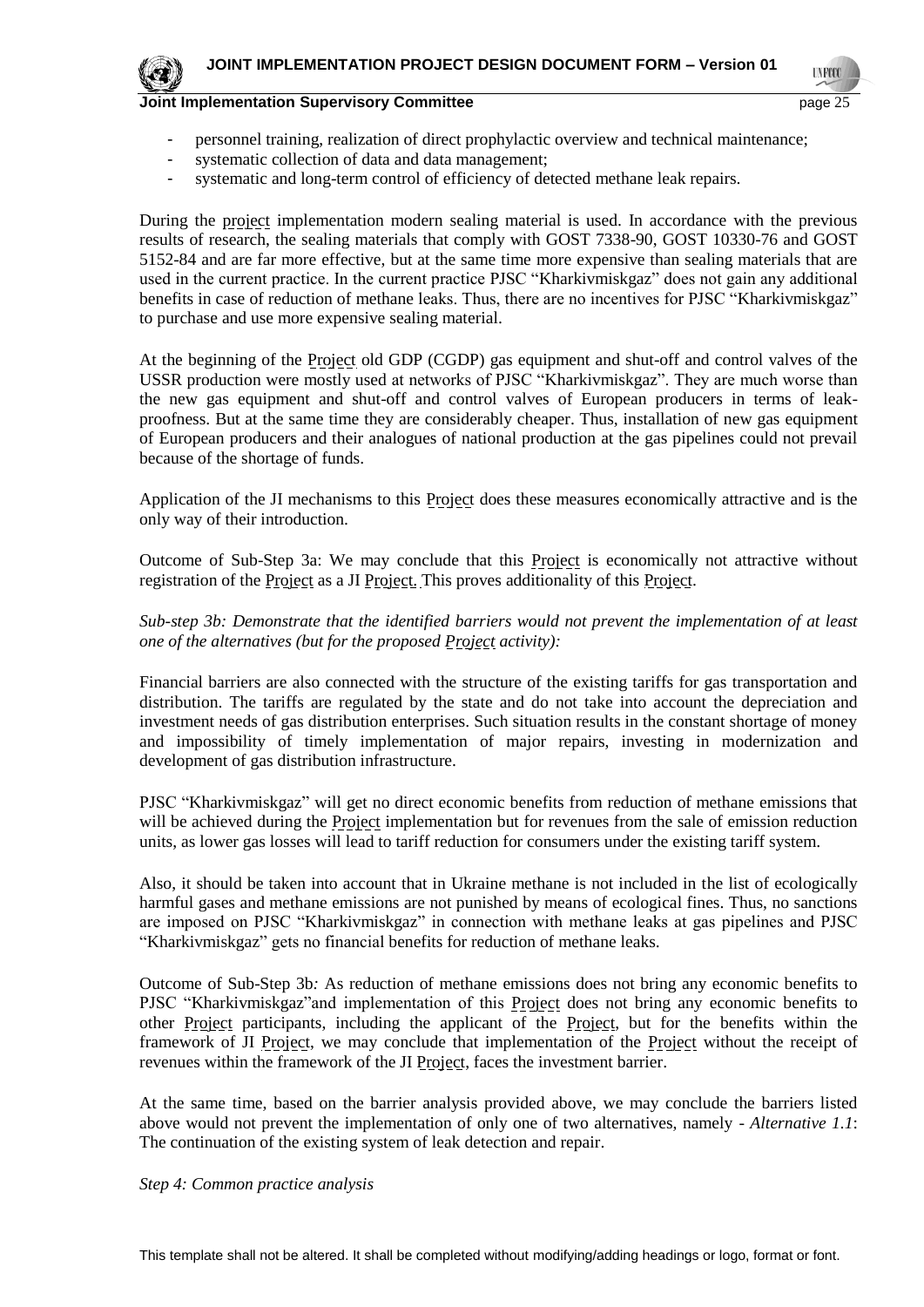

**UNFOO** 

#### *Sub-step 4a: Analysis of other activities similar to the proposed Project activity:*

The absence of financial incentives described in Step 3 are typical not only for PJSC "Kharkivmiskgaz", but also for other companies operating gas distribution networks in Ukraine. Therefore existing practice for detection and repair of methane emissions represented in the baseline scenario selected for this Project is the common one for Ukraine.

In general, the gas distribution companies in Ukraine use the same methods of methane leak detection as the ones used at gas pipelines of PJSC "Kharkivmiskgaz" before the beginning of the Project. Sealing materials that are used for reduction of losses are also very similar in the regions of Ukraine. Programs of methane leak detection and repair that are used in Ukraine, in most cases are aimed at meeting safety requirements and prevention of accidents.

#### *Sub-step 4b: Discussion of any similar Options that are occurring:*

But for this Project and other projects, implemented within the framework of the mechanism set by article 6 of the Kyoto protocol to the UNFCCC (United Nations Framework Convention on Climate Change), no programs of direct detection and repair of natural gas losses at gas distribution networks are implemented in Ukraine. The Project provides for the use of modern technologies and methodologies for methane leak detection and estimation.

The prospects of obtaining financing of the Project within the framework of the mechanism set by article 6 of the Kyoto protocol to the UNFCCC allowed its developer to prepare this Project. Thus, it can be concluded that any actions, similar to those which are planned under this Project, are developed and implemented in Ukraine, expecting the receipt of benefits in accordance with the mechanisms set by article 6 of the Kyoto protocol to the UNFCCC.

Outcome: Measures similar to the project measures, can be currently implemented only on condition of receipt of expected revenue from realization of the mechanism set by article 6 of the Kyoto protocol to the UNFCCC. Thus, this Project is considered to satisfy the criteria of additionality.

#### **B.3. Description of how the definition of the project boundary is applied to the project:**

PJSC "Kharkivmiskgaz" is the legal user of all gas supply facilities included in the JI project boundary on the basis of Agreements on the use of state property that is not subject to privatization No.04/01-865 of 28/12/2001.

There are three types of methane emission sources in the JI Project:

(i) Under the control of the project participants, such as: technological natural gas losses during scheduled repair of gas pipelines;

(ii) Reasonably attributable to the project, such as: methane leaks at gas fittings of house distribution networks;

(iii) Significant leaks:

Leaks at gas equipment (pressure controllers, valves, filters, etc.) of gas distribution points (cabinet-type gas distribution points);

methane leaks in gas armature (faucets, valves, etc.), located in gas distribution networks of PJSC "Kharkivmiskgaz".

Only methane leaks of type (iii) are included in the JI Project boundary:

Leaks at gas equipment (pressure controllers, valves, filters, etc.) of gas distribution points (cabinet-type gas distribution points);

methane leaks in gas armature (faucets, valves, etc.), located in gas distribution networks of PJSC "Kharkivmiskgaz".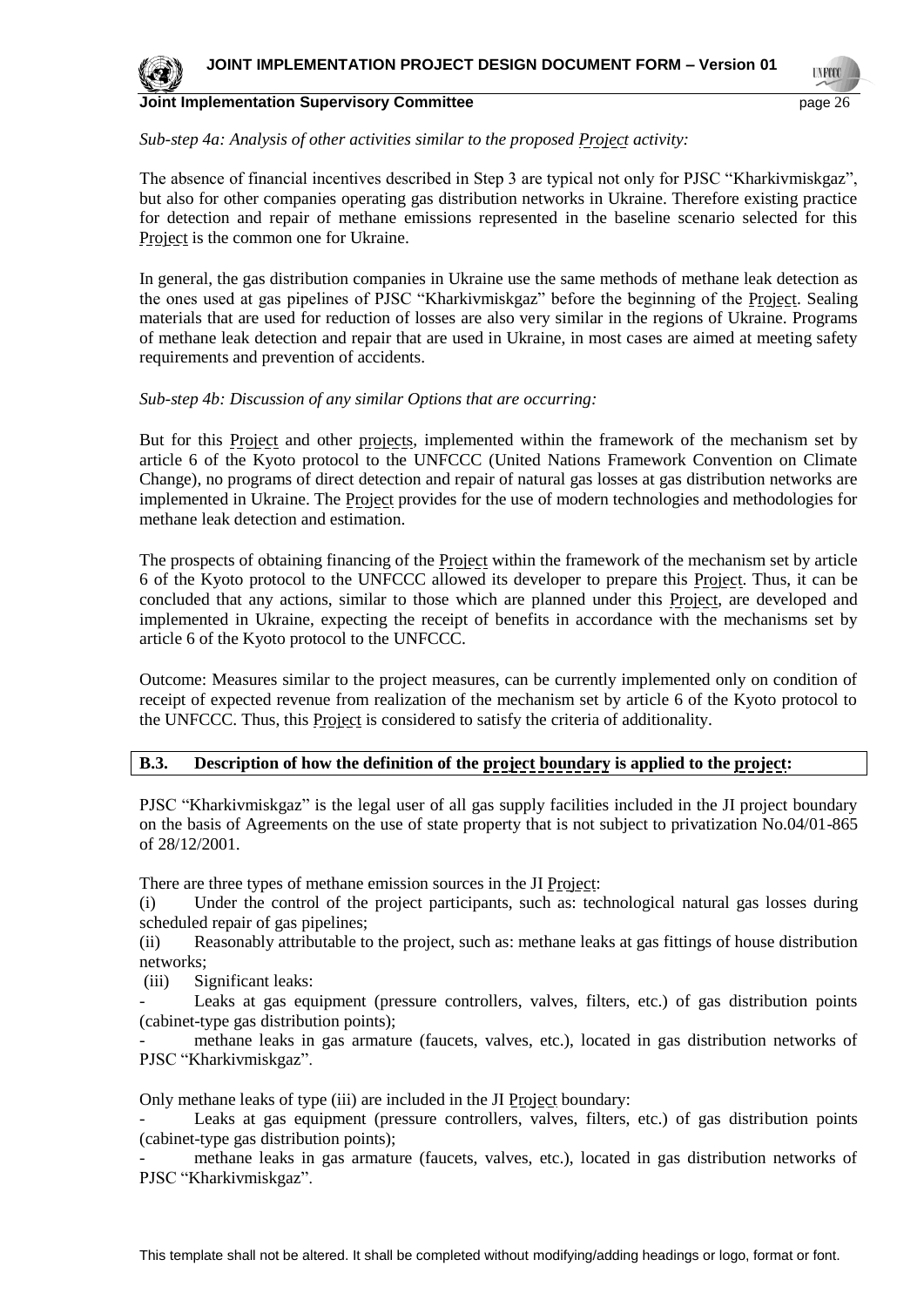

**Joint Implementation Supervisory Committee <b>Page 17** and the page 27

A complete list of gas distribution points (240 units) / cabinet-type gas distribution points (990 units) and gas fittings (63 327 units), that are including into the JI Project boundary, are provided in the Supporting Document 1.

Sources of leaks of type (i) - technological methane leaks during scheduled repair of gas pipelines - are not included in the project boundary as PJSC "Kharkivmiskgaz" does not apply the technologies which allow avoiding such leaks.

Sources of leaks of type (ii) - methane leaks at gas fittings of house distribution networks - are not included in the JI Project boundary because such leaks are much lower than leaks of type (iii), and sources of these leaks, as a rule, are in private houses (apartments).

The JI Project boundary for the baseline and project scenarios is outlined by the dotted line in Figure 3.



*Fіgure 3. Project boundary*

|  |  | Table 5. An overview of all sources of emissions in the project scenario |
|--|--|--------------------------------------------------------------------------|
|  |  |                                                                          |

| <b>Source</b>     | Gas    | Included /      | Substantiation /                                                                                                                                                                  |  |  |  |
|-------------------|--------|-----------------|-----------------------------------------------------------------------------------------------------------------------------------------------------------------------------------|--|--|--|
|                   |        | <b>Excluded</b> | explanation                                                                                                                                                                       |  |  |  |
| Project emissions |        |                 |                                                                                                                                                                                   |  |  |  |
| Methane leaks     | $CH_4$ | <b>Included</b> | Only equivalent GHG emissions due<br>methane leaks on the gas<br>to<br>equipment of gas-distribution points<br>and the gas armature of the gas-<br>distribution pipelines of PJSC |  |  |  |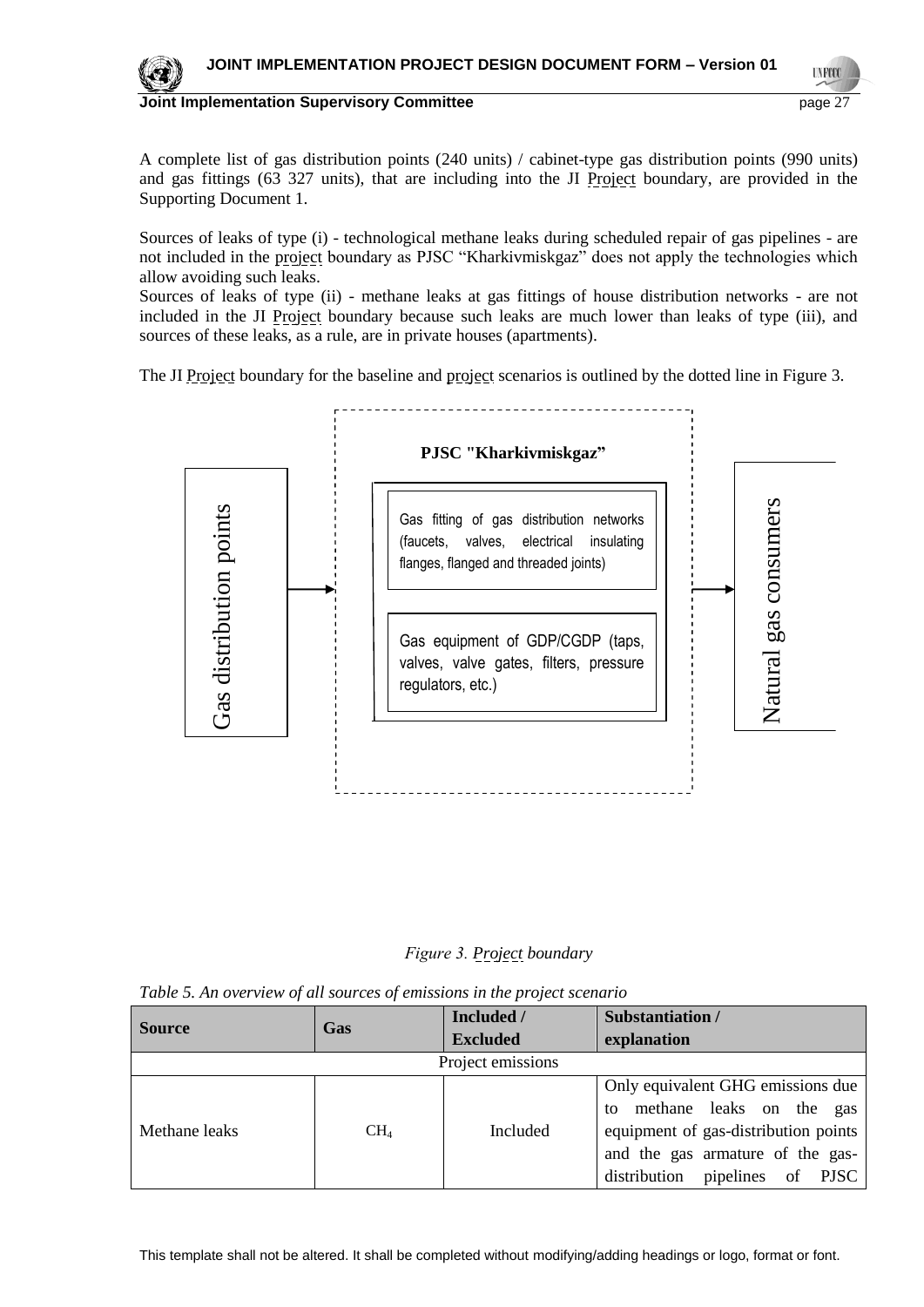

**UNFOC** 

## **Joint Implementation Supervisory Committee** page 28

|  | --------- |
|--|-----------|
|  |           |

Indirect irrelevant leaks of  $CO_2$ ,  $CH_4$ ,  $N_2O$  were excluded. The leaks are not under the control of the project developer (it is impossible to estimate the volume of leaks), that is why they were excluded.

Geographically GDPs (CGDPs) and gas pipelines of PJSC "Kharkivmiskgaz" are located in Kharkiv city and surrendidg areas, Ukraine.

## **B.4. Further baseline information, including the date of baseline setting and the name(s) of the person(s)/entity(ies) setting the baseline:**

Date of baseline setting: 14/12/2004 Baseline was determined by and PJSC "Kharkivmiskgaz" (Ukraine)

PJSC "Kharkivmiskgaz" Address: 61004, Kharkiv city, 57/59, Zhovtneva Revoliutsiia Str., Ukraine. Telephone: +38(057) 733-07-14 Fax:  $+38(057)$  733-07-14 E-mail [http://gorgaz.kharkov.ua](http://gorgaz.kharkov.ua/) Web-site: [office@gorgaz.kharkov.ua](mailto:office@gorgaz.kharkov.ua) Contact person: Valerii Mykhailovych Bezlepkin PJSC "Kharkivmiskgaz" is a Project participant (stated in Annex1).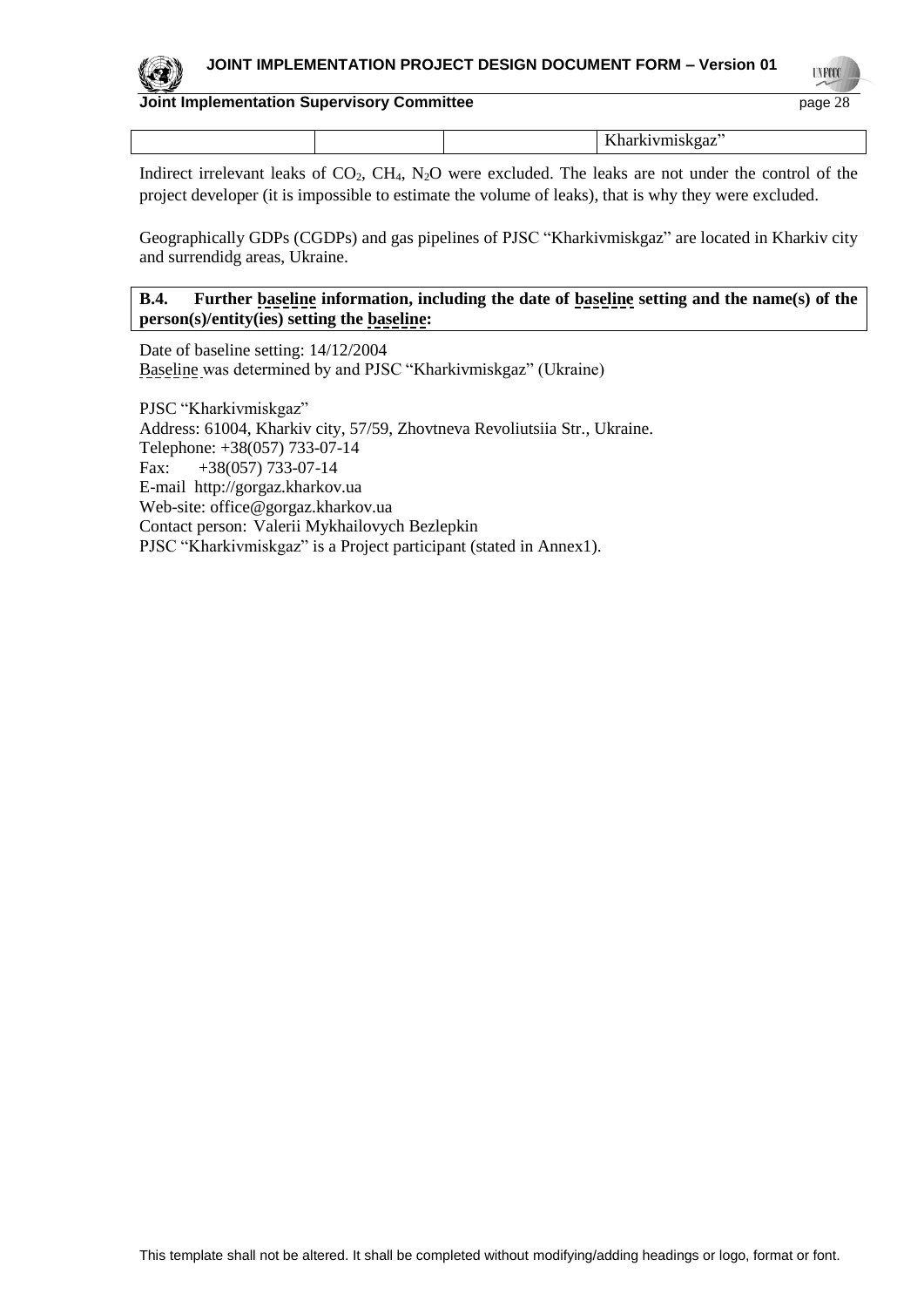

# **SECTION C. Duration of the project / crediting period**

## **C.1. Starting date of the project:**

Start of project activity: 14/12/2004 - the date when the company PJSC "Kharkivmiskgaz" was initiated repair gas equipment GDP (CGDP) and gas fittings, flanges, threaded joints of gas distribution networks PJSC "Kharkivmiskgaz" within JI project.

## **C.2. Expected operational lifetime of the project:**

Functioning of the system of leak detection and repair, and also further maintaining of leak-proofness of gas equipment that was created within the framework of the Project, are not limited in time, as periodic repair (replacement) of GDP (CGDP) gas equipment and gas fittings of gas pipelines will be performed constantly.

Expected operational lifetime of the Project in years and months is 13 years / 156 months, from 01/01/2005 to 31/12/2017 if the Kyoto Protocol is prolonged.

#### **C.3. Length of the crediting period:**

The JI Project refers to the first commitment period and makes 5 years / 60 months (January 1, 2008 – December 31, 2012).

The starting date of the crediting period is the date when the first project measures at gas pipelines of PJSC "Kharkivmiskgaz" were carried out and when the first GHG emission reductions were generated, namely 01/01/2005. The end of the crediting period is 31/12/2012. The crediting period lasts for 8 years / 96 months.

If after the first commitment period according to the Kyoto Protocol it will be prolonged, the crediting period of the Project will be prolonged till December 31, 2017. The prolongation of the crediting periof after 2012 is subject to the Host party's approval. The total crediting period (before the crediting period, the crediting period and after the crediting period) will last for 13 years / 156 months.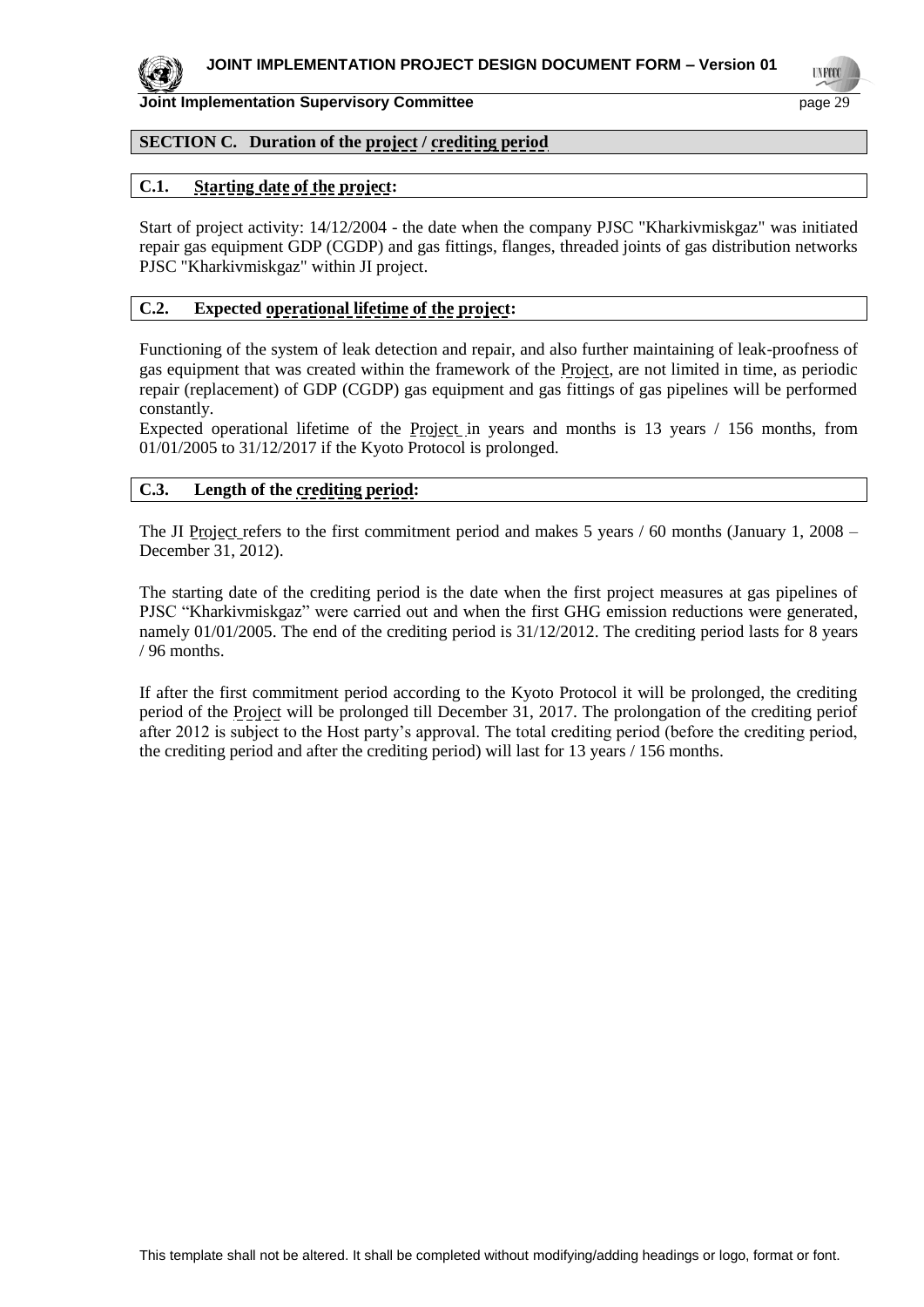

l



#### **SECTION D. Monitoring plan**

#### **D.1. Description of monitoring plan chosen:**

The proposed project uses a *JI-specific* approach in accordance with the JISC "Guidance on criteria for baseline setting and monitoring", Version 03<sup>15</sup>. The monitoring plan is designed for accurate and clear measurement and calculation of greenhouse gas emissions and preparation of reports on reduction of methane emissions on the basis of the baseline and the project activity. The JI-specific approach is based on the "Methodology of calculation of greenhouse gas emission

reduction by eliminating excess methane leaks in gas distribution networks", registry No. UkrNTI 0112U00A816 of 2012, developed by the Institute of Gas of the National Academy of Sciences of Ukraine (hereinafter – the Methodology).

The Methodology provides for the use of two equal and independent methods of methane leaks in gas distribution networks, namely:

- the computational method as the method meeting the project requirements towards accuracy and transparency of leak detection and repair, as well as conservativeness of calculation based on data on methane leaks from GDN components formed from standard values on natural gas emissions for each GDN component as well as data obtained by statistical processing of the results of ex-post methane leak measurement before and after the repairs.
- the measurement method based on the results of ex-post methane leak measurement for each GDN component before and after the repairs.

Due to the large quantity of potentially explosive components in gas distribution networks, their complicated accessibility for leak measurement, as well as unavailability of necessary measurement equipment as of the beginning of the Project, PJSC "Kharkivmiskgaz" applies the computational method for emission reduction calculation while implementing the expanded leak detection and repair program.

While the computational method is used according to the Methodology to calculate excess physical methane leak (EPNGL) in a GDN component, natural gas leakage factors (NGLF) listed in Table A.1 of Appendix A to the Methodology, attached as a Supporting Document, are applied; to calculate standard physical methane leak (SPNGL) standard values are used, if available, and otherwise NGLF are applied, obtained by statistical processing of the results of ex-post methane leak measurement before and after the repair, see Table A.2 of Appendix A. NGLF values listed in Appendix A to the Methodology, obtained by statistical processing of the results of ex-post methane leak measurement before and after the repair1617:

Assessment of GDN component condition - whether it has conditional leak-proofness or not - is made using audio, visual and olfactory responses, detection with individual dosimeters during leak detection activities under the project.

Each GDN component has NGLF, which may be either standard, i.e. typical of equipment under conditional leak-proofness, or excess, i.e. typical of equipment not in its conditional leak-proofness state, so that physical methane leak exceeds the limit of normal operational mode of any GDN component. Equipment where EPNGL was detected but not repaired in the corresponding monitoring period is deemed conditionally leak-proof, i.e. its leaks are deemed equal to SPNGL over the corresponding monitoring period. Methane leak reduction in GDN component *i* in the monitoring period takes place only after the excess leak has been repaired by

<sup>&</sup>lt;sup>15</sup> http://ji.unfccc.int/Ref/Documents/Baseline setting and monitoring.pdf

<sup>&</sup>lt;sup>16</sup> Report on the scientific and engineering research "Development of methodological basics for the calculation of greenhouse gases emission reduction by repair of methane leaks in gas distribution networks", NASU Institute of Gas, 2012

<sup>&</sup>lt;sup>17</sup> Report on the scientific and engineering research "Assessment of methane leaks in gas distribution networks in Ukraine", NASU Institute of General Energy, 2012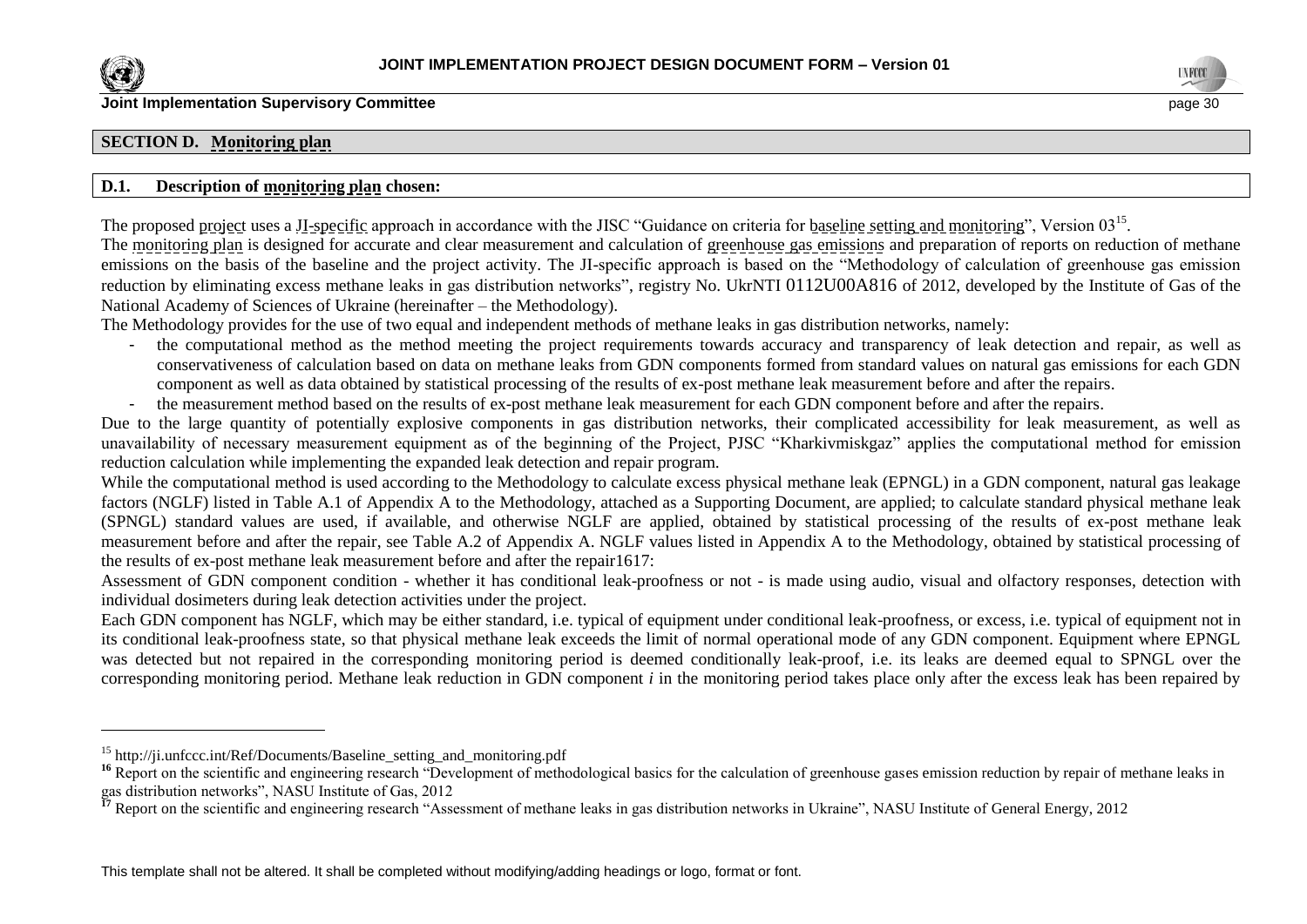

replacement of component i and/or sealant replacement in component i. This reduction is calculated as the difference between the EPNGL NGLF and SPNGL NGLF for the time under the pressure.

The dates of leak repair and removal of gas pressure from the relevant GDN component are the days preceding the actual carrying out of works on component replacement and/or sealant replacement in component; the dates of natural gas pressure feed to the GDN component are the days following the actual carrying out of the activity. Gas equipment where the repeated methane leak will be detected, should be excluded from the calculations of greenhouse gases emission reduction in the corresponding monitoring period. Thus, it will be deemed that no natural gas emission reduction took place in this equipment (in the corresponding GDN component) in the period from the date of the latest monitoring measurement of methane leak to the date of repeated leak detection and repair. Such equipment should be repaired (replaced) again, following which methane leakage reduction can be calculated in the corresponding component.Thus, applying the computational method of the Methodology to calculate methane leakage reduction in gas distribution networks actually yields lowered results by applying the aforementioned calculation mechanisms, which confirms the conservative approach.

According to the Methodology, the Working Team of PJSC "Kharkivmiskgaz" drew up the following registries:

- 1. Registry of gas distribution points and gas fittings of the JI project "Reduction of methane leaks on the gas equipment of the gas distribution points and on the gas armature, flanged, threaded joints of the gas distribution pipelines of PJSC "Kharkivmiskgaz" (see Supporting Document 1), which includes full information about all GDPs (CGDPs), shut-off and control valves, flanged and threaded joints included into the Project boundary.
- 2. Registry of EPNGL repairs in GDN components
- 3. Registry of GDN component operational mode monitoring under the pressure and depressurized, i.e. with NGLF=0
- 4. Registry of GDN components condition monitoring where EPNGL were repaired.

All relevant data associated with calculation of methane emission reductions are stored in an electronic database (DB). Each Monitoring Report will contain all necessary information from this database.

Project data and documents subject to monitoring and required for verification, will be stored throughout the crediting period and 2 years after the transfer of the last ERUs under the project.

Data and parameters that are not monitored throughout the crediting period, but are determined only once and that are available already at the stage of PDD development:

| Index      | <b>Parameter</b>                                                                                                   | Data unit                      |
|------------|--------------------------------------------------------------------------------------------------------------------|--------------------------------|
|            | Sequence number of the GDN component (GDP (CGDP), gas pipeline fitting)                                            | Dimensionless                  |
|            | included into the project boundary                                                                                 |                                |
| ConvFactor | Conversion factor of methane leakage from volumetric units to weight<br>$(t \text{ CH}_4/\text{m}^3 \text{ CH}_4)$ | $0,0007168$ t/m <sup>3</sup> . |

Data and parameters that are not monitored throughout the crediting period, but are determined only once but that are not available already at the stage of PDD development: none

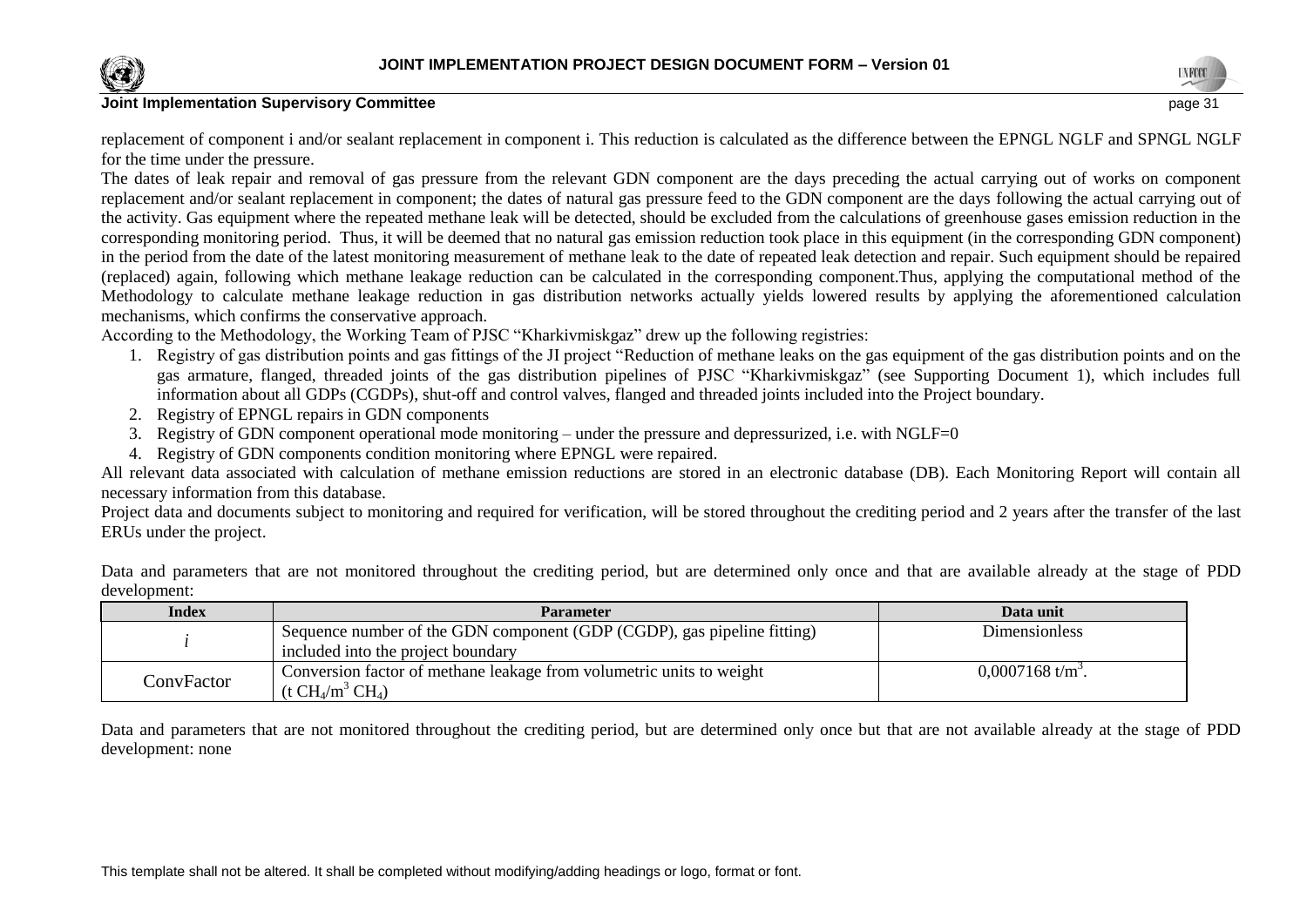

**Index Parameter Data unit** *h* No. of activity (replacement/repair) in GDN component after EPNGL was detected Dimensionless *Wy* Average mass fraction of methane in natural gas in period *y* of the project scenario  $\%$  $K^g_{i^{\prime},h}$ Natural gas leakage factor of  $\boldsymbol{i}'$  GDN component in CLP m  $\frac{3}{h}$  $K_{i}^{n}$ Natural gas leakage factor corresponding to EPNGL of *i* " GDN component: m  $\frac{3}{h}$  $H_{i^{\prime},h, y}^{g}$ Time of GDN component operation under the pressure from the beginning of monitoring period y to the implementation of the project activity (repair/replacement) that caused EPNGL removal h  $H_{i^*,h, y}^n$ Time of GDN component operation under the pressure from the implementation of the project activity (repair/replacement) that caused EPNGL removal to the end of monitoring period *y* h  $GWP_{CH_4}$ Global warming potential of methane  $tCO_2$ eq/tCH<sub>4</sub>

Data and parameters that are monitored throughout the crediting period:

[y] - index corresponding to monitoring period

[*i*] - index corresponding to GDN component number

[*i'*] - index corresponding to GDN component number that belongs to the set of elements *I' ((I'+I'')=I,* where *I* is a set embracing all the GDN components included into the project boundary) where project activity generated no emission reductions (no component replacement/repair took place) in the reporting monitoring period [*i''*] - index corresponding to GDN component number that belongs to the set of elements *I'' ((I'+I''=I,* where *I* is a set embracing all the GDN components included into the project boundary) where project activity generated emission reductions (component replacement/repair took place) in the reporting monitoring period [*h*] - index corresponding to the number of project activity in GDN component, if more than one activity was carried out at this component in monitoring period (where *H* is a set embracing all activities in the project scenario at the GDN component in monitoring period)

[*g*] - index corresponding to SPNGL

[*n*] - index corresponding to EPNGL

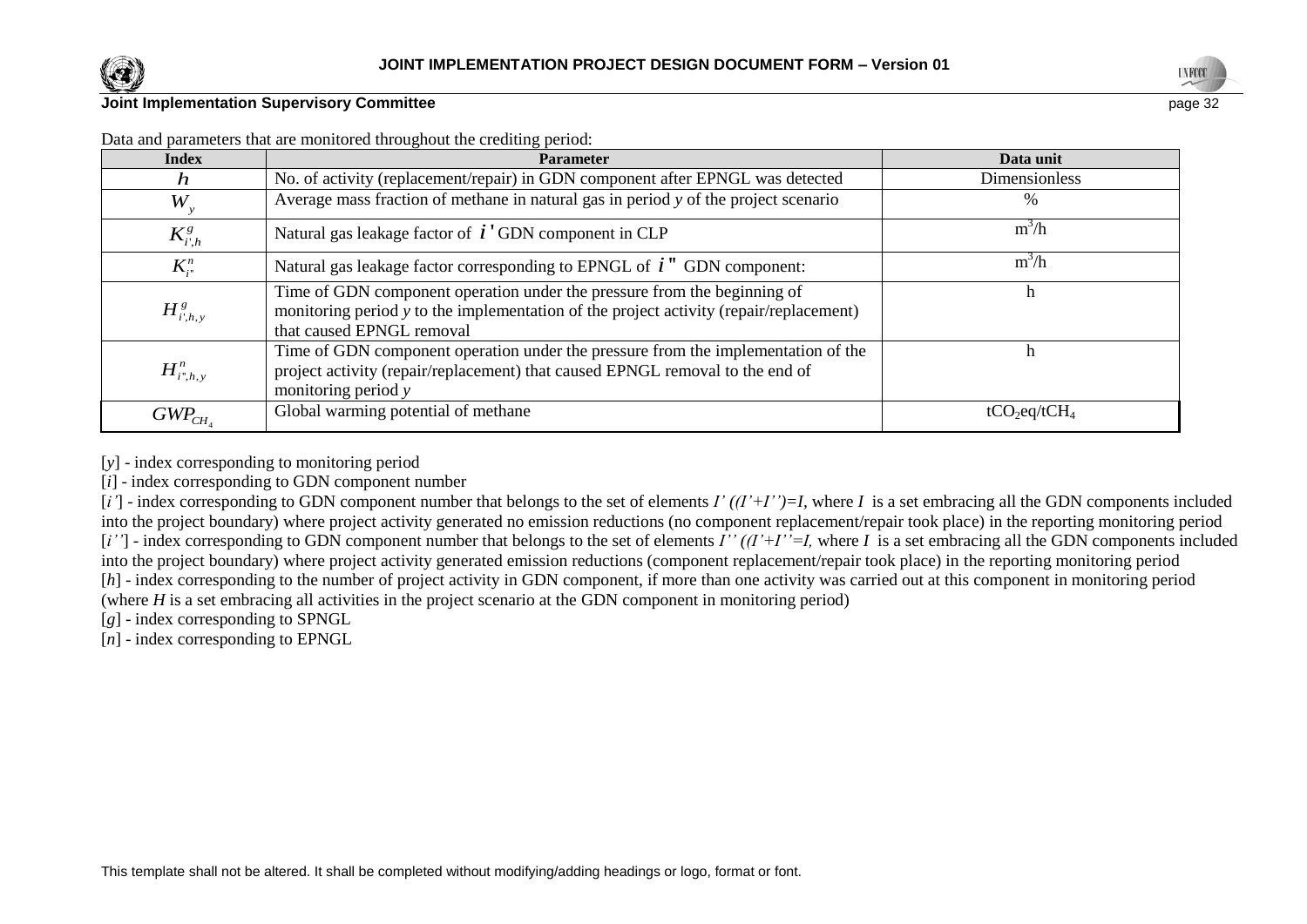

l



#### **Joint Implementation Supervisory Committee** page 33

# **D.1.1. Option 1. Monitoring of the emissions in the project scenario and the baseline scenario:**

## **D.1.1.1. Data to be collected in order to monitor emissions from the project, and how these data will be archived:**

| ID number<br>(Please, use<br>numbers to ease<br>cross-referencing<br>to $D.2.$ ) | Data variable                                                                                                                                      | Source of data                                                                                                                                                                                       | Data unit        | Measure<br>$d(m)$ ,<br>calculate<br>$d(c)$ or<br>estimated<br>(e) | Recording<br>frequency                        | Proportion of<br>data to be<br>monitored | How will the data<br>be archived?<br>(electronic/paper) | Comment                                                                                                                                    |
|----------------------------------------------------------------------------------|----------------------------------------------------------------------------------------------------------------------------------------------------|------------------------------------------------------------------------------------------------------------------------------------------------------------------------------------------------------|------------------|-------------------------------------------------------------------|-----------------------------------------------|------------------------------------------|---------------------------------------------------------|--------------------------------------------------------------------------------------------------------------------------------------------|
| $\dot{i}$<br><sup>1.</sup>                                                       | Sequence<br>number of<br><b>GDN</b><br>component<br>(GDP)<br>(CGDP), gas<br>fittings of gas<br>pipeline)<br>included in the<br>project<br>boundary | Activity on<br>leak<br>measurements                                                                                                                                                                  | Dimensionless    | m                                                                 | Once at the<br>beginning of<br>Project        | 100%                                     | Electronic<br>and<br>hard copy                          | All GDPs, CGDPs and<br>gas fittings included in<br>the project boundary are<br>listed in the Registry<br>and<br>tagged<br>correspondingly  |
| $\frac{1}{2}$ GWP <sub>CH<sub>4</sub></sub>                                      | Global<br>Warming<br>Potential of<br>methane                                                                                                       | <b>IPCC</b> Second<br>Assessment<br>Report: Climate<br>Change<br>$1995(SAR)$ and<br>approved by the<br>COP. GWP<br>value for<br>methane is<br>provided on the<br>site of the<br>UNFCCC <sup>18</sup> | $tCO_2e / tCH_4$ | ${\bf e}$                                                         | During<br>the<br>whole<br>crediting<br>period | 100%                                     | Electronic<br>and<br>hard copy                          | The<br>project developer<br>will<br>monitor<br>any<br>changes in GWP<br>for<br>methane published by<br>the IPCC and approved<br>by the COP |

<sup>18</sup>[http://unfccc.int/ghg\\_data/items/3825.phphttp://unfccc.int/ghg\\_data/items/3825.php](http://unfccc.int/ghg_data/items/3825.phphttp:/unfccc.int/ghg_data/items/3825.php)

This template shall not be altered. It shall be completed without modifying/adding headings or logo, format or font.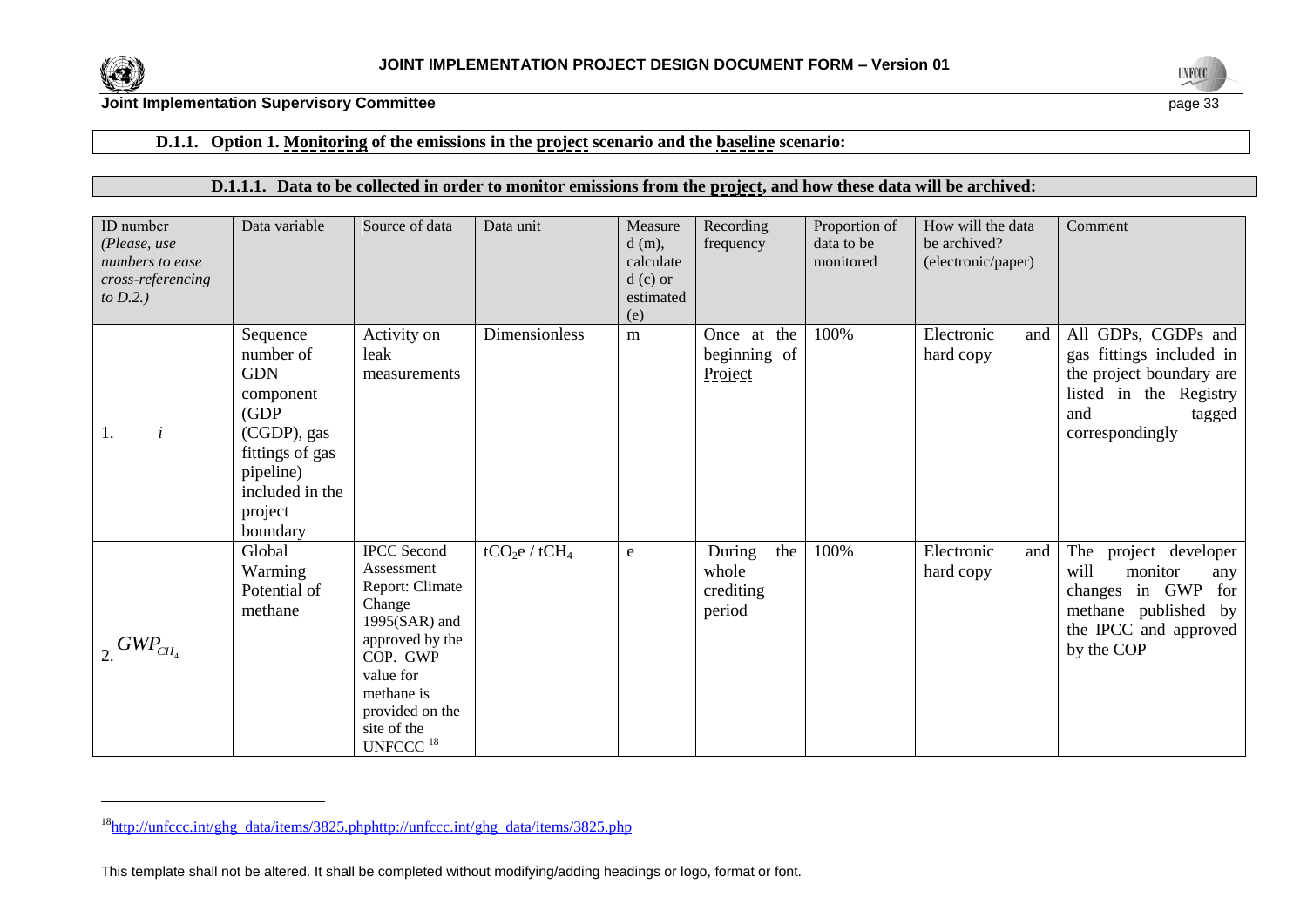



| ID number<br>(Please, use<br>numbers to ease<br>cross-referencing<br>to $D.2.$ ) | Data variable                                                                                                                                                | Source of data                                                                                                                                     | Data unit     | Measure<br>$d(m)$ ,<br>calculate<br>$d(c)$ or<br>estimated<br>(e) | Recording<br>frequency                                                                                         | Proportion of<br>data to be<br>monitored | How will the data<br>be archived?<br>(electronic/paper) | Comment                                                                                                                             |
|----------------------------------------------------------------------------------|--------------------------------------------------------------------------------------------------------------------------------------------------------------|----------------------------------------------------------------------------------------------------------------------------------------------------|---------------|-------------------------------------------------------------------|----------------------------------------------------------------------------------------------------------------|------------------------------------------|---------------------------------------------------------|-------------------------------------------------------------------------------------------------------------------------------------|
| 3. h                                                                             | Number of<br>activity<br>(replacement/r)<br>epair) at GDN<br>component<br>after the<br>presence of<br><b>APLNG</b> was<br>determined at<br>such<br>component | Activity on<br>leak<br>measurements                                                                                                                | Dimensionless | ${\bf m}$                                                         | time<br>Every<br>after activity<br>carried<br>was<br>out<br>at<br>correspondin<br><b>GDN</b><br>g<br>component | 100%                                     | Electronic<br>and<br>hard copy                          | Each activity carried out<br>at GDN component that<br>is included in the project<br>boundary is tagged with<br>an individual number |
| $W_{\rm y}$<br>4.                                                                | Average mass<br>fraction of<br>methane in the<br>natural gas in<br>period "y" in<br>the project<br>scenario                                                  | The value is<br>calculated on<br>the basis of<br>company's<br>official data on<br>gas net<br>calorific value<br>in monitoring<br>period            | $\%$          | $\mathbf{C}$                                                      | Annually                                                                                                       | 100%                                     | Electronic<br>and<br>hard copy                          | Company's data                                                                                                                      |
| $K^{\frac{s}{i'h}}$<br>5.                                                        | Natural gas<br>leak factor<br>from $i'$ GDN<br>component in<br>CLS                                                                                           | Standard<br>values or data<br>from<br>"Methodology<br>for calculation<br>of greenhouse<br>gas emission<br>reductions<br>achieved by<br>eliminating | $m^3/h$       | e                                                                 | time<br>Every<br>after activity<br>carried<br>was<br>out at GDN<br>component                                   | 100%                                     | Electronic<br>and<br>hard copy                          | Company's<br>data<br><sub>or</sub><br>calculations on the basis<br>of company's data                                                |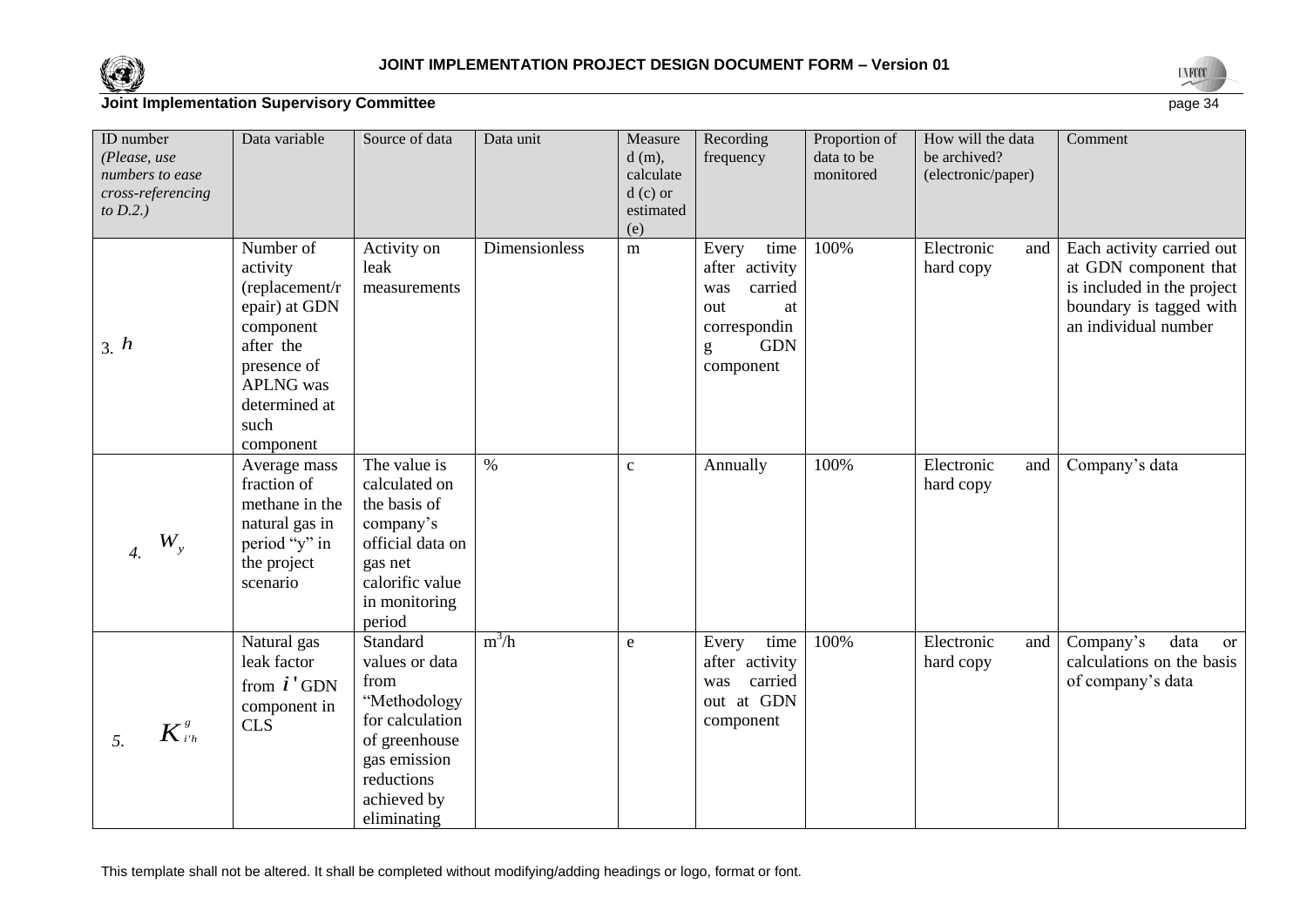



| ID number<br>(Please, use<br>numbers to ease<br>cross-referencing<br>to $D.2$ .) | Data variable                                                                                                                                                    | Source of data                                                                                                                                                                                 | Data unit   | Measure<br>$d(m)$ ,<br>calculate<br>$d(c)$ or<br>estimated<br>(e) | Recording<br>frequency                                                            | Proportion of<br>data to be<br>monitored | How will the data<br>be archived?<br>(electronic/paper) | Comment                                                                                       |
|----------------------------------------------------------------------------------|------------------------------------------------------------------------------------------------------------------------------------------------------------------|------------------------------------------------------------------------------------------------------------------------------------------------------------------------------------------------|-------------|-------------------------------------------------------------------|-----------------------------------------------------------------------------------|------------------------------------------|---------------------------------------------------------|-----------------------------------------------------------------------------------------------|
|                                                                                  |                                                                                                                                                                  | above-<br>standard<br>natural gas<br>leaks at gas<br>distribution<br>networks"                                                                                                                 |             |                                                                   |                                                                                   |                                          |                                                         |                                                                                               |
| $K^s_{\scriptscriptstyle i^*h}$<br>6.                                            | Natural gas<br>leak factor that<br>corresponds to<br><b>APLNG</b> for<br>$i$ " GDN<br>component                                                                  | "Methodology<br>for calculation<br>of greenhouse<br>gas emission<br>reductions<br>achieved by<br>eliminating<br>above-<br>standard<br>natural gas<br>leaks at gas<br>distribution<br>networks" | $m^3/h$     | e                                                                 | Once at the<br>beginning of<br>project<br>the<br>for each type<br>of<br>component | 100%                                     | Electronic<br>and<br>hard copy                          | Calculations<br>the<br>on<br>basis of company's data                                          |
| $H^s_{i,h,y}$<br>7.                                                              | Time of<br>operation of<br><b>GDN</b><br>component<br>under pressure<br>from the<br>beginning of<br>monitoring<br>period "y" to<br>implementatio<br>n of project | Data of the<br>company<br>received<br>during GDN<br>operation and<br>activities<br>aimed at leak<br>repair                                                                                     | $\mathbf h$ | $\mathbf{C}$                                                      | Annualy                                                                           | 100%                                     | Electronic<br>and<br>hard copy                          | Company's<br>data.<br>Calculations for<br>each<br>GDN component for<br>each monitoring period |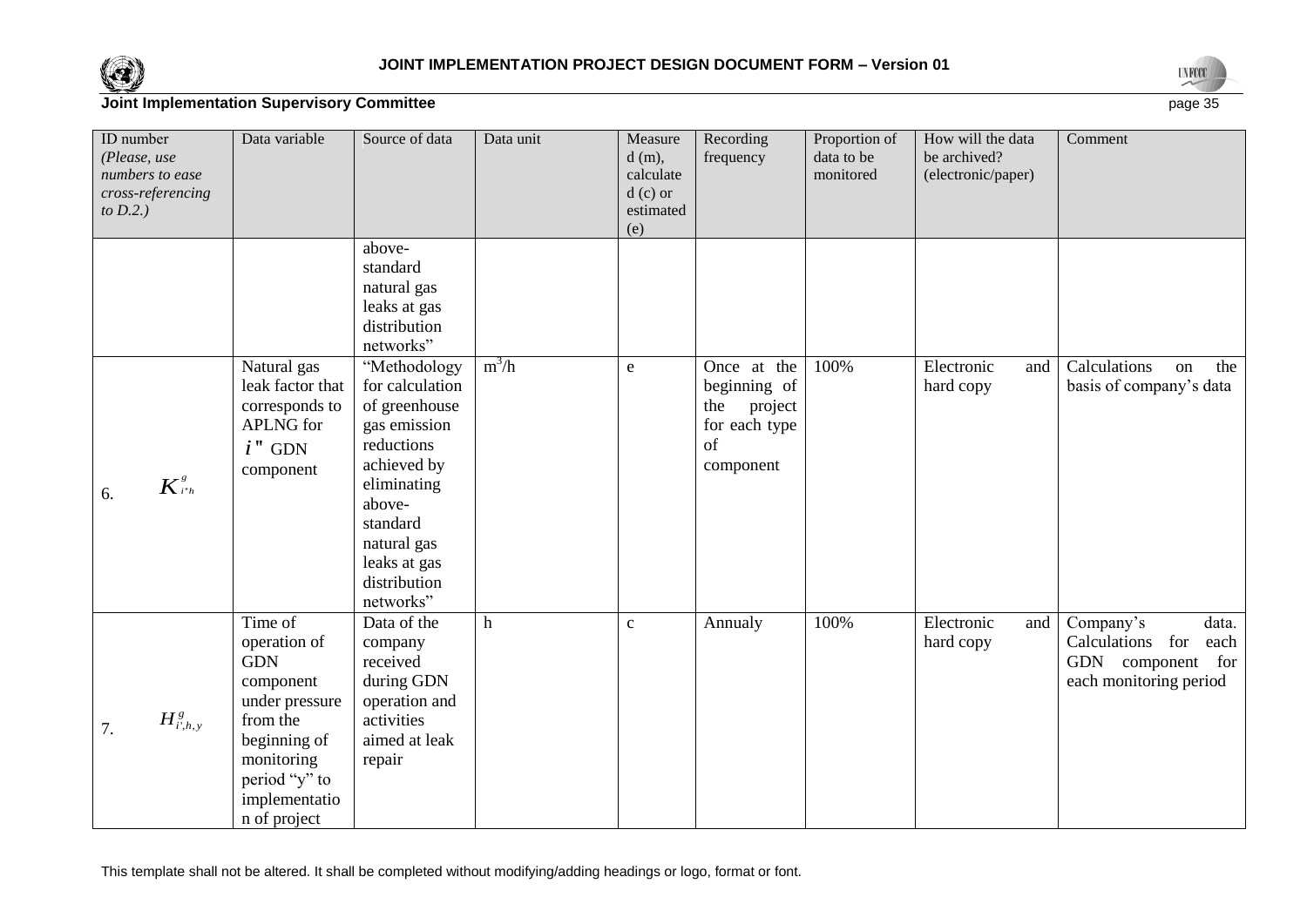



| ID number<br>(Please, use<br>numbers to ease<br>cross-referencing<br>to $D.2.$ ) | Data variable                                                                                                                                                                                                                                                                                           | Source of data                                                                                             | Data unit               | Measure<br>$d(m)$ ,<br>calculate<br>$d(c)$ or<br>estimated<br>(e) | Recording<br>frequency | Proportion of<br>data to be<br>monitored | How will the data<br>be archived?<br>(electronic/paper) | Comment                                                                                                                                              |
|----------------------------------------------------------------------------------|---------------------------------------------------------------------------------------------------------------------------------------------------------------------------------------------------------------------------------------------------------------------------------------------------------|------------------------------------------------------------------------------------------------------------|-------------------------|-------------------------------------------------------------------|------------------------|------------------------------------------|---------------------------------------------------------|------------------------------------------------------------------------------------------------------------------------------------------------------|
|                                                                                  | activities<br>(repair /<br>replacement)<br>that resulted in<br>the repair of<br><b>APLNG</b> at<br>such<br>component                                                                                                                                                                                    |                                                                                                            |                         |                                                                   |                        |                                          |                                                         |                                                                                                                                                      |
| $H^n_{i^*,h,y}$<br>8.                                                            | Time of<br>operation of<br><b>GDN</b><br>component<br>under pressure<br>from the<br>moment of<br>implementatio<br>n of project<br>activities<br>(repair /<br>replacement)<br>that resulted in<br>the repair of<br><b>APLNG</b> at<br>such<br>component to<br>the end of the<br>monitoring<br>period "y" | Data of the<br>company<br>received<br>during GDN<br>operation and<br>activities<br>aimed at leak<br>repair | $\boldsymbol{\text{h}}$ | $\mathbf{C}$                                                      | Annualy                | 100%                                     | Electronic<br>and<br>hard copy                          | Company's<br>data.<br>Calculations for<br>each<br>GDN component where<br>activities on leak repair<br>was carried out; for each<br>monitoring period |

Pursuant to the current legislation, all metering equipment in Ukraine shall compl with the fixed standards and is subject to periodical verification.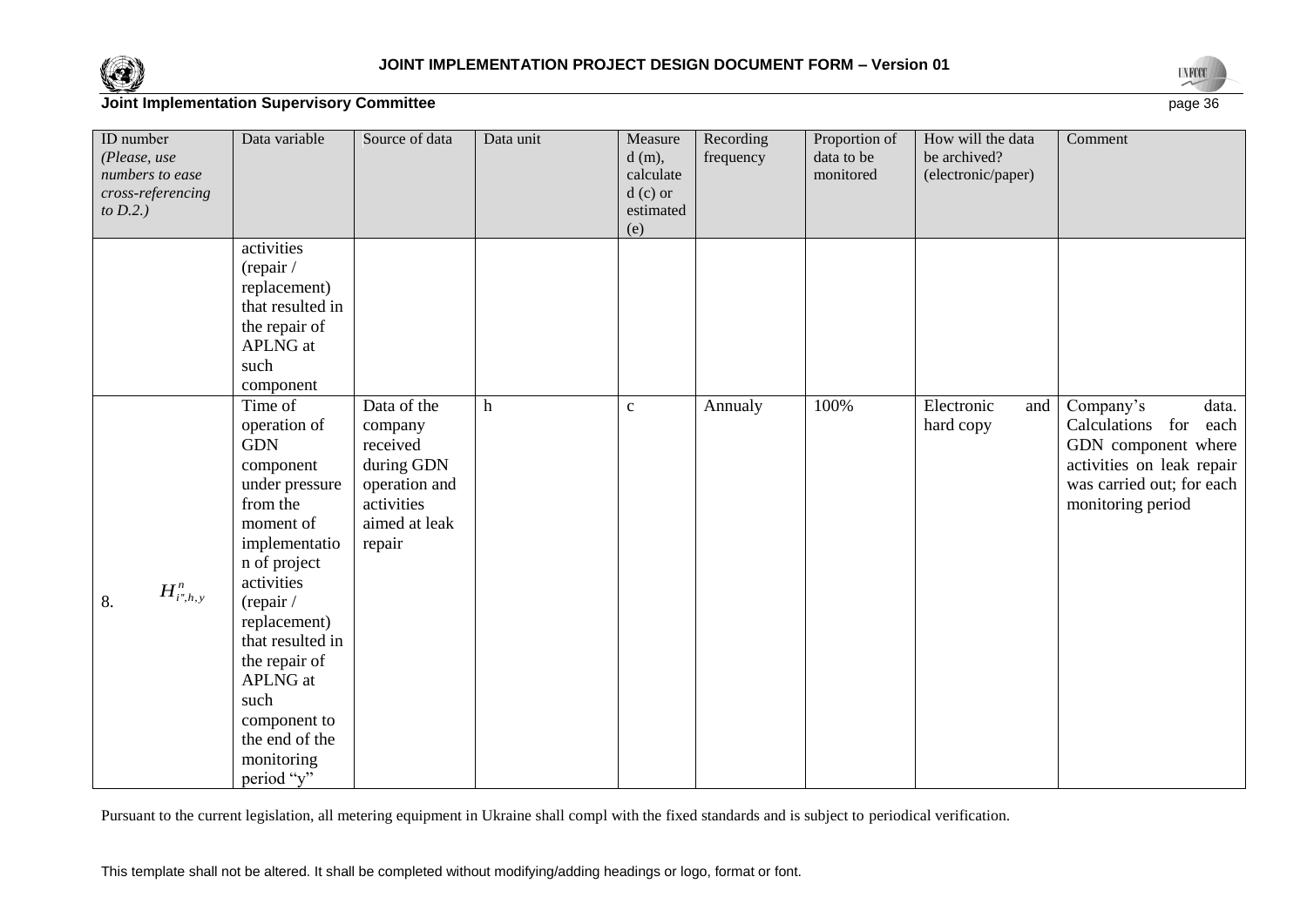

# **D.1.1.2. Description of the formulae used to estimate project emissions (for each gas, source etc.; emissions in units of CO<sup>2</sup> equivalent):**

Greenhouse gas emissions in the project scenario according to the JI-specific approach (calculated using the tabular method of the Methodology) are calculated by the following formulae:

$$
PE_{y} = GWP_{CH_{4}} \cdot ConvFactor \cdot W_{y} \cdot P_{y}
$$

where:

 $PE_y$  - greenhouse gas emissions in period *y* of the project scenario (t CO<sub>2</sub>eq)

 $GWP_{CH_4}$ 

- global warming potential for methane (tCO<sub>2</sub>eq/tCH<sub>4</sub>)

*Wy* - average mass ratio of methane in natural gas in period *y* of the project scenario (%)

 $P_y$  – methane leaks to the atmosphere in period *y* of the project scenario (m<sup>3</sup>)

ConvFactor - volume to weight conversion factor for methane leaks (t CH<sub>4</sub>/m<sup>3</sup> CH<sub>4</sub>). Under normal conditions - zero degrees Celsium and 0.1013 MPa, ConvFactor<sub>=0.0007168 t/m<sup>3</sup>.</sub>

[ $\mathcal{Y}$ ] <sub>-</sub> index corresponding to monitoring period  $[CH<sub>4</sub>]$  - index corresponding to methane

Natural gas emissions to the atmosphere caused by leaks from gas transportation networks are calculated by the following formula:

Natural gas emissions to the atmosphere caused by leaks from gas transportation networks are calculated by the following formula:  
\n
$$
\boldsymbol{P}_{y} = \sum_{h \in H_{i'}} \sum_{i' \in I'} \boldsymbol{K}_{i'h}^{g} \cdot \boldsymbol{H}_{i'hy}^{g} + \sum_{h \in H_{i''}} \sum_{i'' \in I''} \boldsymbol{K}_{i'h}^{g} \cdot \boldsymbol{H}_{i''hy}^{n}
$$
\n(2)  
\n
$$
\boldsymbol{K}_{i'h}^{g}
$$
\n- natural gas leakage factor of GDN component  $i'$  in CLP (i.e. corresponding to EPNGL) in period *y* of the project scenario (m<sup>3</sup>/h)



(1)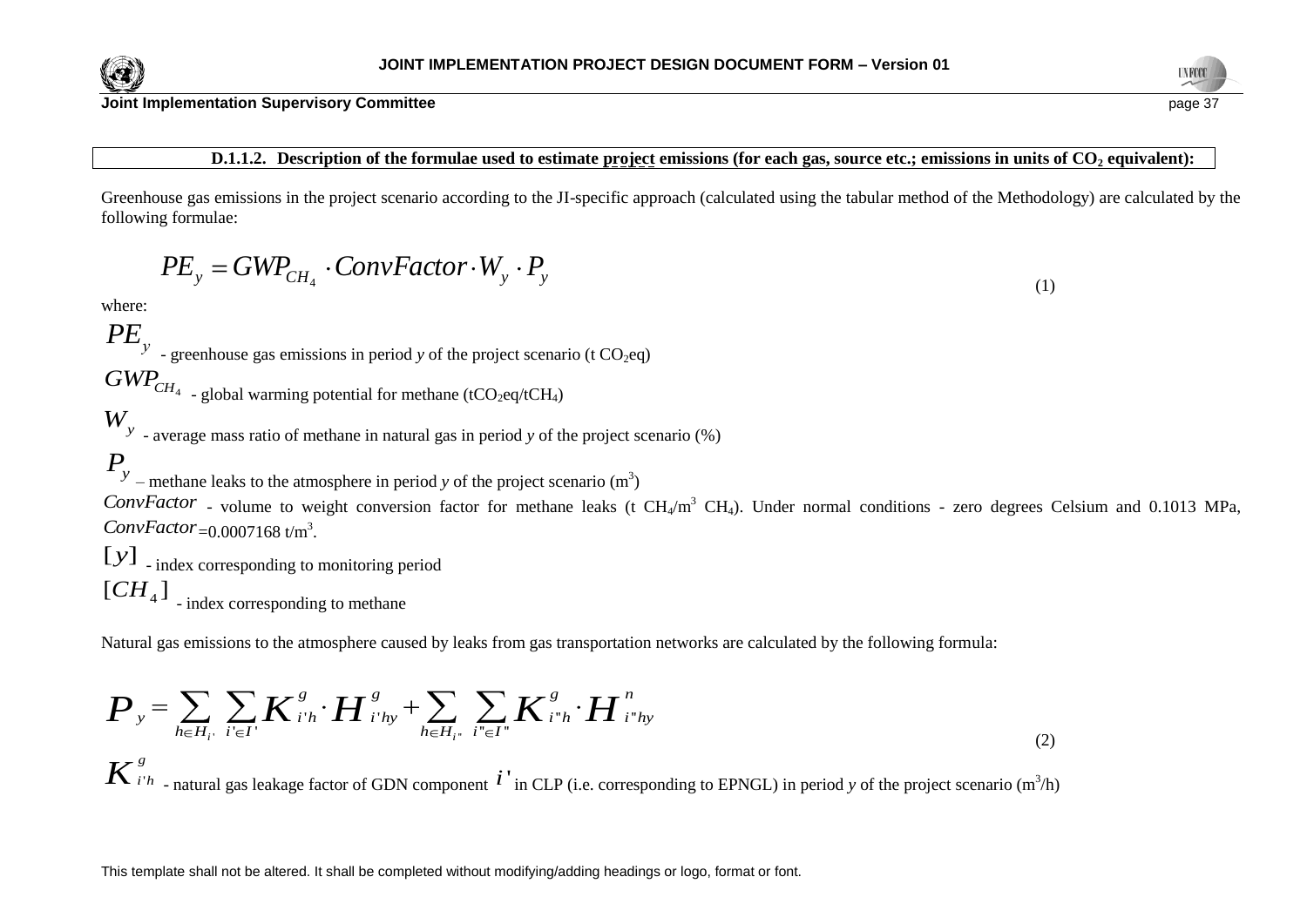



''  $K^{g}_{i^*h}$  - natural gas leakage factor corresponding to EPNGL of GDN component  $i^"$  in period *y* of the project scenario (m<sup>3</sup>/h)

'  $H_{i'hy}^g$  - time of GDN component operation from the beginning of monitoring period y to the implementation of the project activity (repair/replacement) that caused EPNGL removal (h)

''  $H_{i^*h}^n$  - time of GDN component operation under the pressure from the implementation of the project activity (repair/replacement) that caused EPNGL removal to the end of monitoring period *y* (h)

[y] \_ index corresponding to monitoring period

[*i*  $\lceil i \rceil$  - index corresponding to GDN component number that belongs to the set of elements *I' (I'+I''=I*, where *I* is a set embracing all the GDN components included into the project boundary) where project activity generated no emission reductions (no component replacement/repair took place) in the reporting monitoring period

[i''] - index corresponding to GDN component number that belongs to the set of elements *I'' (I'+I''=I*, where *I* is a set embracing all the GDN components included into the project boundary) where project activity generated emission reductions (component replacement/repair took place) in the reporting monitoring period

[h] - index corresponding to the number of project activity in GDN component, if more than one activity was carried out at this component in monitoring period (where *H* is a set embracing all activities in the project scenario at the GDN component in monitoring period)

 $[g]$ <sub>-index</sub> corresponding to SPNGL

[*n*] \_ index corresponding to EPNGL

**D.1.1.3. Relevant data necessary for determining the baseline of anthropogenic emissions of greenhouse gases by sources within the project boundary, and how such data will be collected and archived:**

| ID number<br>( $Please, use$<br>numbers to ease<br>cross-referencing<br>to $D.2.$ ) | Data variable | Source of data | Data unit     | Measured<br>(m),<br>calculated<br>$(c)$ or<br>estimated | Recordin<br>frequenc | Proportion of<br>data to be<br>monitored | How will the data<br>be archived?<br>(electronic/paper) | Comment                           |
|-------------------------------------------------------------------------------------|---------------|----------------|---------------|---------------------------------------------------------|----------------------|------------------------------------------|---------------------------------------------------------|-----------------------------------|
|                                                                                     |               |                |               | (e)                                                     |                      |                                          |                                                         |                                   |
|                                                                                     | Sequence      | Activity on    | Dimensionless | m                                                       | Once at              | 100%                                     | Electronic                                              | and   All GDPs, CGDPs and gas     |
| $\pm$ $\rightarrow$                                                                 | number of     | leak           |               |                                                         | the                  |                                          | hard copy                                               | included<br>fittings<br>the<br>in |
|                                                                                     | <b>GDN</b>    | measurements   |               |                                                         | beginnin             |                                          |                                                         | project boundary are listed in    |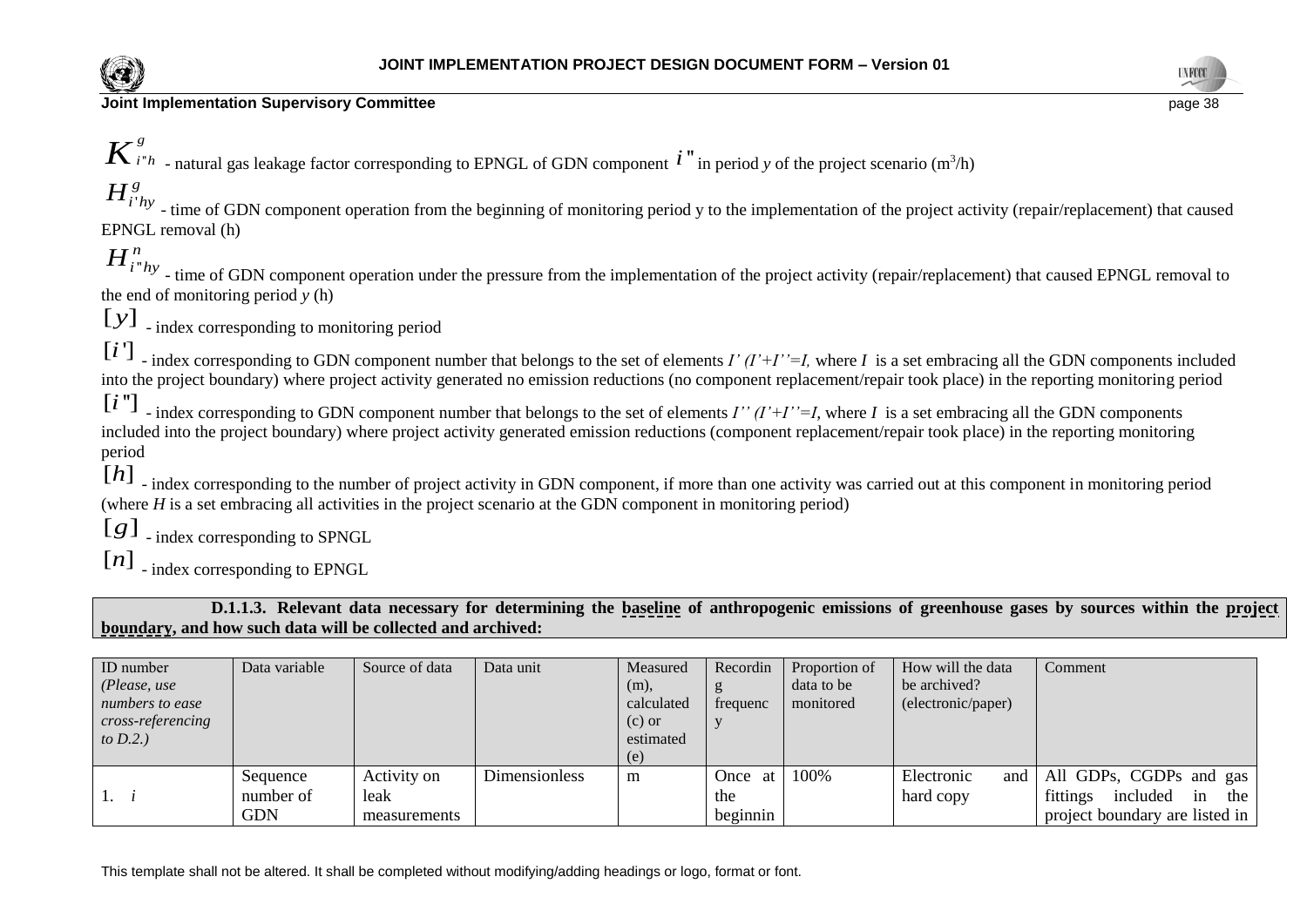

l



## **Joint Implementation Supervisory Committee** page 39

| ID number<br>(Please, use<br>numbers to ease<br>cross-referencing<br>to $D.2.$ ) | Data variable                                                                                                                          | Source of data                                                                                                                                                                                                        | Data unit                             | Measured<br>$(m)$ ,<br>calculated<br>$(c)$ or<br>estimated<br>(e) | Recordin<br>g<br>frequenc<br>y                                                         | Proportion of<br>data to be<br>monitored | How will the data<br>be archived?<br>(electronic/paper) | Comment                                                                                                                                      |
|----------------------------------------------------------------------------------|----------------------------------------------------------------------------------------------------------------------------------------|-----------------------------------------------------------------------------------------------------------------------------------------------------------------------------------------------------------------------|---------------------------------------|-------------------------------------------------------------------|----------------------------------------------------------------------------------------|------------------------------------------|---------------------------------------------------------|----------------------------------------------------------------------------------------------------------------------------------------------|
|                                                                                  | component<br>(GDP)<br>(CGDP), gas<br>fittings of gas<br>pipeline)<br>included in the<br>project<br>boundary                            |                                                                                                                                                                                                                       |                                       |                                                                   | of<br>g<br>Project                                                                     |                                          |                                                         | Registry<br>and<br>tagged<br>the<br>correspondingly                                                                                          |
| $\frac{1}{2} GWP_{CH_4}$                                                         | Global<br>Warming<br>Potential of<br>methane                                                                                           | <b>IPCC</b> Second<br>Assessment<br>Report: Climate<br>Change<br>$1995(SAR)$ and<br>approved by the<br>COP. GWP<br>value for<br>methane is<br>provided on the<br>site of the<br>$\ensuremath{\mathrm{UNFCCC}\,}^{19}$ | tCO <sub>2</sub> e / tCH <sub>4</sub> | e                                                                 | During<br>the<br>whole<br>creditin<br>g period                                         | 100%                                     | Electronic<br>and<br>hard copy                          | The project developer will<br>monitor any changes in GWP<br>for methane published by the<br>IPCC and approved by the<br><b>COP</b>           |
| 3. h                                                                             | Number of<br>activity<br>(replacement/r<br>epair) at GDN<br>component<br>after the<br>presence of<br><b>APLNG</b> was<br>determined at | Activity on<br>leak<br>measurements                                                                                                                                                                                   | Dimensionless                         | m                                                                 | Every<br>time<br>after<br>activity<br>was<br>carried<br>out<br>at<br>correspo<br>nding | 100%                                     | Electronic<br>and<br>hard copy                          | Each activity carried out at<br>GDN component<br>that is<br>included<br>in the<br>project<br>boundary is tagged with an<br>individual number |

<sup>19</sup>[http://unfccc.int/ghg\\_data/items/3825.phphttp://unfccc.int/ghg\\_data/items/3825.php](http://unfccc.int/ghg_data/items/3825.phphttp:/unfccc.int/ghg_data/items/3825.php)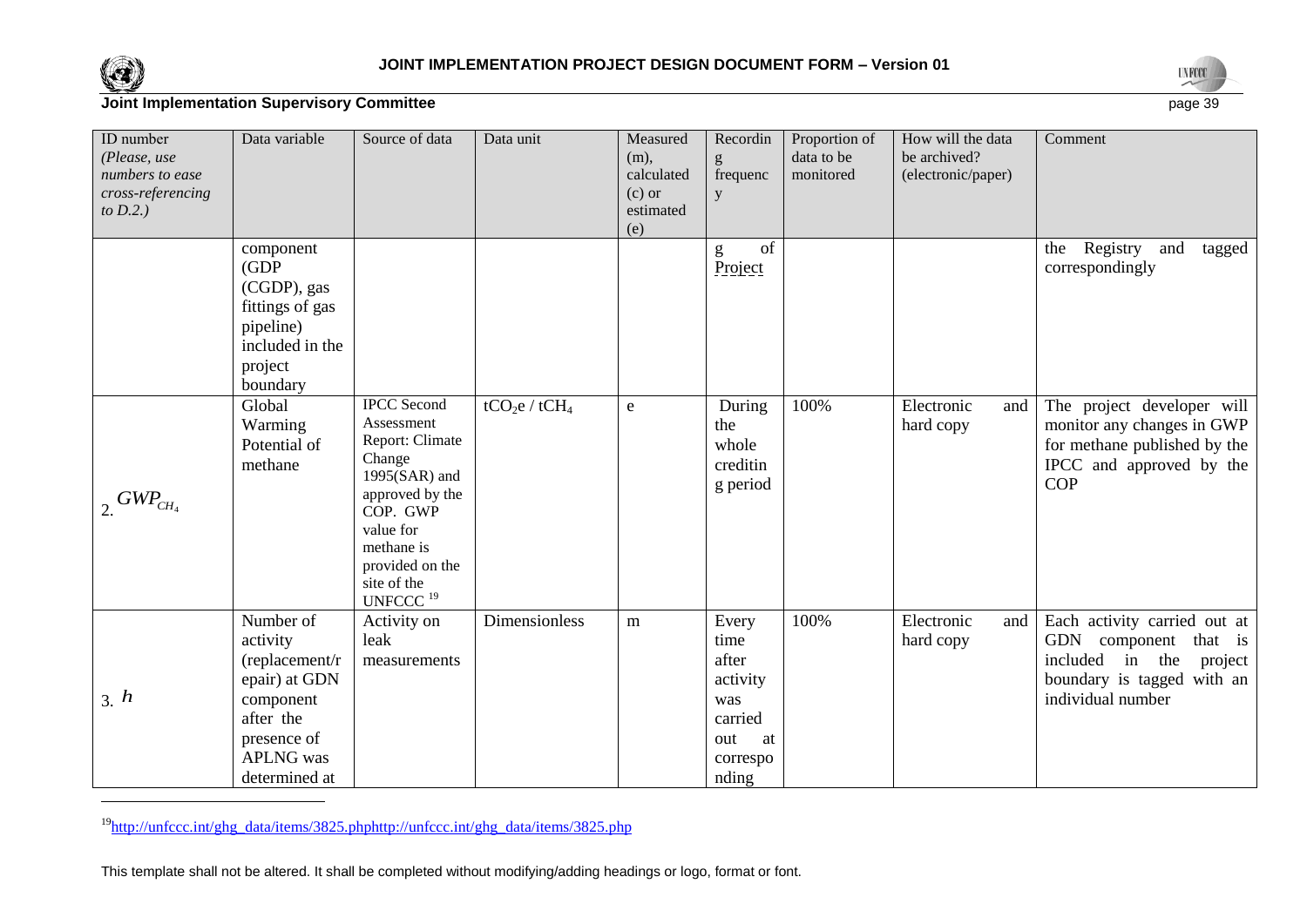



| ID number<br>(Please, use<br>numbers to ease<br>cross-referencing<br>to $D.2.$ ) | Data variable                                                                                               | Source of data                                                                                                                                                                                                                       | Data unit | Measured<br>$(m)$ ,<br>calculated<br>$(c)$ or<br>estimated<br>(e) | Recordin<br>frequenc<br>y                                                                        | Proportion of<br>data to be<br>monitored | How will the data<br>be archived?<br>(electronic/paper) | Comment                                                                          |
|----------------------------------------------------------------------------------|-------------------------------------------------------------------------------------------------------------|--------------------------------------------------------------------------------------------------------------------------------------------------------------------------------------------------------------------------------------|-----------|-------------------------------------------------------------------|--------------------------------------------------------------------------------------------------|------------------------------------------|---------------------------------------------------------|----------------------------------------------------------------------------------|
|                                                                                  | such<br>component                                                                                           |                                                                                                                                                                                                                                      |           |                                                                   | <b>GDN</b><br>compon<br>ent                                                                      |                                          |                                                         |                                                                                  |
| $4. W_y$                                                                         | Average mass<br>fraction of<br>methane in the<br>natural gas in<br>period "y" in<br>the project<br>scenario | The value is<br>calculated on<br>the basis of<br>company's<br>official data on<br>gas net<br>calorific value<br>in monitoring<br>period                                                                                              | $\%$      | $\mathbf{c}$                                                      | Annuall<br>$\mathbf y$                                                                           | 100%                                     | Electronic<br>and<br>hard copy                          | Company's data                                                                   |
| $K_{i,h}^g$<br>5.                                                                | Natural gas<br>leak factor<br>from $i'$ GDN<br>component in<br>CLS                                          | Standard<br>values or data<br>from<br>"Methodology<br>for calculation<br>of greenhouse<br>gas emission<br>reductions<br>achieved by<br>eliminating<br>above-<br>standard<br>natural gas<br>leaks at gas<br>distribution<br>networks" | $m^3/h$   | $\mathbf{e}$                                                      | Every<br>time<br>after<br>activity<br>was<br>carried<br>out<br>at<br><b>GDN</b><br>compon<br>ent | 100%                                     | Electronic<br>and<br>hard copy                          | Company's<br>data<br><b>or</b><br>calculations on the basis of<br>company's data |
| $K_{i}^{n}$<br>6.                                                                | Natural gas<br>leak factor that                                                                             | "Methodology<br>for calculation                                                                                                                                                                                                      | $m^3/h$   | ${\bf e}$                                                         | Once at<br>the                                                                                   | 100%                                     | Electronic<br>and<br>hard copy                          | Calculations on the basis of<br>company's data                                   |
|                                                                                  |                                                                                                             |                                                                                                                                                                                                                                      |           |                                                                   |                                                                                                  |                                          |                                                         |                                                                                  |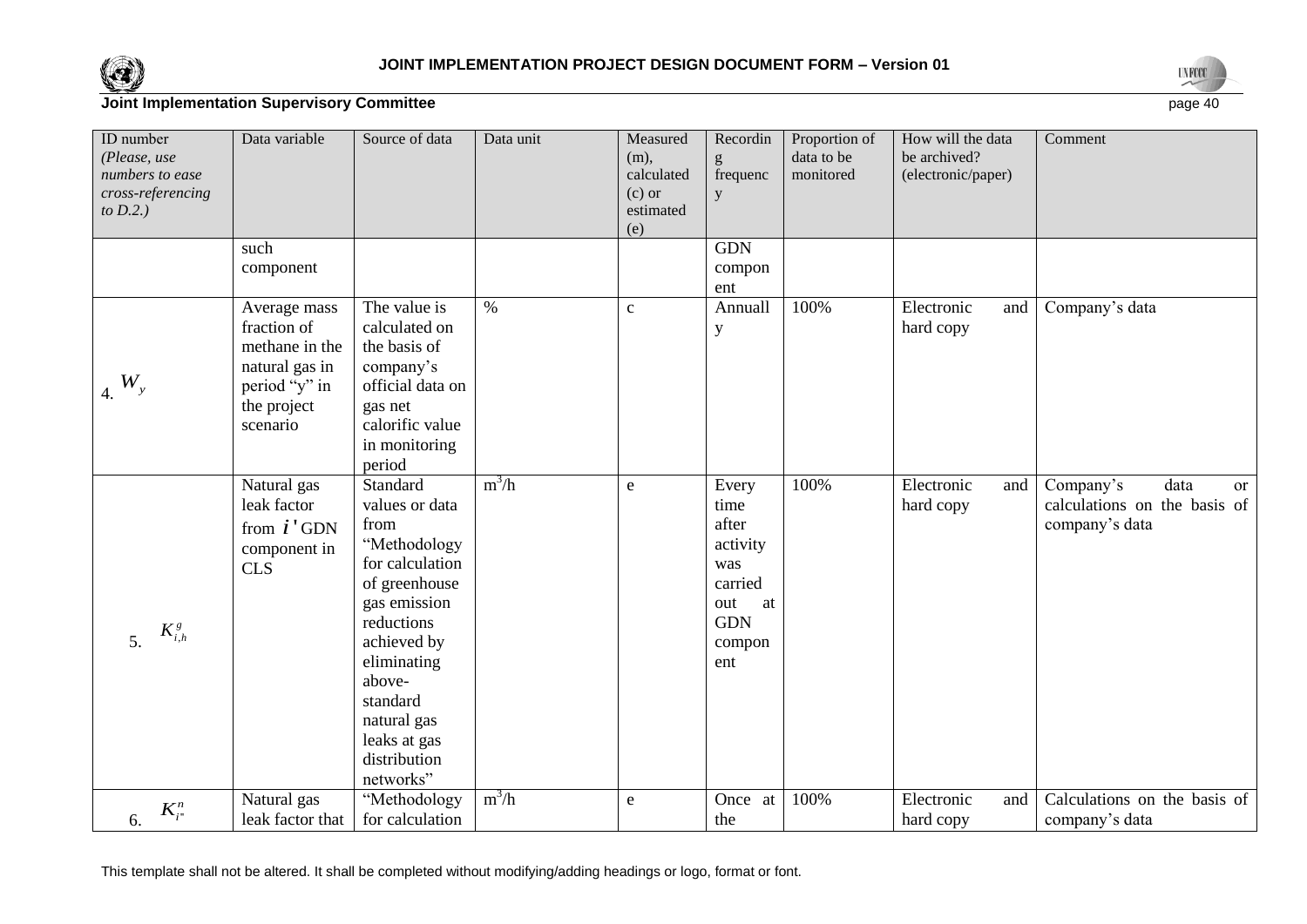



| ID number<br>(Please, use<br>numbers to ease<br>cross-referencing<br>to $D.2$ .) | Data variable                                                                                                                                                                                                                                                                     | Source of data                                                                                                                                              | Data unit                 | Measured<br>(m),<br>calculated<br>$(c)$ or<br>estimated<br>(e) | Recordin<br>frequenc<br>У                                               | Proportion of<br>data to be<br>monitored | How will the data<br>be archived?<br>(electronic/paper) | Comment                                                                                          |
|----------------------------------------------------------------------------------|-----------------------------------------------------------------------------------------------------------------------------------------------------------------------------------------------------------------------------------------------------------------------------------|-------------------------------------------------------------------------------------------------------------------------------------------------------------|---------------------------|----------------------------------------------------------------|-------------------------------------------------------------------------|------------------------------------------|---------------------------------------------------------|--------------------------------------------------------------------------------------------------|
|                                                                                  | corresponds to<br>APLNG for<br>$i$ "GDN<br>component                                                                                                                                                                                                                              | of greenhouse<br>gas emission<br>reductions<br>achieved by<br>eliminating<br>above-<br>standard<br>natural gas<br>leaks at gas<br>distribution<br>networks" |                           |                                                                | beginnin<br>g of the<br>project<br>for each<br>type of<br>compon<br>ent |                                          |                                                         |                                                                                                  |
| $H^s_{i',h,y}$<br>7.                                                             | Time of<br>operation of<br><b>GDN</b><br>component<br>under pressure<br>from the<br>beginning of<br>monitoring<br>period "y" to<br>implementatio<br>n of project<br>activities<br>(repair /<br>replacement)<br>that resulted in<br>the repair of<br>APLNG at<br>such<br>component | Data of the<br>company<br>received<br>during GDN<br>operation and<br>activities<br>aimed at leak<br>repair                                                  | $\boldsymbol{\textbf{h}}$ | $\mathbf{c}$                                                   | Annualy                                                                 | 100%                                     | Electronic<br>and<br>hard copy                          | Company's<br>data.<br>Calculations for each GDN<br>component<br>for<br>each<br>monitoring period |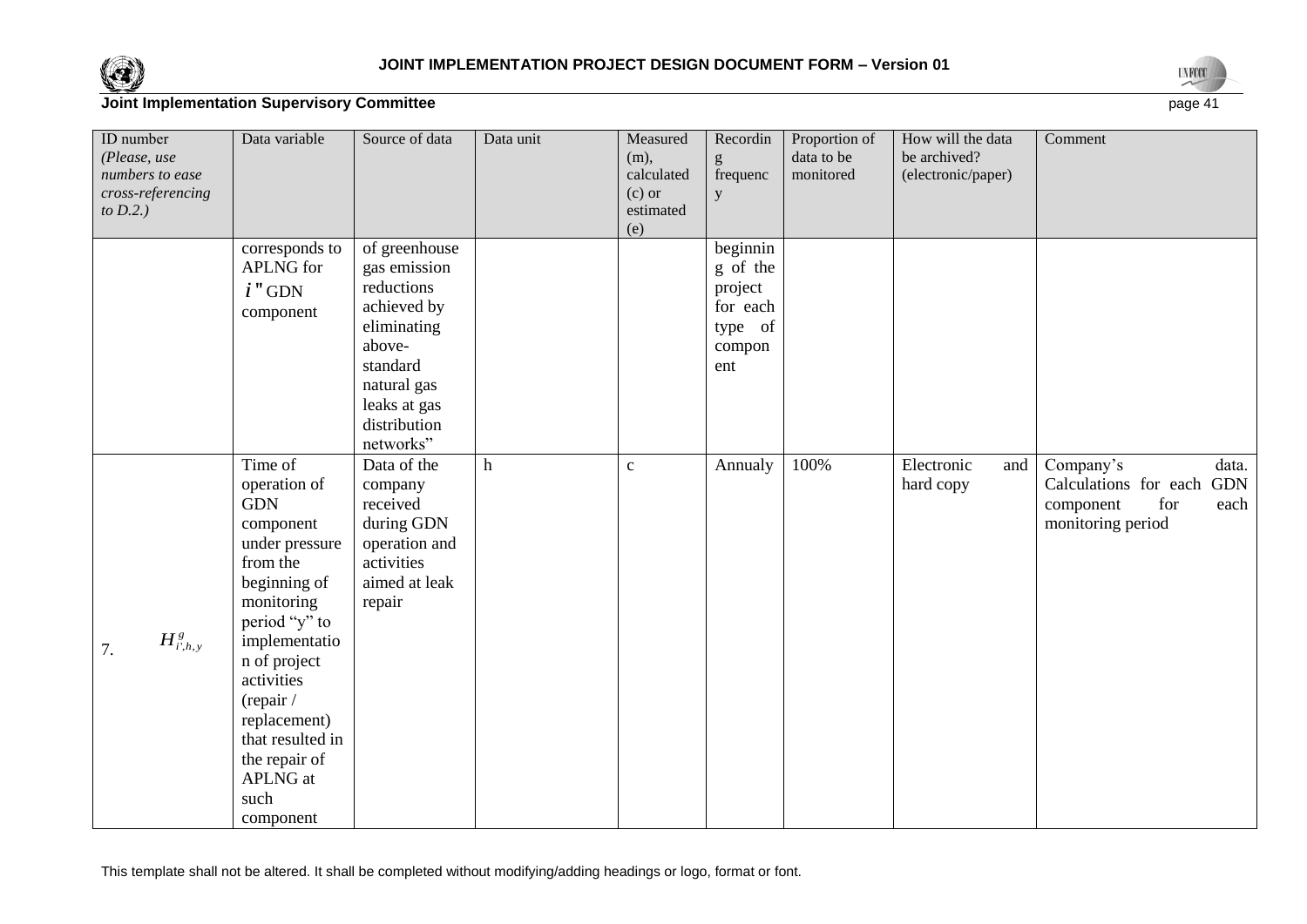



| ID number<br>(Please, use<br>numbers to ease<br>cross-referencing<br>to $D.2$ .) | Data variable                                                                                                                                                                                                                                                                                           | Source of data                                                                                             | Data unit   | Measured<br>$(m)$ ,<br>calculated<br>$(c)$ or<br>estimated<br>(e) | Recordin<br>g<br>frequenc<br>y | Proportion of<br>data to be<br>monitored | How will the data<br>be archived?<br>(electronic/paper) | Comment                                                                                                                                           |
|----------------------------------------------------------------------------------|---------------------------------------------------------------------------------------------------------------------------------------------------------------------------------------------------------------------------------------------------------------------------------------------------------|------------------------------------------------------------------------------------------------------------|-------------|-------------------------------------------------------------------|--------------------------------|------------------------------------------|---------------------------------------------------------|---------------------------------------------------------------------------------------------------------------------------------------------------|
| $H^n_{i^*,h,y}$<br>8.                                                            | Time of<br>operation of<br><b>GDN</b><br>component<br>under pressure<br>from the<br>moment of<br>implementatio<br>n of project<br>activities<br>(repair /<br>replacement)<br>that resulted in<br>the repair of<br><b>APLNG</b> at<br>such<br>component to<br>the end of the<br>monitoring<br>period "y" | Data of the<br>company<br>received<br>during GDN<br>operation and<br>activities<br>aimed at leak<br>repair | $\mathbf h$ | $\mathbf{C}$                                                      | Annualy                        | 100%                                     | Electronic<br>and<br>hard copy                          | Company's<br>data.<br>Calculations for each GDN<br>component where activities<br>on leak repair was carried<br>out; for each monitoring<br>period |

#### **D.1.1.4. Description of formulae used to estimate baseline emissions (for each gas, source etc.; emissions in units of CO<sup>2</sup> equivalent):**

Greenhouse gas emissions in the baseline scenario according to a JI specific approach (which is calculated by using the tabular method of the Methodology) are calculated according to the formula:

$$
BE_{y} = GWP_{CH_{4}} \cdot ConvFactor \cdot W_{y} \cdot B_{y}
$$

where:

(3)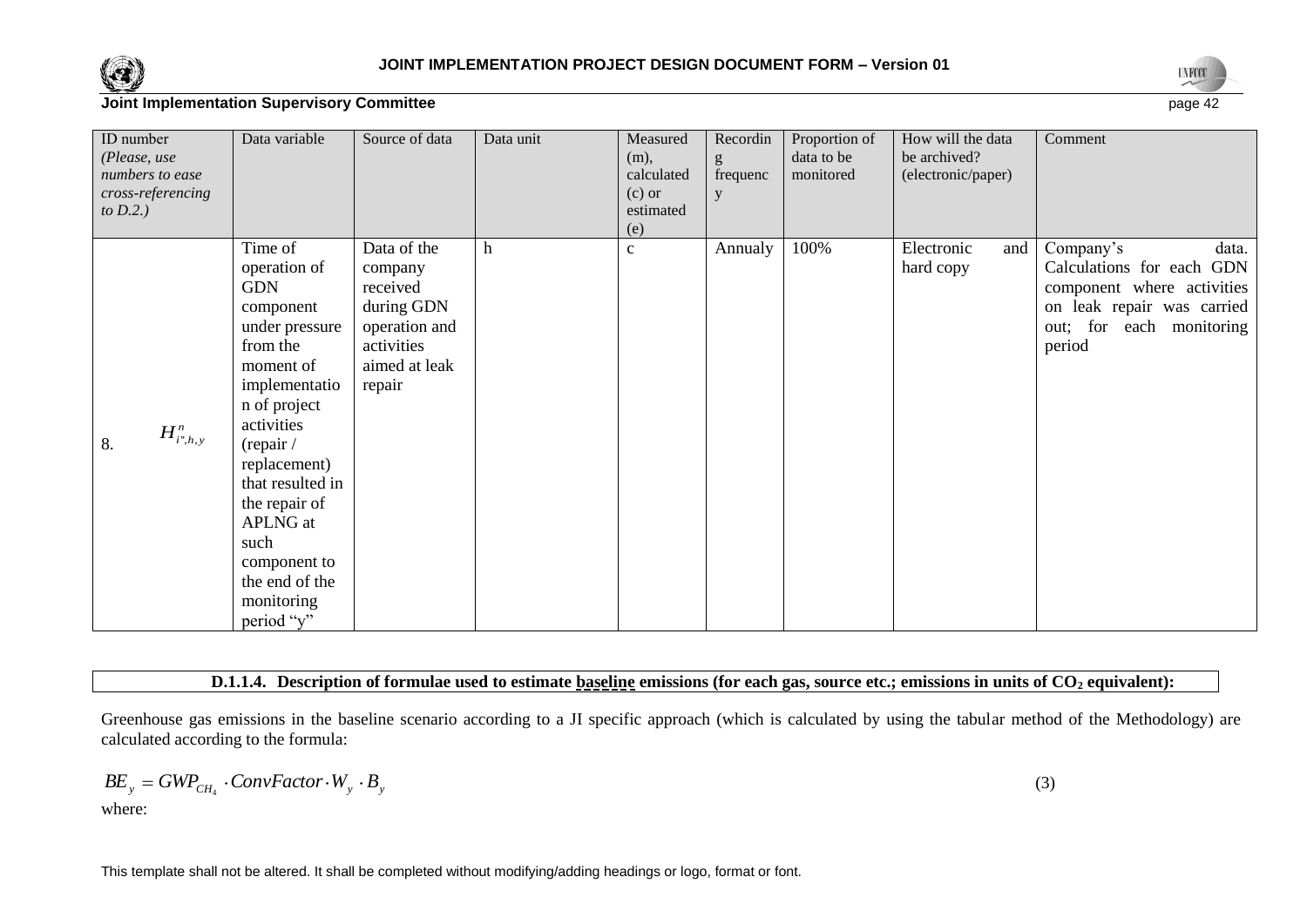



 $BE<sub>v</sub>$  - GHG emissions in period *y* of the baseline scenario (t CO<sub>2</sub>e)

 $GWP_{CH_4}$  - global warming potential of methane (t  $CO_2$ e/t CH<sub>4</sub>)

*Wy* - average methane weight fraction in natural gas in period *y* of the project scenario (%)

 $B_y$  - methane leaks into the atmosphere in period *y* of the baseline scenario (m<sup>3</sup>)

ConvFactor - conversion factor to convert methane leaks from volume units to weight units (t CH<sub>4</sub>/m<sup>3</sup> CH<sub>4</sub>). Under normal conditions defined as 0 degree Celsius and 0.1013 MPa,  $ConvFactor = 0.0007168 \text{ t/m}^3$ .

[*y*] - index corresponding to monitoring period

 $[CH_4]$  – - index that corresponds to methane.

Emissions of natural gas in the atmosphere caused by leaks from gas transportation networks are calculated according to the formula:  
\n
$$
B_{y} = \sum_{h \in H_{i}} \left( \sum_{i' \in I'} K_{i'h}^{g} \cdot H_{i'hy}^{g} + \sum_{i'' \in I''} K_{i''}^{h} \cdot H_{i''hy}^{n} \right)
$$
\n(4)

 $K_{i',h}^g$  – natural gas leakage factor for GDN component  $i'$  that is in CLP (i.e. corresponds to SPNGL) in period *y* of the baseline scenario (m<sup>3</sup>/h);

''  $K^n_{i}$  – natural gas leakage factor for GDN component  $i$  " that corresponds to EPNGL in period *y* of the baseline scenario (m<sup>3</sup>/h);

' *H*<sup>*g*</sup><sub>*i*'*hy*</sub> - time of operation of GDN component in CLP under pressure in period *y* of the baseline scenario (h)

''  $H^n_{i^*h\!}$  - time of GDN component operation from the implementation of the project activity (repair/replacement) that caused EPNGL removal to the end of monitoring period *y* (h)

[*y*] - index corresponding to monitoring period

*BE<sub><i>y*</sub></sub> - GHG emissions in period y of the baseline scenario (t CO<sub>2</sub>e) ( $\mathbf{H}_k$ )<br>  $GW_{CR_1}$  - global warming potential of methane (t CO<sub>2</sub>e) ( $\mathbf{H}_k$ )<br>  $W_y$  - average methane weight fraction in natural gas in period  $[i']$  - index corresponding to GDN component number that belongs to the set of elements  $I'(I'+I'')=I$ , where *I* is a set embracing all the GDN components included into the project boundary) where project activity generated no emission reductions (no component replacement/repair took place) in the reporting monitoring period [*i''*] - index corresponding to GDN component number that belongs to the set of elements *I''* ((*I'*+*I''*)=*I*, where *I* is a set embracing all the GDN components included into the project boundary) where project activity generated emission reductions (component replacement/repair took place) in the reporting monitoring period [*h*] - index corresponding to the number of project activity in GDN component, if more than one activity was carried out at this component in monitoring period (where *H* is a set embracing all activities in the project scenario at the GDN component in monitoring period)

[*g*] - index that corresponds to SPNGL

[*n*] - index that corresponds to EPNGL.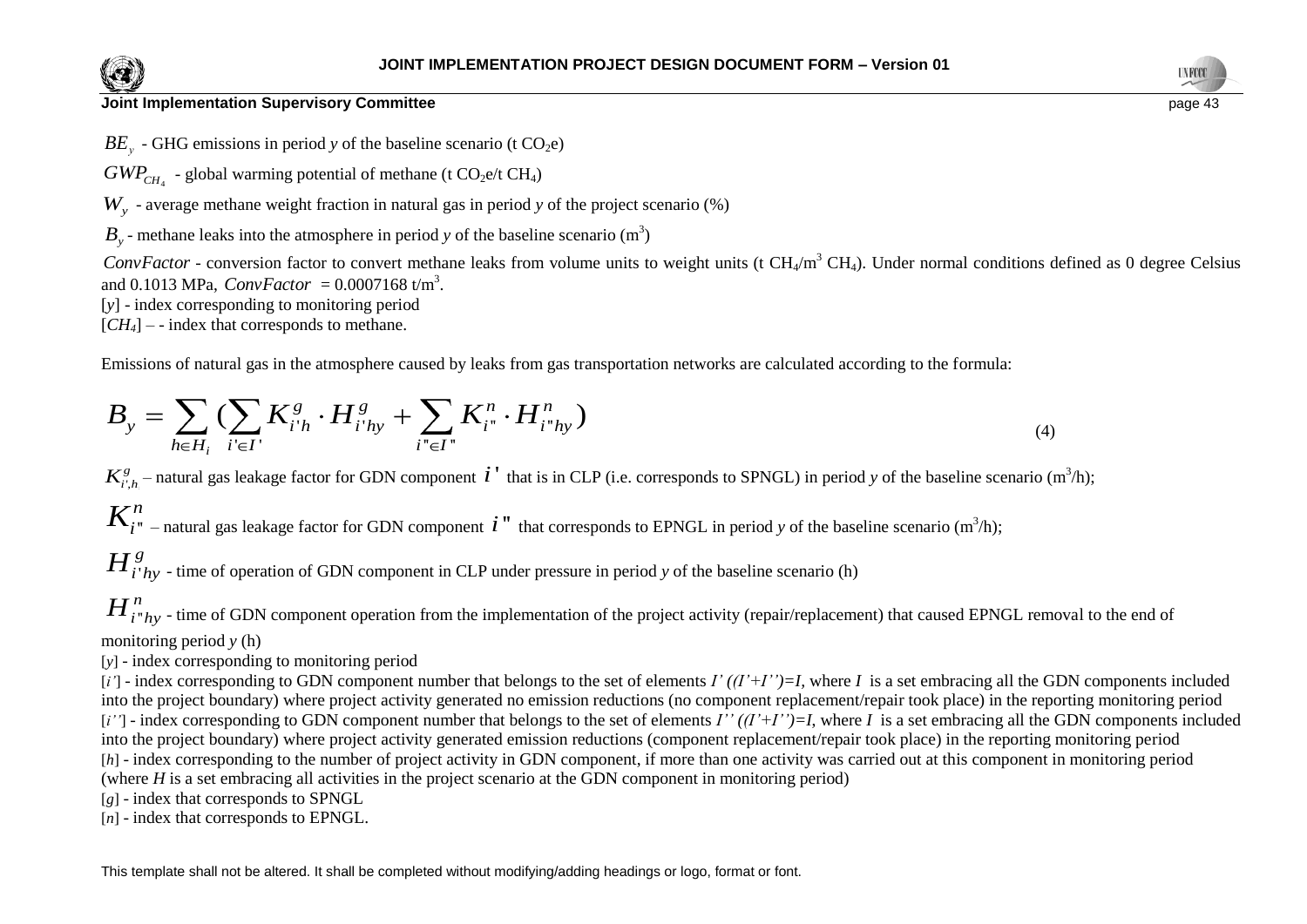

l



**Joint Implementation Supervisory Committee** page 44

## **D.1.2. Option 2. Direct monitoring of emission reductions from the project (values should be consistent with those in section E.):**

|                                                                                        | D.1.2.1 Data to be collected in order to monitor emission reductions from the project, and how these data will be archived: |                |           |                                                   |                        |                                          |                                                             |         |
|----------------------------------------------------------------------------------------|-----------------------------------------------------------------------------------------------------------------------------|----------------|-----------|---------------------------------------------------|------------------------|------------------------------------------|-------------------------------------------------------------|---------|
| ID number<br>(Please use<br>numbers to ease<br><i>cross-referencing</i><br>to $D.2.$ ) | Data variable                                                                                                               | Source of data | Data unit | Measured (m),<br>calculated (c).<br>estimated (e) | Recording<br>frequency | Proportion of<br>data to be<br>monitored | How will the data be<br>archived?<br>(electronic/<br>paper) | Comment |
|                                                                                        |                                                                                                                             |                |           |                                                   |                        |                                          |                                                             |         |

Direct monitoring of emission reduction is not applied.

**D.1.2.2 Description of formulae used to calculate emission reductions from the project (for each gas, source etc.; emissions/emission reductions in units of CO<sup>2</sup> equivalent):**

Direct monitoring of emission reduction is not applied.

#### **D.1.3. Determination of leakage in the monitoring plan:**

|                 | D.1.3.1. If applicable, please describe the data and information that will be collected in order to monitor leakage effects of the project: |                |           |                    |           |               |                      |         |
|-----------------|---------------------------------------------------------------------------------------------------------------------------------------------|----------------|-----------|--------------------|-----------|---------------|----------------------|---------|
| ID number       | Data variable                                                                                                                               | Source of data | Data unit | Measured (m),      | Recording | Proportion of | How will the data be | Comment |
| (Please use     |                                                                                                                                             |                |           | calculated $(c)$ , | frequency | data to be    | archived?            |         |
| numbers to ease |                                                                                                                                             |                |           | estimated (e)      |           | monitored     | (electronic/         |         |
| cross-          |                                                                                                                                             |                |           |                    |           |               | paper)               |         |
| referencing to  |                                                                                                                                             |                |           |                    |           |               |                      |         |
| D.2.            |                                                                                                                                             |                |           |                    |           |               |                      |         |
|                 |                                                                                                                                             |                |           |                    |           |               |                      |         |

According to a JI specific approach based on the Joint Implementation requirements in accordance with paragraph 9 (a) of the JI Guidance on criteria for baseline setting and monitoring, Version 03<sup>20</sup>, the "Methodology of calculation of greenhouse gas emission reductions achieved by eliminating above-standard methane leaks at gas distribution networks", registry No. UkrNTI 0112U00A816 dated 30/04/2012 developed by the Institute of Gas of the National Academy of Sciences of Ukraine and on the basis of elements of approved CDM methodology AM0023 version 4.0 no leakage is expected.

<sup>&</sup>lt;sup>20</sup> http://ji.unfccc.int/Ref/Documents/Baseline setting and monitoring.pdf

This template shall not be altered. It shall be completed without modifying/adding headings or logo, format or font.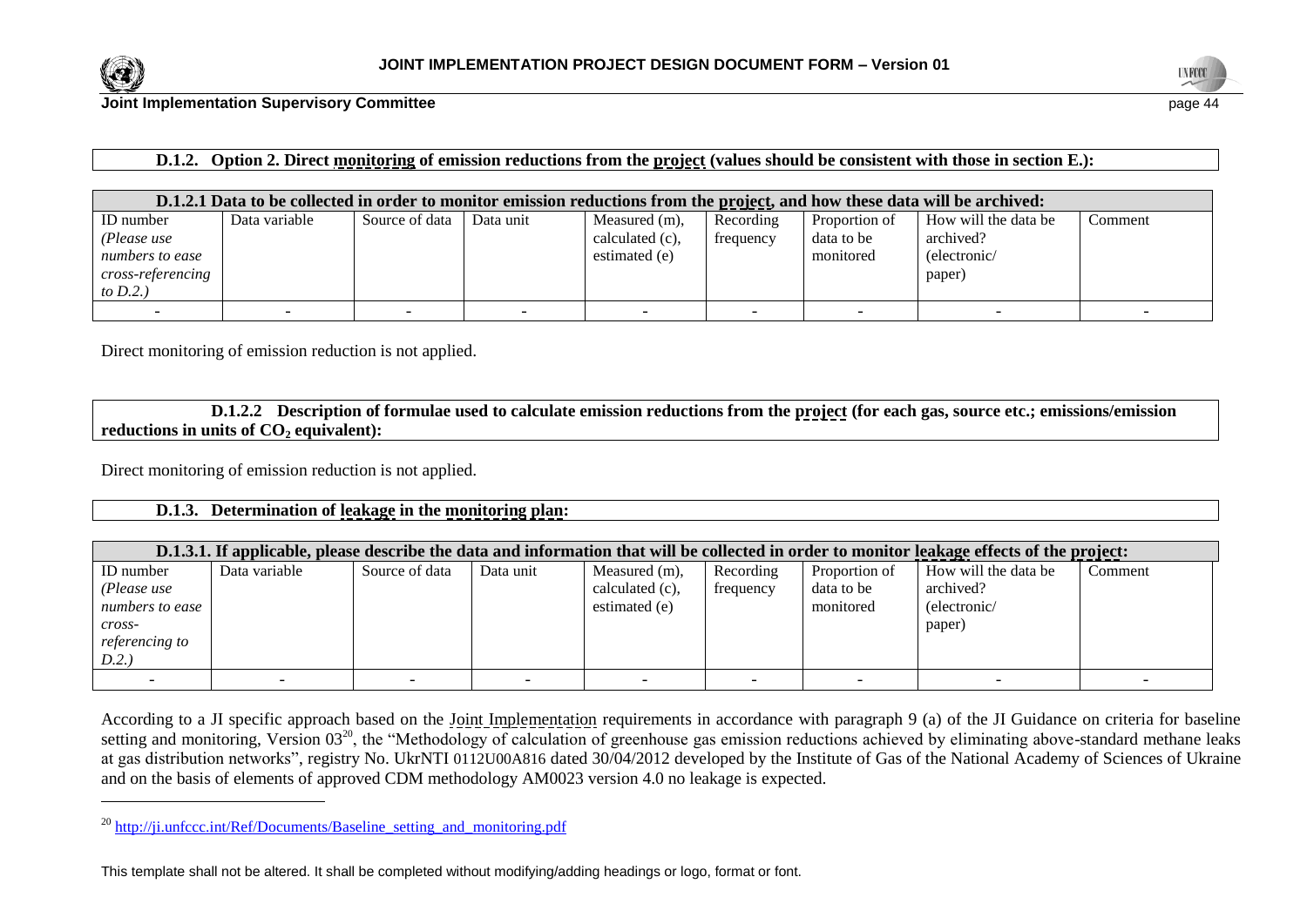



**D.1.3.2. Description of formulae used to estimate leakage (for each gas, source etc.; emissions in units of CO<sup>2</sup> equivalent):**

No leakage is expected.

**D.1.4. Description of formulae used to estimate emission reductions for the project (for each gas, source etc.; emissions/emission reductions in units of CO<sup>2</sup> equivalent):**

Greenhouse gases emission reductions are calculated by the following formula:

$$
ER_{y}=BE_{y}-PE_{y};
$$

where

 $ER_y$  – greenhouse gas emission reductions in period *y* (t CO<sub>2</sub>eq)

 $BE<sub>y</sub>$  – greenhouse gas emissions in period *y* of the baseline scenario (t CO<sub>2</sub>eq)

 $PE<sub>y</sub>$  – greenhouse gas emissions in period *y* of the project scenario (t CO<sub>2</sub>eq)

[*y*] – index corresponding to monitoring period.

**D.1.5. Where applicable, in accordance with procedures as required by the host Party, information on the collection and archiving of information on the environmental impacts of the project:**

Implementation of this Project does not provide for any negative environmental impact (See Section F below). Therefore data collection on environmental impacts of the Project is not required. There are no laws or regulations in Ukraine requiring collection of such information.

| D.2.<br>Quality control (QC) and quality assurance (QA) procedures undertaken for data monitored: |                             |                                                                                                             |  |  |  |  |
|---------------------------------------------------------------------------------------------------|-----------------------------|-------------------------------------------------------------------------------------------------------------|--|--|--|--|
| Data                                                                                              | <b>UNERCtainty level of</b> | Explain QA/QC procedures planned for these data, or why such procedures are not necessary.                  |  |  |  |  |
| (Indicate table and                                                                               | data                        |                                                                                                             |  |  |  |  |
| $ID$ number)                                                                                      | (high/medium/low)           |                                                                                                             |  |  |  |  |
|                                                                                                   |                             |                                                                                                             |  |  |  |  |
|                                                                                                   |                             | Every GDN component included into the project boundary should be listed in the Registry of gas              |  |  |  |  |
|                                                                                                   |                             | distribution points, cabinet gas distribution points, gas fittings, gas distribution networks of JI project |  |  |  |  |
| 1. i                                                                                              | Low                         | "Reduction of methane leaks on the gas equipment of the gas distribution points and on the gas armature,    |  |  |  |  |
|                                                                                                   |                             | flanged, threaded joints of the gas distribution pipelines of PJSC "Kharkivmiskgaz" under individual        |  |  |  |  |
|                                                                                                   |                             | sequence number.                                                                                            |  |  |  |  |

This template shall not be altered. It shall be completed without modifying/adding headings or logo, format or font.

(5)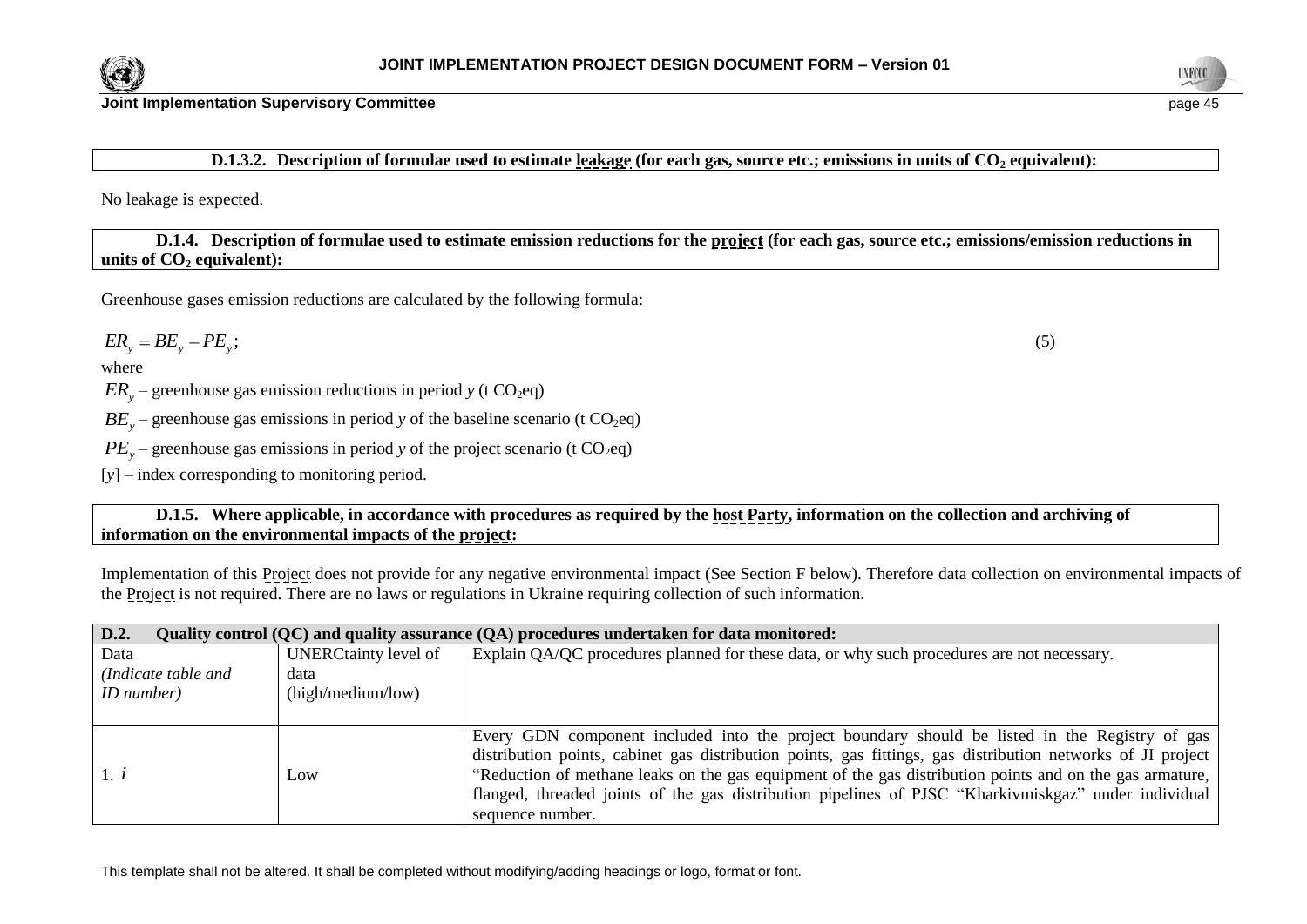



| 2. $GWP_{CH.}$  | Low | IPCC Second Assessment Report: Climate Change 1995(SAR)) and approved COP. GWP of methane is<br>provided at the UNFCCC website. Project developer will monitor any changes in Global Warming<br>Potential of methane published by IPCC and Approved by COP                                                                                                                                                  |
|-----------------|-----|-------------------------------------------------------------------------------------------------------------------------------------------------------------------------------------------------------------------------------------------------------------------------------------------------------------------------------------------------------------------------------------------------------------|
| 3. h            | Low | According to GDN operation procedure and leak measurement activity, each implementation<br>(replacement/repair) at a GDN component should be fixed in repair logs and inserted into the electronic DB<br>provided for by the project.                                                                                                                                                                       |
| 4. $W_{v}$      | Low | According to GDN operation procedure, the company should conduct measurement of average weight<br>fraction of methane in natural gas on a monthly basis; the results are fixed in official reports of the<br>company and affect the price of gas transportation through GDN.                                                                                                                                |
| 5. $K_{i'h}^g$  | Low | Standard values for each GDN component or in case of their absence factors provided in Table A.2 in<br>Annex A to the "Methodology of calculation of greenhouse gas emission reduction by eliminating excess<br>methane leaks in gas distribution networks", registry No. UkrNTI 0112U00A816 dated 30/04/2012<br>developed by the Institute of Gas of the National Academy of Sciences of Ukraine are used. |
| 6. $K_i^n$      | Low | Factors provided in Table A.2 in Annex A to the "Methodology of calculation of greenhouse gas emission<br>reduction by eliminating excess methane leaks in gas distribution networks", registry No. UkrNTI<br>0112U00A816 dated 30/04/2012 developed by the Institute of Gas of the National Academy of Sciences of<br>Ukraine are used.                                                                    |
| 7. $H_{i'hy}^g$ | Low | Company's official data that are entered in GDN component operation logs and duplicated in electronic<br>database are used                                                                                                                                                                                                                                                                                  |

8.  $H_{i^*}^n{}_{y}$ Low Company's official data that are entered in GDN component operation logs and duplicated in electronic database are used

To ensure conservativeness of the parameters of medium and high level of uncertainty will be carry out permanent regular calibration of metering equipment and use the latest editions of the normative and technical documentation. In the absence of recent editions of the normative and technical documentation, historical data and the latest approved values will be used.

**D.3. Please describe the operational and management structure that the project operator will apply in implementing the monitoring plan:**

Coordination of activities of all departments and services of PJSC "Kharkivmiskgaz" relating to the JI project implementation is done by the Working Team created pursuant to Decree No.283 dated 19/10/2012. The structure of the Working Team is shown in Figure 4.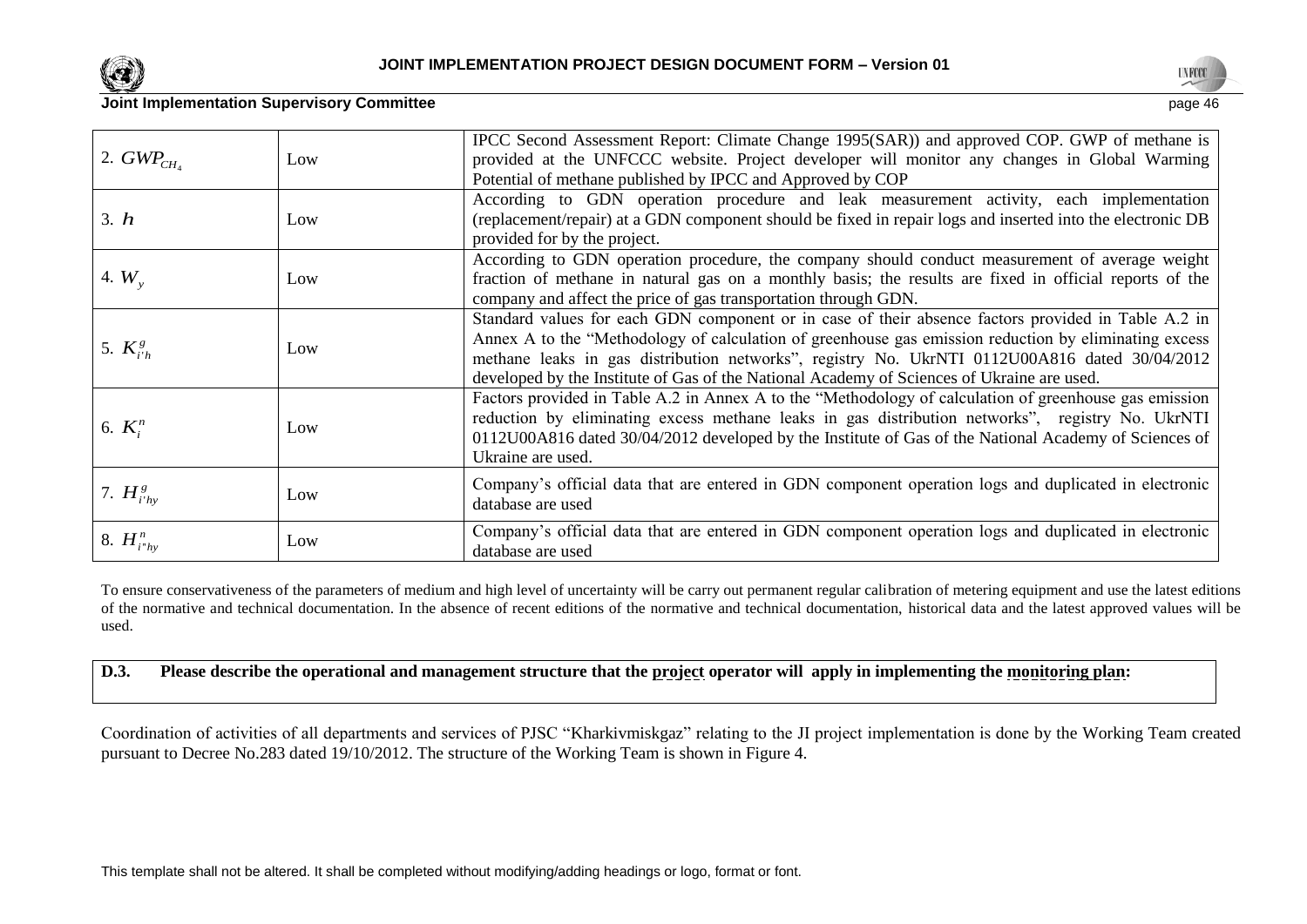





*Figure 4. Structure of the Working team*

The technologist of PJSC "Kharkivmiskgaz" is responsible for collection of all information under the monitoring plan and conduction of all necessary calculations. The engineer is responsible for organization of monitoring measurements of leaks and their repair. On the basis of the information received, Head of the Working Team shall determine the plan of project activities and the amount of resources required. The metrologist shall ensure the availability of verified metering devices and technical support. The coordinator is responsible for storage, archiving and backuping of project information.

#### **D.4. Name of person(s)/entity(ies) establishing the monitoring plan:**

PJSC "Kharkivmiskgaz" Address: 61004, Kharkiv city, 57/59, Zhovtneva Revoliutsiia Str., Ukraine. Telephone: +38(057) 733-07-14 Fax:  $+38(057)$  733-07-14 E-mail [http://gorgaz.kharkov.ua](http://gorgaz.kharkov.ua/) Web-site: [office@gorgaz.kharkov.ua](mailto:office@gorgaz.kharkov.ua) Contact person: Valerii Mykhailovych Bezlepkin PJSC "Kharkivmiskgaz" is a Project participant (stated in Annex1). .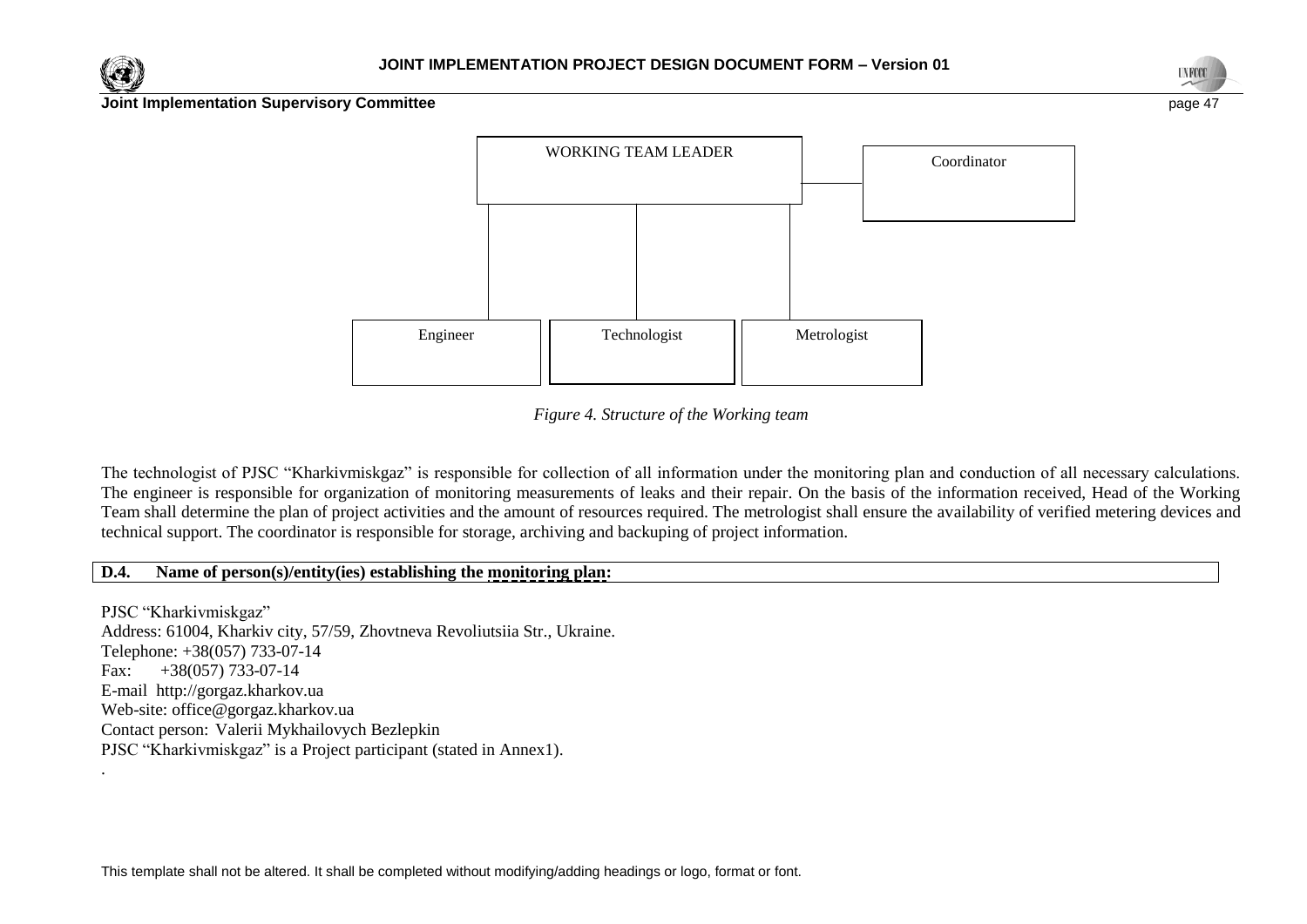## **SECTION E. Estimation of greenhouse gas emission reductions**

#### **E.1. Estimated project emissions:**

The estimation of project emissions was performed on the basis of the data received according to the monitoring plan presented in Section D.1.1.2 and Annex 3. The results of measurements and calculations done by PJSC "Kharkivmiskgaz" (see Supporting Document 2)<sup>21</sup> are provided in Table 5.

| Year                               | <b>Estimated project emissions</b><br>(tonnes $CO2$ equivalent) |
|------------------------------------|-----------------------------------------------------------------|
| 2005                               | 429 726                                                         |
| 2006                               | 429 726                                                         |
| 2007                               | 429 726                                                         |
| Total 2005 - 2007                  | 1 289 178                                                       |
| 2008                               | 429 726                                                         |
| 2009                               | 429 726                                                         |
| 2010                               | 429 726                                                         |
| 2011                               | 429 726                                                         |
| 2012                               | 429 726                                                         |
| Total 2008 - 2012                  | 2 148 630                                                       |
| 2013                               | 429 726                                                         |
| 2014                               | 429 726                                                         |
| 2015                               | 429 726                                                         |
| 2016                               | 429 726                                                         |
| 2017                               | 429 726                                                         |
| Total 2013 - 2017                  | 2 148 630                                                       |
| Total (tonnes of $CO2$ equivalent) | 5 586 438                                                       |

*Table 6. Estimated Project Emissions*

## **E.2. Estimated leakage:**

No leakage is expected.

l

#### **E.3. The sum of E.1. and E.2.:**

As there is no leakage, the sum of E.1. and E.2. will be equal to E.1. (see Table 6)

#### **E.4. Estimated baseline emissions:**

Baseline emissions provided in the Table 6 were estimated by using the formulae provided in Section D.1.1.4.

 $^{21}$ Supporting document 2 – "Calculation of methane emission reductions on gas equipment of GDPs (CGDPs), gas fittings, flanged and threaded connections of gas distribution networks of PJSC "Kharkivmiskgaz" on the basis of initial monitoring measurements", is executed in an electronic form and submitted to the State Environmental Investment Agency of Ukraine and BureauVeritas Certification Holding SAS – the company that verifies the project.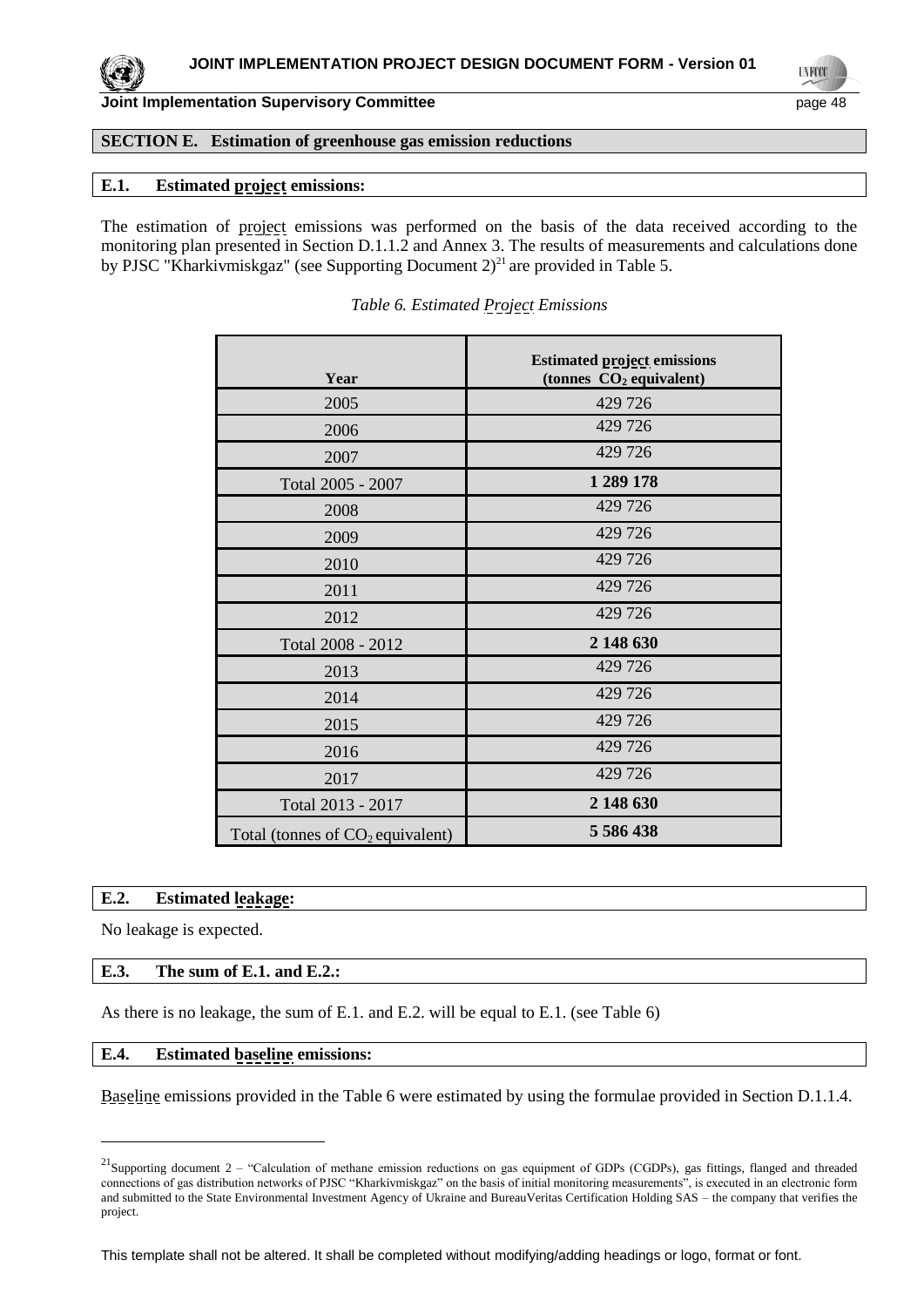

TN FO

| Year                               | <b>Estimated baseline emissions (tonnes of</b><br>$CO2$ equivalent) |
|------------------------------------|---------------------------------------------------------------------|
| 2005                               | 815 419                                                             |
| 2006                               | 1 201 112                                                           |
| 2007                               | 1 586 804                                                           |
| Total 2005 - 2007                  | 3 603 335                                                           |
| 2008                               | 1 972 497                                                           |
| 2009                               | 2 3 5 8 1 8 9                                                       |
| 2010                               | 2 3 5 8 1 8 9                                                       |
| 2011                               | 2 3 5 8 1 8 9                                                       |
| 2012                               | 2 3 5 8 1 8 9                                                       |
| Total 2008 - 2012                  | 11 405 253                                                          |
| 2013                               | 2 3 5 8 1 8 9                                                       |
| 2014                               | 2 3 5 8 1 8 9                                                       |
| 2015                               | 2 3 5 8 1 8 9                                                       |
| 2016                               | 2 3 5 8 1 8 9                                                       |
| 2017                               | 2 3 5 8 1 8 9                                                       |
| Total 2013 - 2017                  | 11 790 945                                                          |
| Total (tonnes of $CO2$ equivalent) | 26 799 533                                                          |

# **E.5. Difference between E.4. and E.3. representing the emission reductions of the project:**

Estimated annual reduction of greenhouse gas emissions in the project is calculated according to the formula:

Emission reductions = Baseline emissions – Project emissions

All results of estimation of emission reductions in the project are provided in the Table 8 below.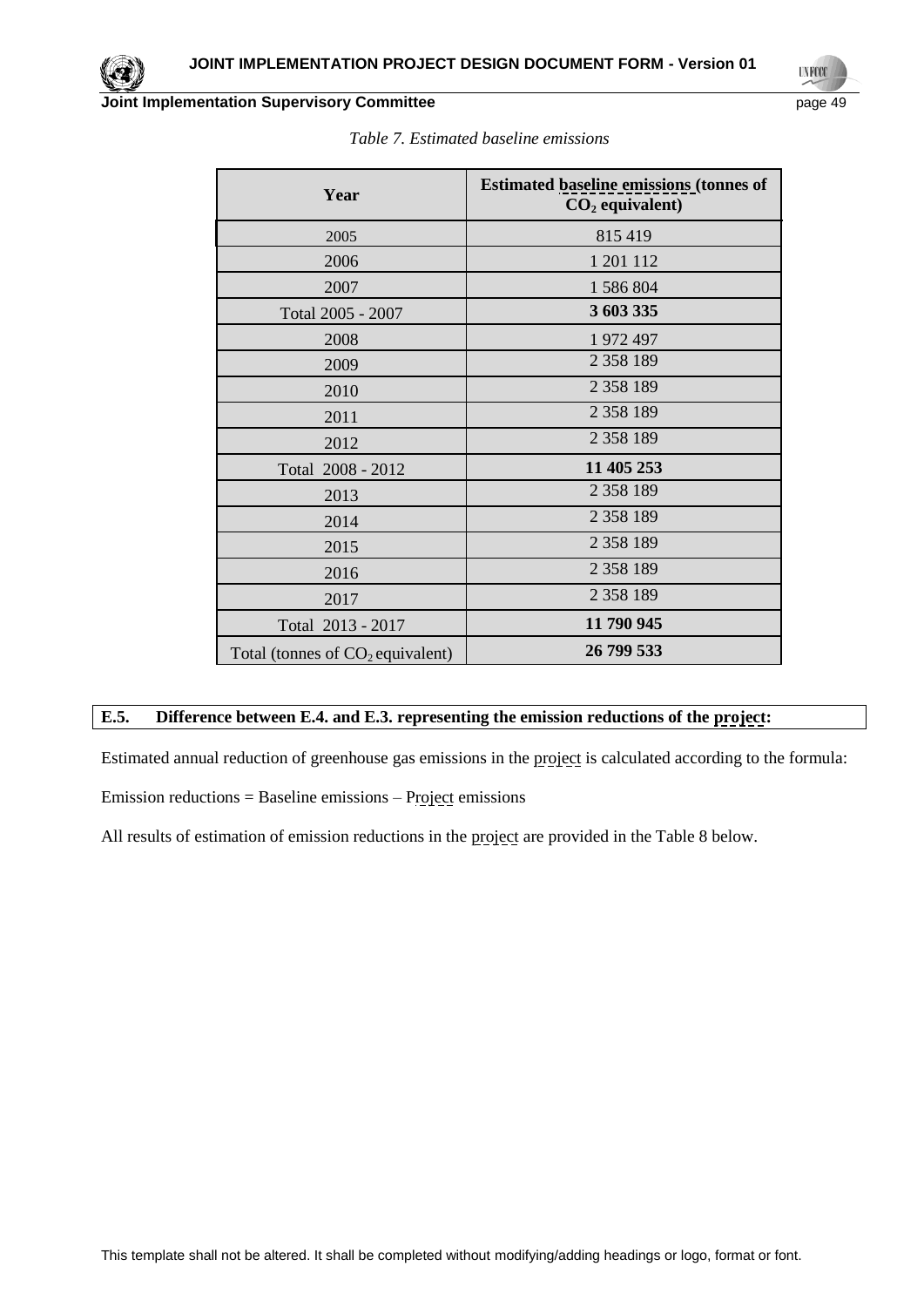## **E.6. Table providing values obtained when applying formulae above:**

| Year                                                | Estimated project<br>emissions (tonnes of<br>$CO2$ equivalent) | Estimated leakage<br>(tones of $CO2$<br>equivalent) | <b>Estimated baseline</b><br>emissions (tonnes<br>of $CO2$ equivalent) | Estimated<br>emission<br>reductions (tonnes<br>of $CO2$ equivalent) |
|-----------------------------------------------------|----------------------------------------------------------------|-----------------------------------------------------|------------------------------------------------------------------------|---------------------------------------------------------------------|
| 2005                                                | 429 726                                                        | $\overline{0}$                                      | 815 419                                                                | 385 693                                                             |
| 2006                                                | 429 726                                                        | $\overline{0}$                                      | 1 201 112                                                              | 771 386                                                             |
| 2007                                                | 429 726                                                        | $\overline{0}$                                      | 1 586 804                                                              | 1 157 078                                                           |
| Total $2006 - 2007$ (tonnes<br>of $CO2$ equivalent) | 1 289 178                                                      | $\boldsymbol{0}$                                    | 3 603 335                                                              | 2 3 1 4 1 5 7                                                       |
| 2008                                                | 429 726                                                        | $\overline{0}$                                      | 1972497                                                                | 1 542 771                                                           |
| 2009                                                | 429 726                                                        | $\overline{0}$                                      | 2 358 189                                                              | 1928 463                                                            |
| 2010                                                | 429 726                                                        | $\overline{0}$                                      | 2 3 5 8 1 8 9                                                          | 1928 463                                                            |
| 2011                                                | 429 726                                                        | $\overline{0}$                                      | 2 3 5 8 1 8 9                                                          | 1928 463                                                            |
| 2012                                                | 429 726                                                        | $\overline{0}$                                      | 2 3 5 8 1 8 9                                                          | 1928 463                                                            |
| Total $2008 - 2012$ (tonnes<br>of $CO2$ equivalent) | 2 148 630                                                      | $\boldsymbol{0}$                                    | 11 405 253                                                             | 9 256 623                                                           |
| 2013                                                | 429 726                                                        | $\overline{0}$                                      | 2 3 5 8 1 8 9                                                          | 1928 463                                                            |
| 2014                                                | 429 726                                                        | $\overline{0}$                                      | 2 3 5 8 1 8 9                                                          | 1928 463                                                            |
| 2015                                                | 429 726                                                        | $\overline{0}$                                      | 2 3 5 8 1 8 9                                                          | 1928 463                                                            |
| 2016                                                | 429 726                                                        | $\overline{0}$                                      | 2 3 5 8 1 8 9                                                          | 1928 463                                                            |
| 2017                                                | 429 726                                                        | $\overline{0}$                                      | 2 3 5 8 1 8 9                                                          | 1928 463                                                            |
| Total $2013 - 2017$ (tonnes<br>of $CO2$ equivalent) | 2 148 630                                                      | $\boldsymbol{0}$                                    | 11 790 945                                                             | 9 642 315                                                           |
| Total (tonnes of $CO2$<br>equivalent)               | 5 5 8 6 4 3 8                                                  | $\mathbf{0}$                                        | 26 799 533                                                             | 21 213 095                                                          |

## *Table 8. Estimated emission reductions under the Project*

**UNFOCO**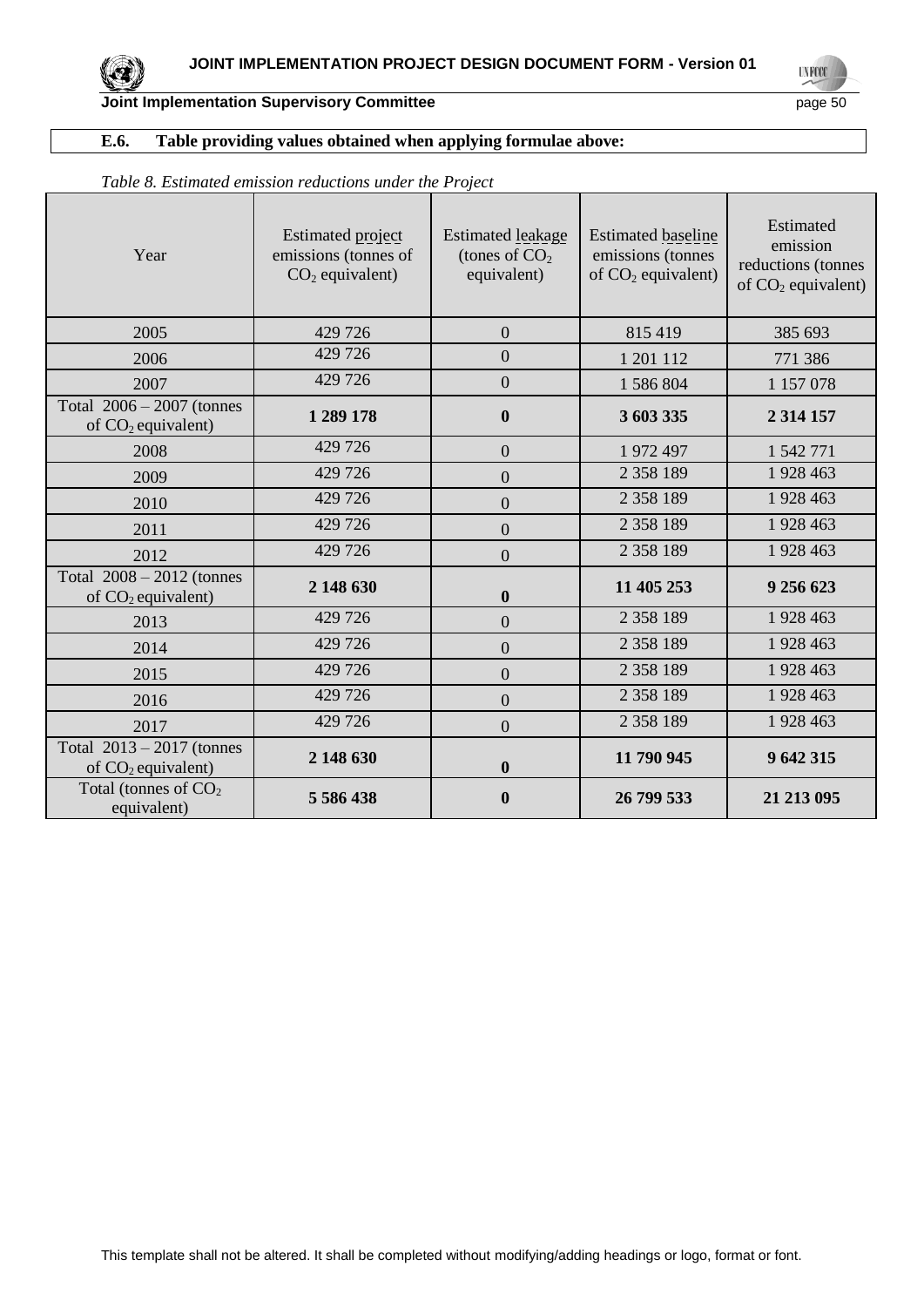

l

**Joint Implementation Supervisory Committee** page 51

#### **SECTION F. Environmental impacts**

**F.1. Documentation on the analysis of the environmental impacts of the project, including transboundary impacts, in accordance with procedures as determined by the host Party:**

According to the environmental standards of Ukraine, natural gas emissions into the air are not considered polluting. (The Decree of the Cabinet of Ministers of Ukraine №1598 dated 29/11/2001 "About approval of the list of the most widespread and dangerous polluting substances which emissions are subject to regulation"  $22$ ). Therefore no environmental permissions are required for natural gas transportation and supply. The only environmental impact is reduction of natural gas emissions into the atmosphere.

Implementation of this project will increase the safety of operation of gas distribution networks, which, in turn, will reduce the probability of explosions or fires.

No transboundary impacts from the project activity, according to their definition in the text of the "Convention on long-range transboundary pollution" ratified by Ukraine, will take place.

The Project implementation does not provide for any harmful impacts on the environment.

**F.2. If environmental impacts are considered significant by the project participants or the host Party, please provide conclusions and all references to supporting documentation of an environmental impact assessment undertaken in accordance with the procedures as required by the host Party:**

The Project implementation does not provide for any harmful impacts on the environment.

<sup>22</sup> http://search.ligazakon.ua/l\_doc2.nsf/link1/ed\_2001\_11\_29/an/16/KP011598.html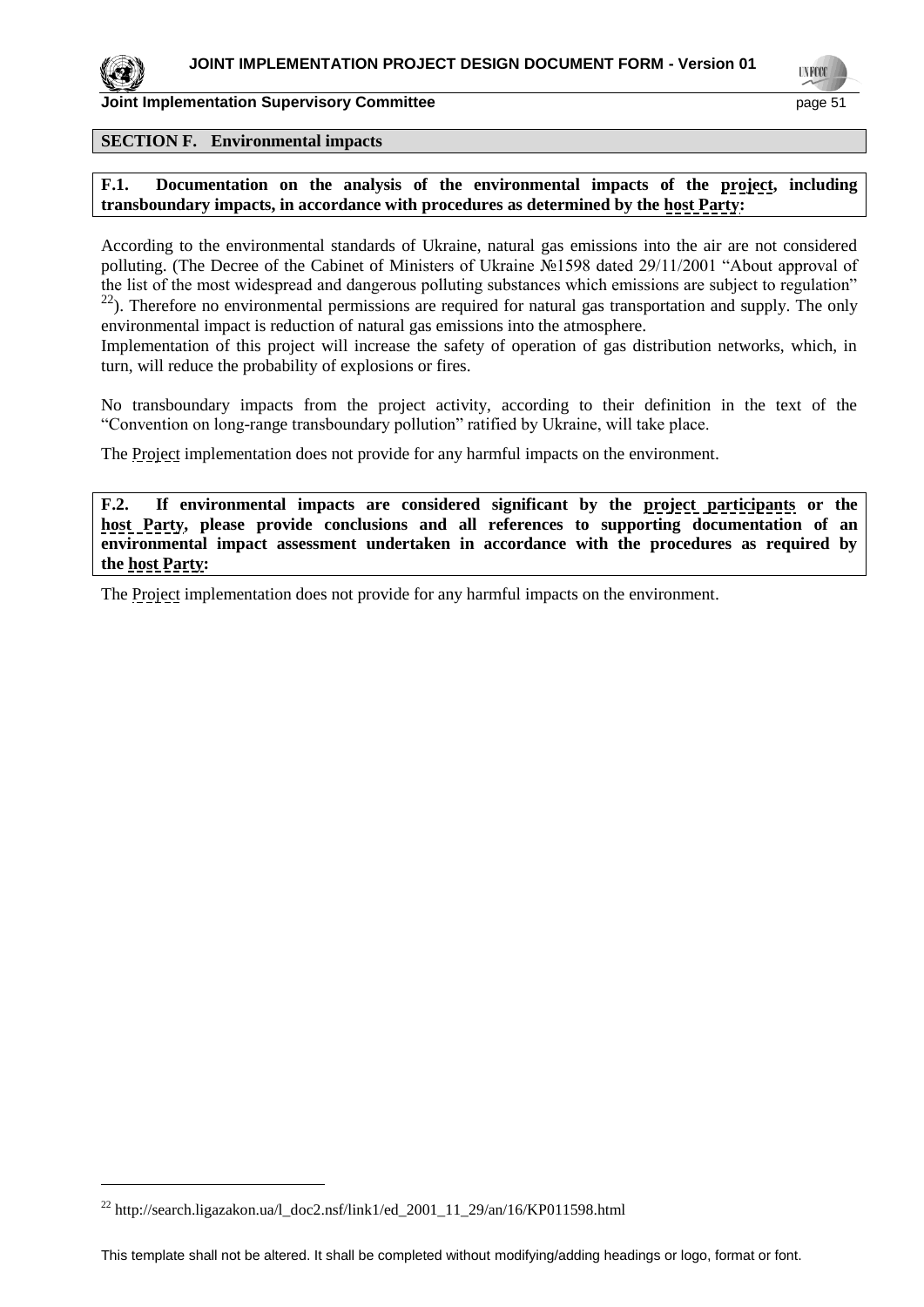

**UNFOO** 

# **SECTION G. Stakeholders' comments**

# **G.1. Information on stakeholders' comments on the project, as appropriate:**

Consultations were conducted with the specialists of the Institute of General Energy of NАS of Ukraine. No comments from Stakeholders were received. The project activity provides for neither negative impact on the environment nor negative social effect.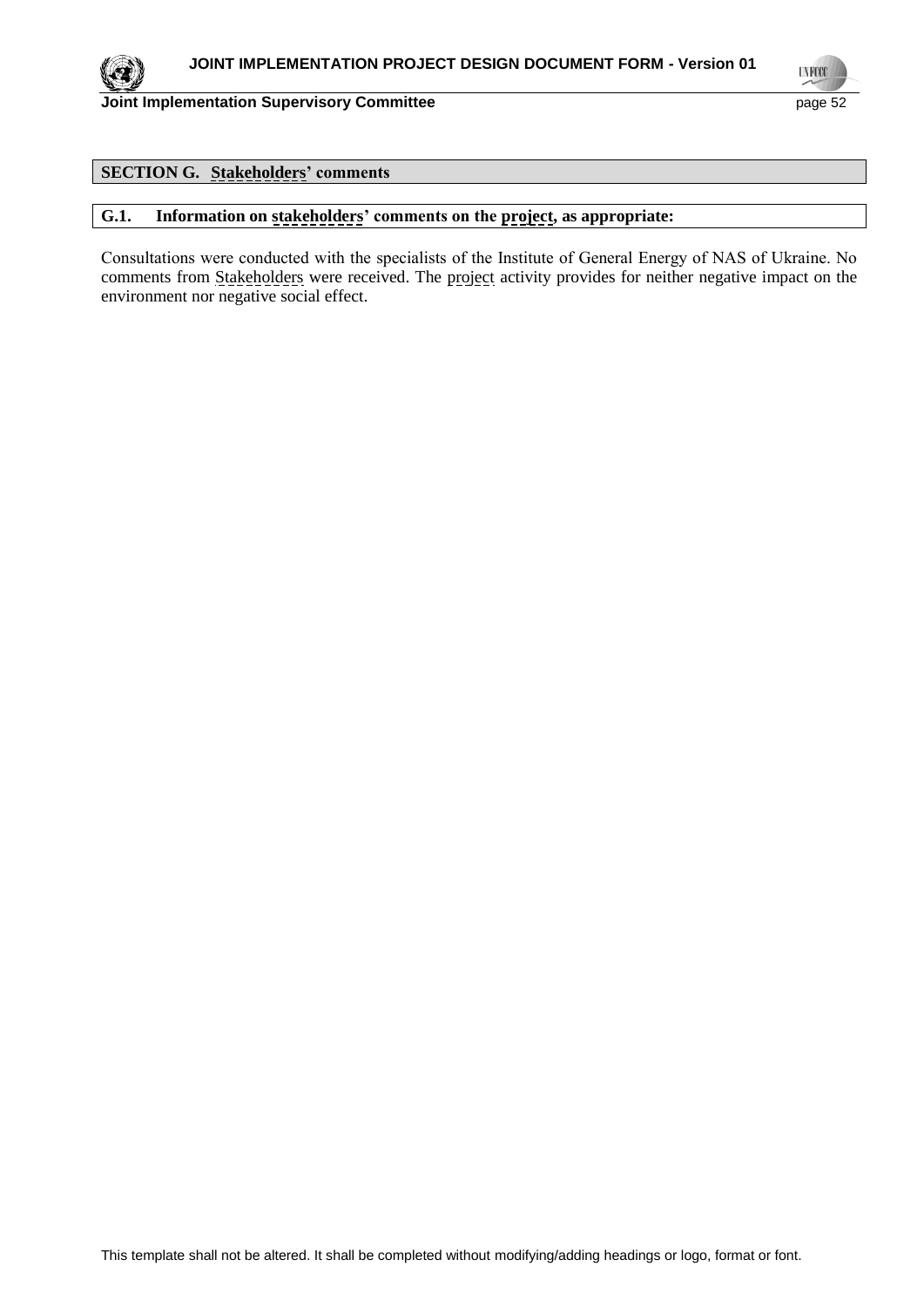**UNFOO** 

Annex1

# **CONTACT INFORMATION ON PROJECT PARTICIPANTS**

**Supplier:**

| Organisation:    | PJSC "Kharkivmiskgaz"            |
|------------------|----------------------------------|
| Street/P.O.Box:  | Zhovtneva Revoliutsiia Str.      |
| Building:        | 57/59                            |
| City:            | Kharkiv                          |
| State/Region:    | Kharkiv region                   |
| Postal code:     | 61004                            |
| Country:         | Ukraine                          |
| Phone:           | $+38(057)$ 733-07-14             |
| Fax:             | $+38(057)$ 733-07-14             |
| E-mail:          | http:// office@gorgaz.kharkov.ua |
| URL:             | http://gorgaz.kharkov.ua         |
| Represented by:  |                                  |
| Title:           | Chairman of the Board            |
| Salutation:      |                                  |
| Last name:       | Bezlepkin                        |
| Middle name:     | Mykhailovych                     |
| First name:      | Valerii                          |
| Department:      |                                  |
| Phone (direct):  | $+38(057)$ 733-07-14             |
| Fax (direct):    | $+38(057)$ 733-07-14             |
| Mobile:          |                                  |
| Personal e-mail: | http:// office@gorgaz.kharkov.ua |

## **Partner-Purchaser:**

| Organisation:    | EVO CARBON TRADING SERVICES LTD |
|------------------|---------------------------------|
| Street/P.O.Box:  | <b>High Road</b>                |
| Building:        | 869                             |
| City:            | London                          |
| State/Region:    |                                 |
| Postal code:     | <b>N12 8QA</b>                  |
| Country:         | <b>Great Britain</b>            |
| Phone:           | $+44(75)00828771$               |
| Fax:             | $+44(75)00828771$               |
| E-mail:          | negorova@evocarbontrading.co.uk |
| URL:             | $\overline{\phantom{0}}$        |
| Represented by:  |                                 |
| Title:           | Director                        |
| Salutation:      | Mr                              |
| Last name:       | Egorova                         |
| Middle name:     | Lvivna                          |
| First name:      | Natalia                         |
| Department:      |                                 |
| Phone (direct):  | $+41(76)3461157$                |
| Fax (direct):    | +41 (76) 346 11 57              |
| Mobile:          |                                 |
| Personal e-mail: | negorova@evocarbontrading.co.uk |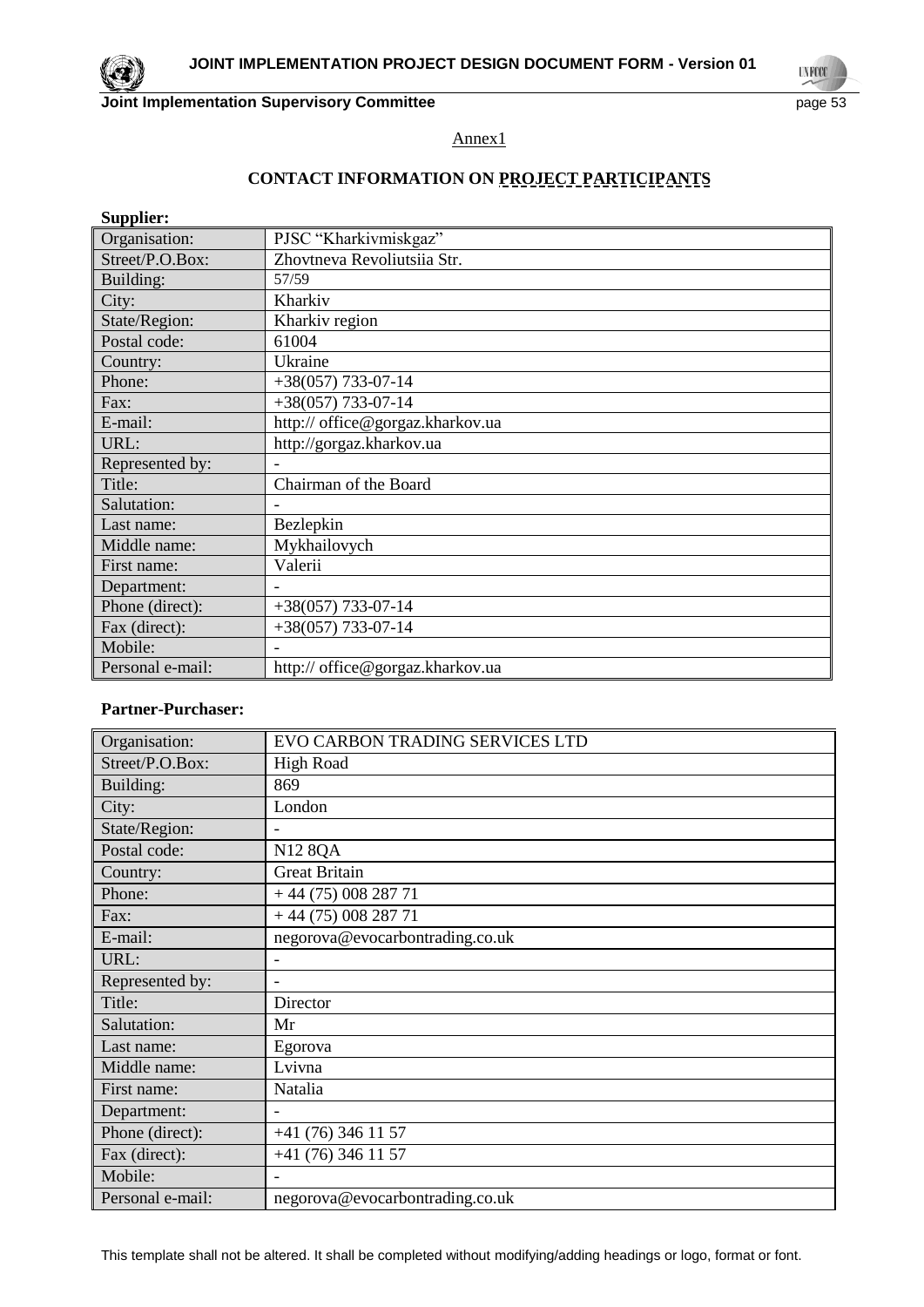

**UNFOCO** 

| <b>Consultant</b> |                                    |
|-------------------|------------------------------------|
| Organisation:     | CEP Carbon Emissions Partners S.A. |
| Street/P.O.Box:   | Route de Thonon                    |
| Building:         | 52                                 |
| City:             | Geneva                             |
| State/Region:     |                                    |
| Postal code:      | Casepostale 170 CH-1222 Vésenaz    |
| Country:          | Switzerland                        |
| Phone:            | $+41(76)3461157$                   |
| Fax:              | $+41(76)3461157$                   |
| E-mail:           | 0709bp@gmail.com                   |
| URL:              |                                    |
| Represented by:   | $\overline{a}$                     |
| Title:            | Director                           |
| Salutation:       | Mr                                 |
| Last name:        | Knodel                             |
| Middle name:      |                                    |
| First name:       | Fabian                             |
| Department:       | Ē,                                 |
| Phone (direct):   | $+41(76)3461157$                   |
| Fax (direct):     | $+41(76)3461157$                   |
| Mobile:           |                                    |
| Personal e-mail:  | 0709bp@gmail.com                   |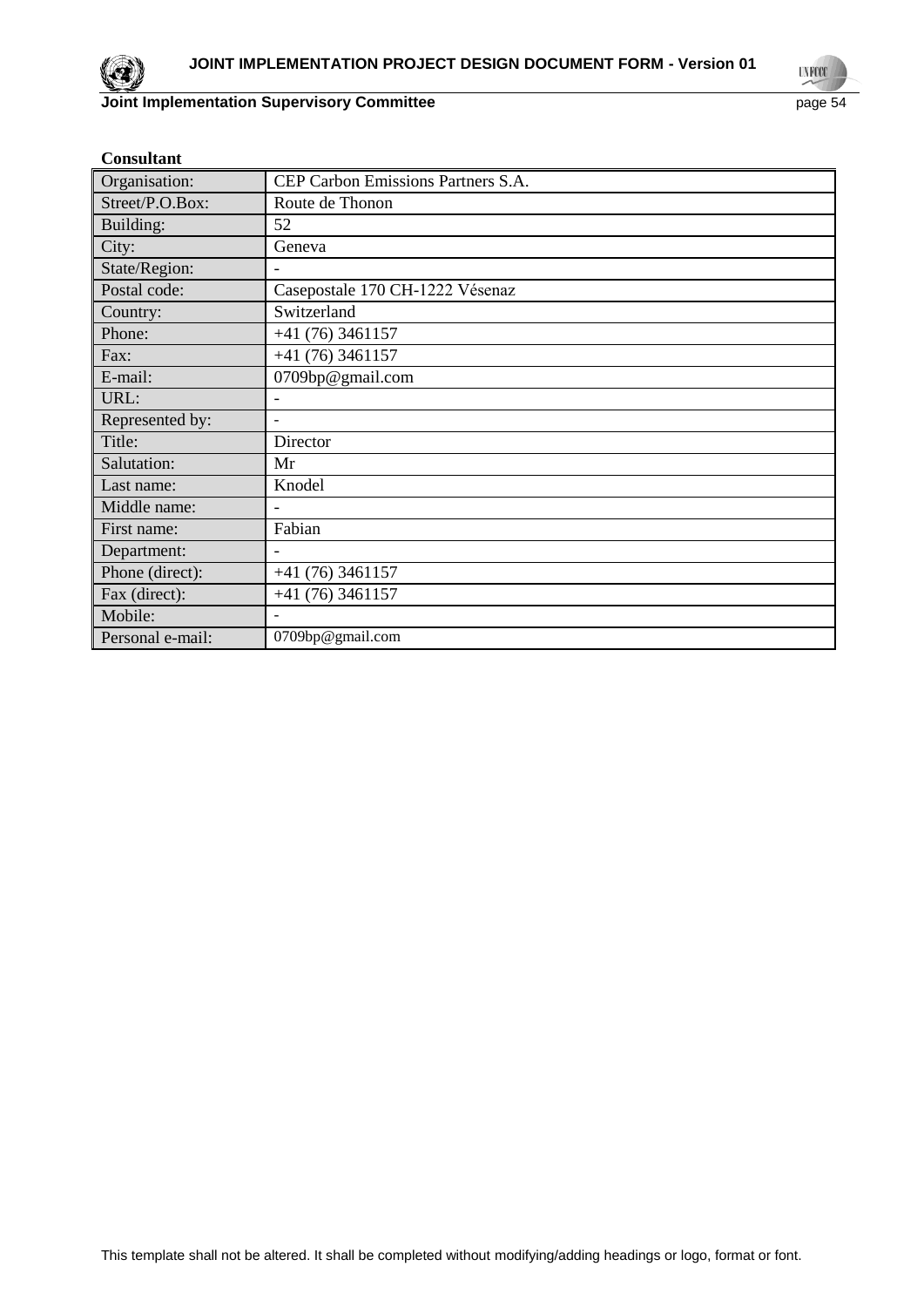

**TNFO** 

Annex 2

# **BASELINE INFORMATION**

#### **To determine the baseline the following parameters are used:**

| #                | <b>Parameter</b>                             | Name to the parameter                                                                                                                                                                                | Data unit                             |
|------------------|----------------------------------------------|------------------------------------------------------------------------------------------------------------------------------------------------------------------------------------------------------|---------------------------------------|
|                  | reference                                    |                                                                                                                                                                                                      |                                       |
| 1.               |                                              | Sequence number of the GDN component (GDP (CGDP),<br>gas fitting) included into the project boundary                                                                                                 | Dimensionless                         |
| 2.               | $GWP_{CH_4}$                                 | Global warming potential of methane                                                                                                                                                                  | tCO <sub>2</sub> e / tCH <sub>4</sub> |
| 3.               | h                                            | No. of activity (replacement/repair) in GDN component<br>after EPNGL was detected                                                                                                                    | Dimensionless                         |
| $\overline{4}$ . | $W_{\rm v}$                                  | Average mass fraction of methane in natural gas                                                                                                                                                      | $\frac{0}{0}$                         |
| 5.               | $K_{i'h}^g$                                  | Natural gas leakage factor of $\vec{i}$ $\vec{j}$ GDN component in CLP                                                                                                                               | $m^3/h$                               |
| 6                | $K_{i}^{n}$                                  | Natural gas leakage factor corresponding to EPNGL of $i$ <sup>"</sup><br>GDN component                                                                                                               | $m^3/h$                               |
| $\overline{7}$   | $H^{\,g}_{i^{\scriptscriptstyle\prime},h,y}$ | Time of GDN component operation under the pressure from<br>the beginning of monitoring period $y$ to the implementation<br>of the project activity (repair/replacement) that caused<br>EPNGL removal | $\mathbf h$                           |
| 8.               | $H^n_{i^*,h,y}$                              | Time of GDN component operation under the pressure from<br>the implementation of the project activity<br>(repair/replacement) that caused EPNGL removal to the end<br>of monitoring period y         | $\mathbf h$                           |

The detailed description of parameters for determination of the baseline is presented in tables of section B.1.

Calculation of the baseline is performed as per formulae (3) and (4) (Section of D.1.1.4).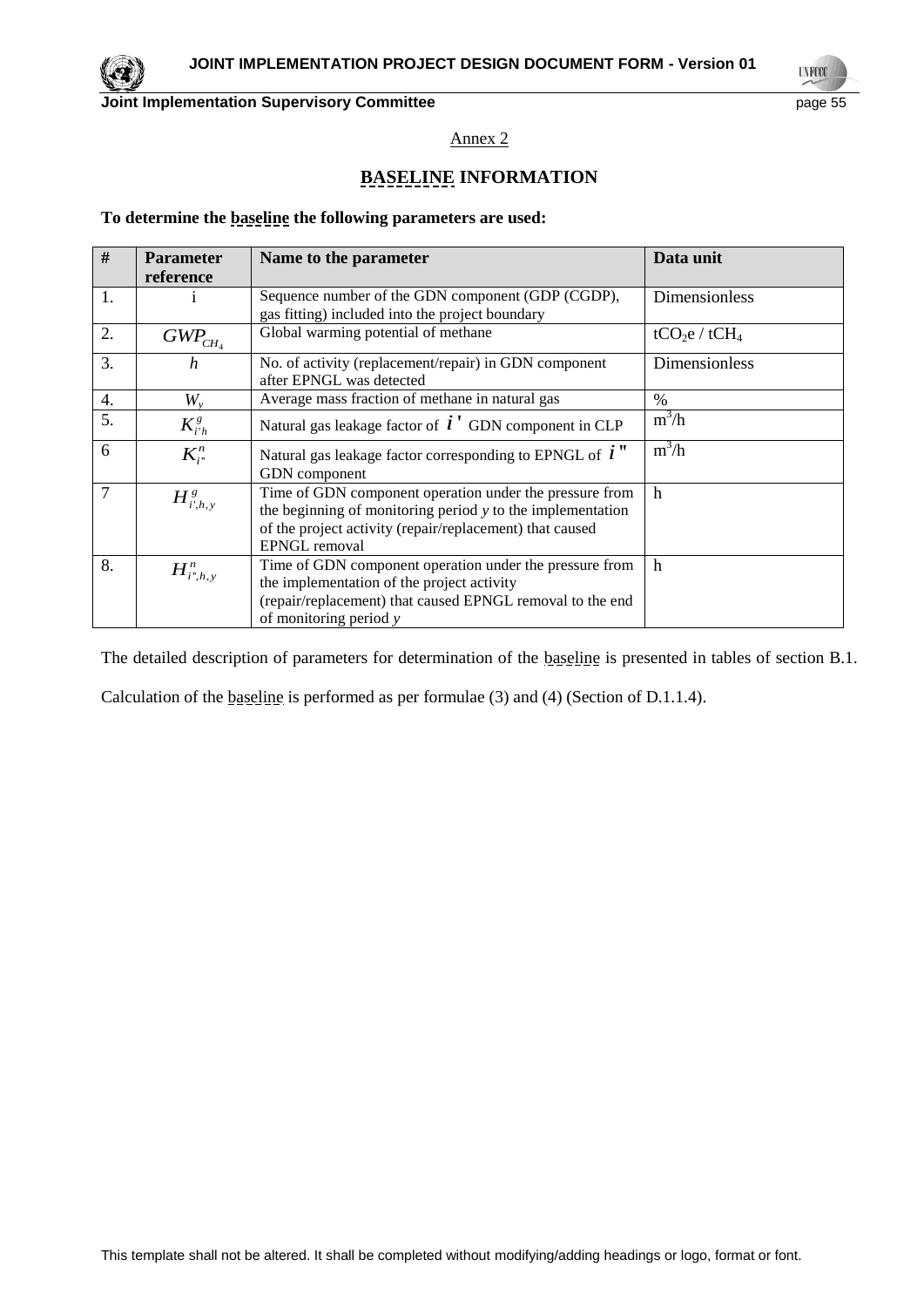**TNFO** 

#### Annex 3

# **MONITORING PLAN**

The monitoring plan includes the following sections:

1. The program of the initial monitoring measurements of methane leaks at the gas equipment of GDPs (CGDPs), gas fittings of PJSC "Kharkivmiskgaz" gas distribution networks.

2. Monitoring map of methane leaks at the gas equipment of GDPs (CGDPs), gas fittings of PJSC "Kharkivmiskgaz" gas distribution networks.

3. Methodology of methane leak detection.

4. Guidance on monitoring measurement data collection and storage.

## **I. PROGRAM**

#### **of the initial monitoring measurements of methane leaks at the gas equipment of GDPs (CGDPs), gas fittings of PJSC "Kharkivmiskgaz" gas distribution networks.**

The aim of the initial monitoring measurements of methane leaks is:

- 1. Receipt of a more reliable estimation of methane leak volumes from the gas transportation system (exept for the leaks, related to operation, technical maintenance or emergency situations).
- 2. Methane ERUs calculation during the JI Project implementation.
- 3. Determination of the potential income of the project and amount of repair work / replacement which is necessary under condition of an attractive payback period for investment.
- 4. Determination of priorities in relation to works that must be executed at gas equipment.
- 5. Obtaining of initial experience in JI project implementation, identification of questions, that must be solved or improved (such as additional measuring equipment, accuracy class of devices, necessity of training of corresponding workers) before the beginning of the project, to provide for the proper implementation.

The JI Project has the following stages:

- determination of the list of facilities where methane leaks occur;
- repair of methane leaks by replacement of sealing materials with more modern and reliable ones or complete replacement of equipment;
- calculation of methane leaks at facilities;
- monitoring of leaks at equipment that was already repaired (replaced).

Certain issues have to be determined systematically during preliminary measurements:

- where leaks take place and calculation of their volumes (at the initial stages an approximate calculation is possible to have an understanding of the size of leak volumes);

- where leaks are relatively small;
- where there are possibilities for repair or/and replacements of equipment, that require small funds;
- where significant leaks are detected and their repair will not require significant financing.

Quality information (for example, difficulties in measuring at certain components because of the limited access to them etc) also must be recorded, where possible to facilitate planning and implementation of the Project.

The system of the name/ numeration of gas equipment units must be agreed upon before the beginning of measurements.

The table provided below has explanatory and actual, not directing and normative character.

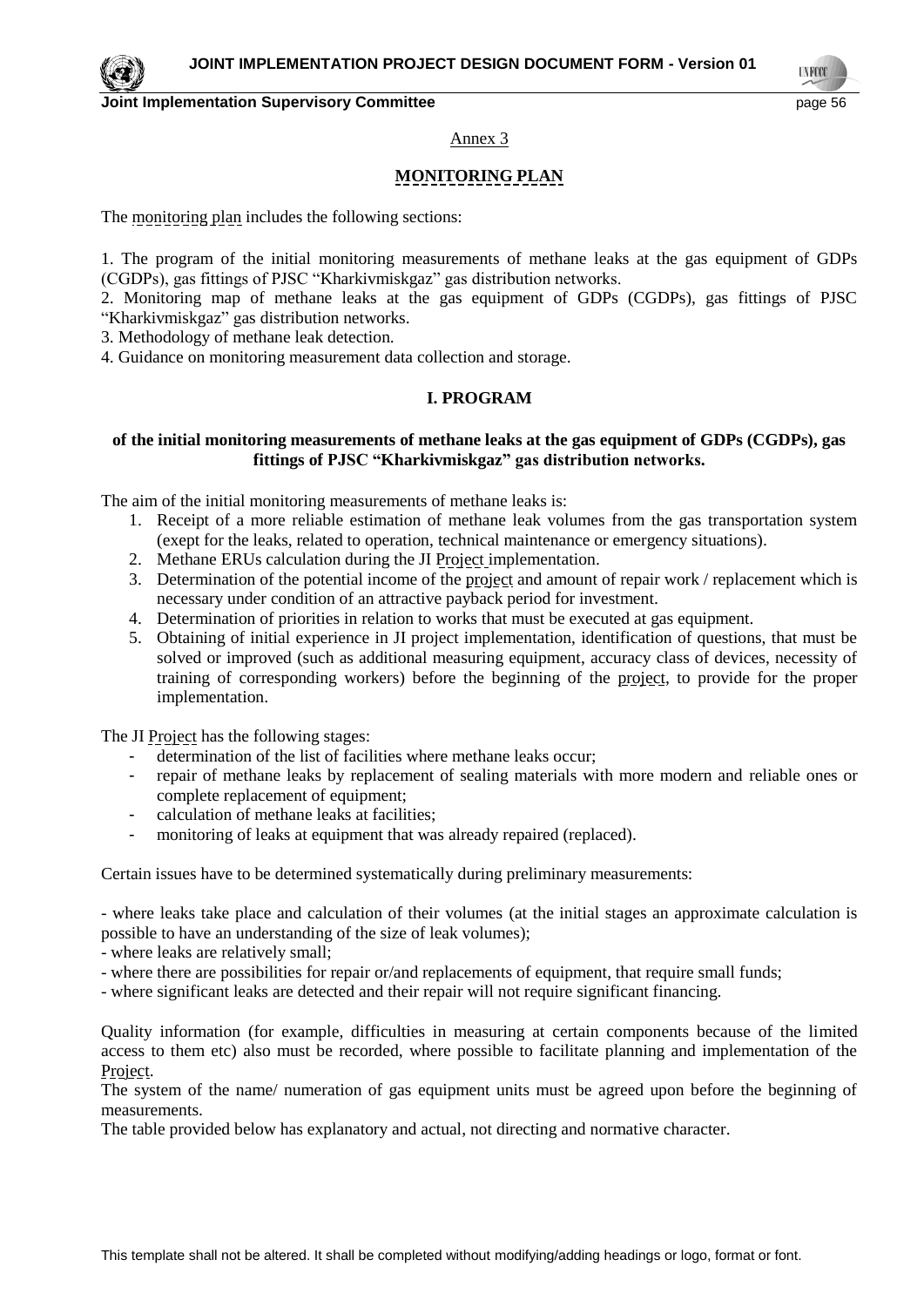# **Table 1MP. Information about facilities located at GDPs (CGDPs)**

A logger of technical verification of gas equipment of GDPs (CGDPs) is maintained (a maintenance log that is kept by inspectors) - one time per four days, it is performed by the corresponding authorized worker. Leaks are specified in the logger of reports (Table 1MP). Availability of EPNGL is determined by using gas detector and / or by organoleptic method.

Current repair is conducted one time per year, technical maintenance - one time per half-year. Table 1MP. Information on GDP (CGDP) facility

| 1 acie 11,11 ; mitolination on ODI (CODI) iachit           |  |                                                |  |              |
|------------------------------------------------------------|--|------------------------------------------------|--|--------------|
| Name of GDP (CGDP)                                         |  | Gas pressure at   Average volume of   % $CH_4$ |  | Availability |
| (code according to the entrance exit, the transported gas, |  |                                                |  | of above-    |
| Register)/ Name of GDP $ (MPa) $                           |  | $m^3/h$ .                                      |  | standard     |
| (CGDP) component                                           |  |                                                |  | leak, yes/no |
|                                                            |  |                                                |  |              |

Date of measurement: \_\_\_\_\_\_\_\_\_\_\_\_\_\_\_\_\_\_\_\_\_\_

# **Table 2MP. Information on facilities at gas distribution pipelines**

A logger of technical verification of gas fittings is maintained (a maintenance log that is kept by inspectors) one time per month, it is performed by the corresponding authorized worker. Leaks are specified in the logger of reports (Table 2MP). Availability of EPNGL is determined by using gas detector and / or by organoleptic method.

Current repair is conducted one time per year, technical maintenance - one time per half-year.

Table 1MP. Information on GDP (CGDP) facility

| No. $z/p$ (registry code)<br>valve type | Gas pressure,<br>(MPa) | Average<br>volume of the<br>transported gas,<br>$m^3/h$ . | % $CH4$ | Availability of<br>above-standard<br>leak, yes/no |
|-----------------------------------------|------------------------|-----------------------------------------------------------|---------|---------------------------------------------------|
|                                         |                        |                                                           |         |                                                   |

Date of measurement: \_\_\_\_\_\_\_\_\_\_\_\_\_\_\_\_\_\_\_\_\_\_

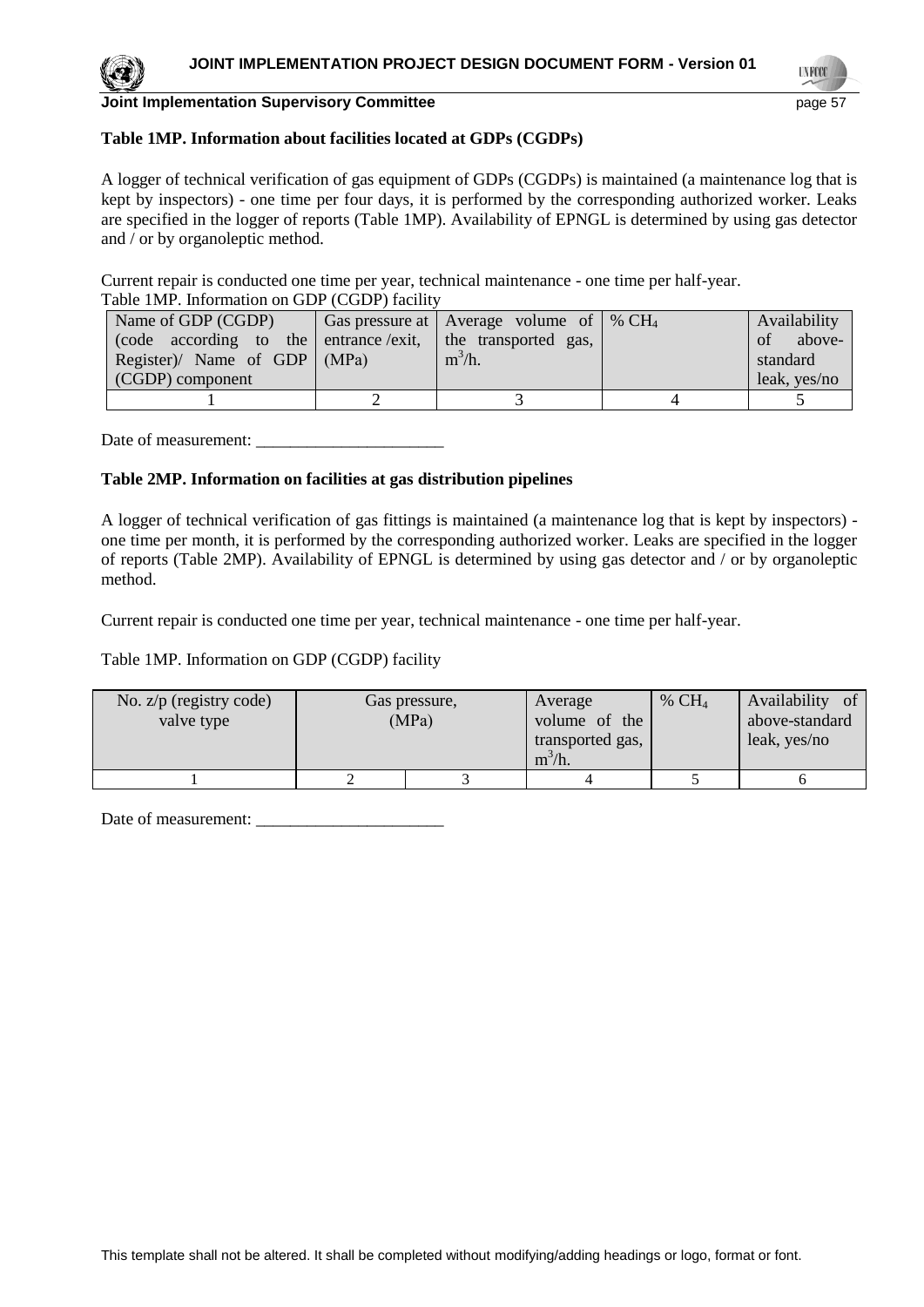## **II. MONITORING MAP**

## **of methane leaks at the GDN components (gas equipment of GDPs (CGDPs), gas fittings of PJSC "Kharkivmiskgaz" gas distribution networks) included in the project boundary**

The monitoring map determines the general procedure for realization of the annual measurement of methane leaks at GDP (CGDP) gas equipment, gas fittings of PJSC "Kharkivmiskgaz" gas distribution networks, that are included in the JI project boundary.

In accordance with the Project activity (Section A.2 of the PDD), each project activity at GDP (CGDP) gas equipment unit and gas fittings of PJSC "Kharkivmiskgaz" gas distribution networks must be tagged with an individual number.

With the aim of tagging of each project activity at GDN component included in the project boundary a Registry "Repair of EPNGL at GDN components" of the project is drawn. In this Registry each activity at GDN component is tagged with individual number.

Since the beginning of the project activity, inspections aimed at determination of methane leaks are held at GDP (CGDP) gas equipment once every four days, and at gas fittings - once a month, so that one could make sure that gas equipment didn't become the source of methane leaks again. Inspections are recorded in the report of the service of gas pipelines and GDPs (CGDPs) operation and Registries planned under the project.

Methane leak detection at gas equipment during the first repair (replacements) of equipment in accordance with Project Implementation schedule is conducted twice: the first time -before repair (replacement) of equipment, the second time - after repair (replacement).

Current repair is conducted one time per year, technical maintenance - one time per half-year.

Technical maintenance of gas equipment that is in the Registry is conducted not rarer than one time per half of a year.

Current repair of gas equipment that is in the Registry is conducted one time per year.

If EPNGL is identified during the reporting monitoring period at GDN component that was repaired (replaced) in the previous monitoring period, this GDN component is excluded from the calculation of leak reduction in the reporting monitoring period and the GDN component shall be repaired (replaced) on a priority basis.

Data and parameters not monitored throughout the whole crediting period, but determined only once, which are available at the stage of PDD development:

Table 3MP. Data and parameters not monitored throughout the whole crediting period, but determined only once, which are available at the stage of PDD development.

| <b>Parameter</b><br>reference | Name to the parameter                                                                                                         | Data unit |
|-------------------------------|-------------------------------------------------------------------------------------------------------------------------------|-----------|
|                               | Sequence number of GDN component (GDP (CGDP), gas Dimensionless<br>fittings of gas pipeline) included in the project boundary |           |

Data and parameters that are not monitored during the crediting period but are identified only once and are not available at the PDD development stage: none

| Parameter | Name to the parameter                                                                                             | Data unit |
|-----------|-------------------------------------------------------------------------------------------------------------------|-----------|
| reference |                                                                                                                   |           |
| n         | Number of activity (replacement/repair) at GDN component Dimensionless<br>after EPNGL was detected such component |           |
| W         | Average mass fraction of methane in the natural gas in period   %                                                 |           |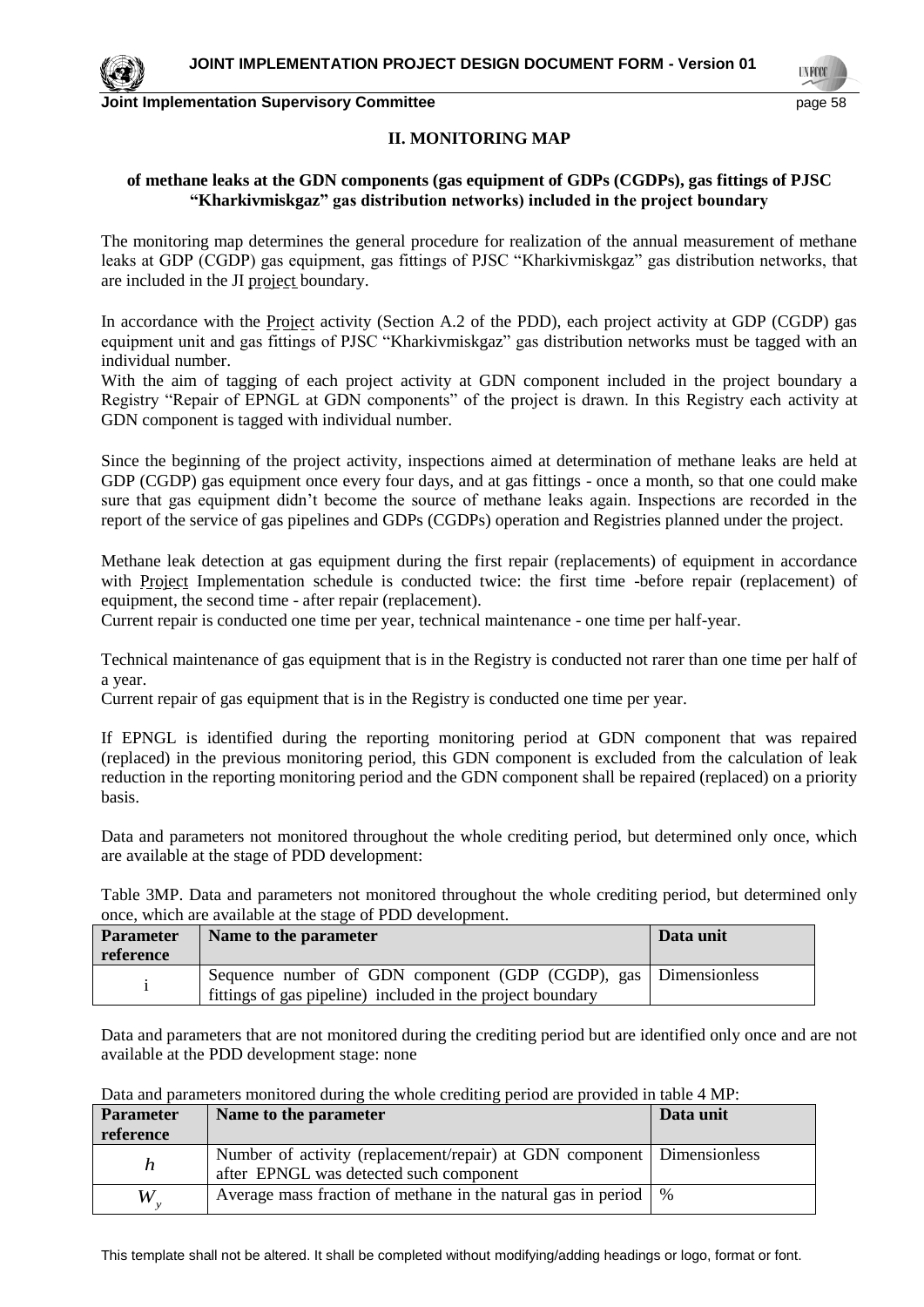|                 | y of the project scenario                                                                                                                                                                                                                  |                                       |
|-----------------|--------------------------------------------------------------------------------------------------------------------------------------------------------------------------------------------------------------------------------------------|---------------------------------------|
| $K^{g}_{i'h}$   | Natural gas leak factor from $i'$ GDN component in CLS                                                                                                                                                                                     | $m^3/h$                               |
| $K_{i}^{n}$     | Natural gas leak factor that corresponds to EPNGL for $i$ "<br>GDN component                                                                                                                                                               | $m^3/h$                               |
| $H^s_{i',h,v}$  | Time of operation of GDN component under pressure from h<br>the beginning of monitoring period "y" to implementation of<br>project activities (repair / replacement) that resulted in the<br>repair of EPNGL at such component             |                                       |
| $H^n_{i^*,h,v}$ | Time of operation of GDN component under pressure from h<br>the moment of implementation of project activities (repair /<br>replacement) that resulted in the repair of EPNGL at such<br>component to the end of the monitoring period "y" |                                       |
| GWP.            | Global Warming Potential of methane                                                                                                                                                                                                        | tCO <sub>2</sub> e / tCH <sub>4</sub> |

[*y*] – index that corresponds to monitoring period;

 $[i']$  – index that corresponds to a number of GDN component, which is in a set of elements  $I'((I' + I'') = I$ , where I is a set that includes all GDN components that are in the project boundary) where the project activities did not result in any emission reductions (there was no replacement / repair of components) in the reporting monitoring period;

 $[i'']$  – index that corresponds to a number of GDN component, which is in a set of elements  $I''((I' + I'') = I$ , where I is a set that includes all GDN components that are in the project boundary) where the project activities resulted in emission reductions (there was replacement / repair of components) in the reporting monitoring period;

[*h*] – index that corresponds to a number of activity under the project at GDN component, if more than one activity was carried out at reporting component in the monitoring period (where H is a set, which includes all activities in the project scenario at GDN component in the monitoring period);

 $[g]$  – index that corresponds to SPNGL;

[*n*] – index that corresponds to EPNGL.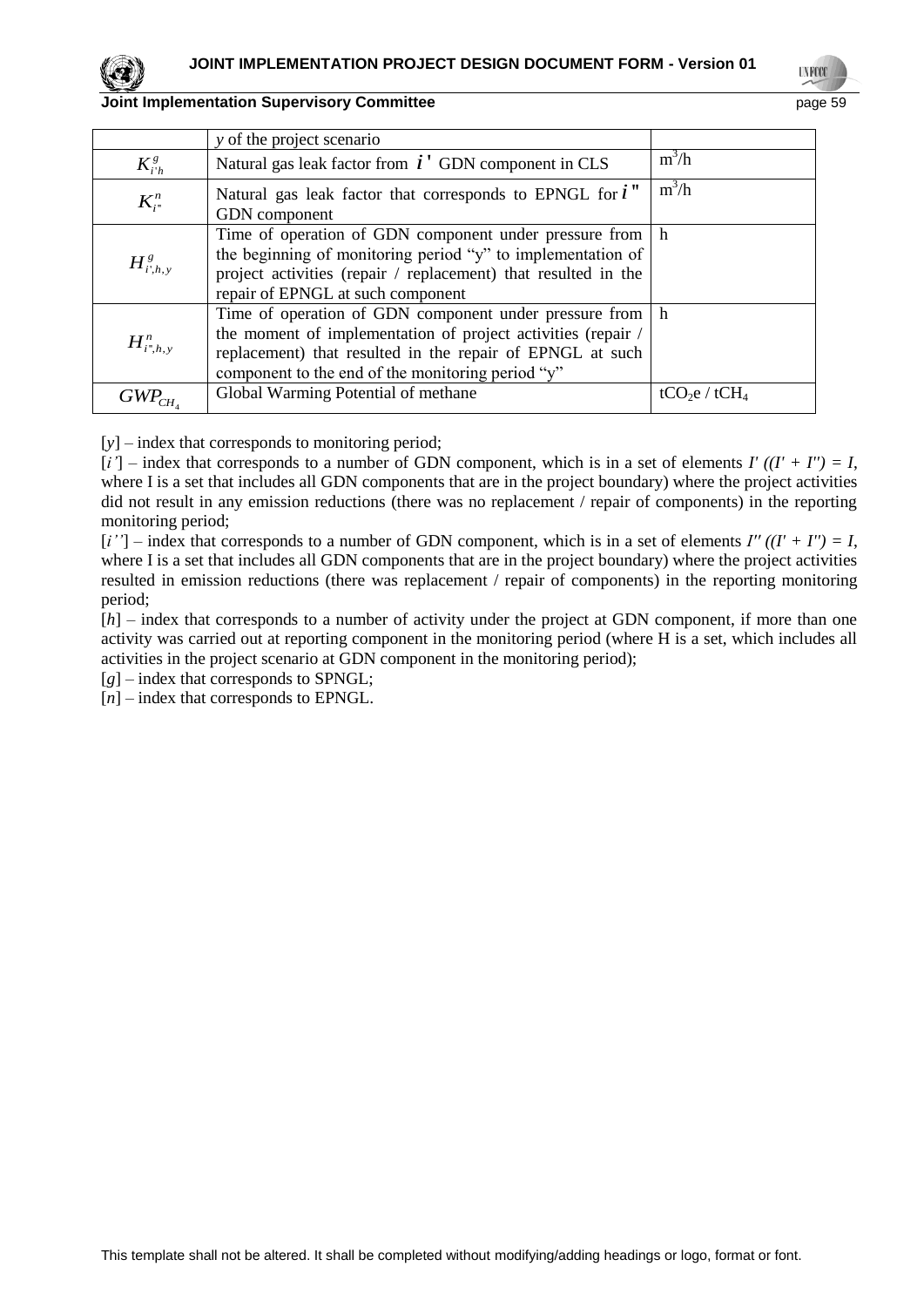#### **III. METHODOLOGY OF METHANE LEAK MEASUREMENTS**

Line-up of team for conduction of measurement:

Specialist of the service for operation of street gas pipelines and court introductions (SESG and CI); A locksmith on exploitation and repair of gas equipment of GDP - 1 person; A locksmith SESG and CI - 1 person.

Necessary materials, instruments and devices:

1) Keys, instruments;

2) Highly sensitive gas analyzer AZ 7291 or SENSIT Trak-It III CGI or FT-02V1- 1 unit;

3) Fire-extinguisher.

The procedure of methane leak measurement at gas equipment of GDPs (CGDPs) and gas fittings of gas pipelines:

1. Check whether GDP (CGDP, well) where gas equipment and gas fittings, where measuring will be conducted, are located are gas contaminated or not. Conduct measuring of gas contamination of GDP (CGDP, well) with the gas analyzer AZ 7291 or SENSIT Trak-It III CGI or FT-02V1.

Data recorded during measuring of methane leak in protocol of measuring:

1. Name, code of GDP (CGDP) gas equipment or gas fittings of gas pipeline where methane leak is measured.

- 2. Address of location of GDP (CGDP) or gas fittings where measuring of methane leaks is conducted.
- 3. Date of measurement.
- 4. Recording whether leak was detected or not.
- 5. Names of persons who conducted measurement.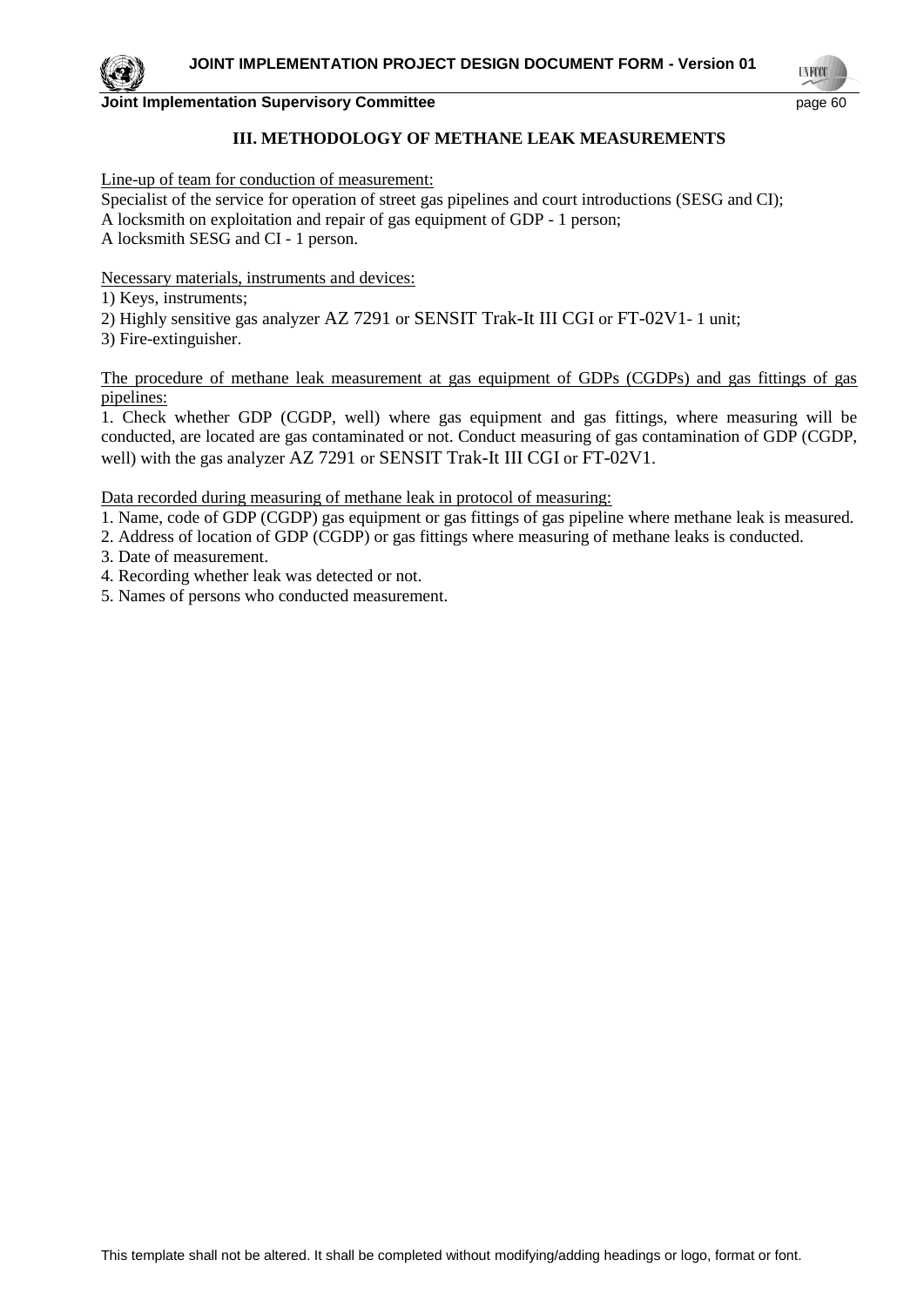#### **IV. GUIDANCE on monitoring measurement data collection and storage**

Realization of JI Project provides for:

1. Initial and further regular monitoring inspections of each gas equipment unit that is in the register and realizations of measuring of methane leaks.

2. Repair (replacement) of old gas equipment.

All data, collected in the process of realization of the JI project, must be collected and entered in one database. The database must be constantly filled in during the JI Project lifetime. Data about the new leaks detected and repaired during the project lifetime must also be included. In monitoring reports on JI Project the data must be included from a database.

It is recommended to create a Working team on the JI Project at the enterprise, and to define responsibility for collection of all information on the JI Project, storage and archiving of documents on the JI Project between the members of the Working team.

Basic information sources for the calculation of methane emission reduction units are documents, the qualities of which are given in Table 5 below:

| $\#$           | Document title                                                                                        | Document data<br>source                                                                               | Document<br>format                                                                                      | Person who<br>draws up the<br>document                                              | Document<br>purpose                                                                                                            | Document<br>storage<br>location                                                   |
|----------------|-------------------------------------------------------------------------------------------------------|-------------------------------------------------------------------------------------------------------|---------------------------------------------------------------------------------------------------------|-------------------------------------------------------------------------------------|--------------------------------------------------------------------------------------------------------------------------------|-----------------------------------------------------------------------------------|
| $\mathbf{1}$   | Logs of reports<br>on the detection<br>of leaks                                                       | Reports of<br>inspectors of<br>exploitation<br>service of gas<br>pipelines and<br>GDPs (CGDPs)        | Paper forms<br>filled with data<br>on leaks<br>detected<br>during walk-<br>around once<br>per four days | Masters of<br>exploitation<br>service of<br>pipelines and<br><b>GDPs</b><br>(CGDPs) | <b>To</b><br>form<br>Monitoring<br>reports,<br>calculate leak<br>reductions,<br>of<br>schedule<br>extracurriculu<br>mm repairs | At<br>departments of<br>exploitation<br>service of<br>pipelines and<br>GDP (CGDP) |
| $\overline{2}$ | Logs of<br>unscheduled<br>repairs of GDN<br>components<br>(replacement of<br><b>GDN</b><br>components | Schedule of<br>uncheduled<br>repairs                                                                  | Filled paper<br>forms                                                                                   | Workers of<br>working<br>brigades                                                   | To form<br>the<br>Registry<br>of<br><b>EPNGL</b><br>eliminated<br>in<br><b>GDN</b><br>components                               | The<br>coordinator of<br>JI Project<br>Working team                               |
| $\overline{3}$ | Registry of<br><b>EPNGL</b><br>eliminated in<br><b>GDN</b><br>components                              | Logs of<br>unscheduled<br>repairs of GDN<br>components<br>(replacement of<br><b>GDN</b><br>components | Electronic<br>table                                                                                     | Authorized<br><b>Working Team</b><br>member                                         | To<br>form<br>Monitoring<br>reports,<br>calculate leak<br>reductions                                                           | The<br>coordinator of<br>JI Project<br>Working team                               |
| $\overline{4}$ | Registry of the<br>"Monitoring of<br>pressurized<br>component"                                        | Logs of GDN<br>component<br>operation<br>services                                                     | Electronic<br>table                                                                                     | Authorized<br><b>Working Team</b><br>member                                         | To<br>form<br>Monitoring<br>reports,<br>calculate leak<br>reductions                                                           | The<br>coordinator of<br>JI Project<br>Working team                               |

#### **Table 5MP. List of preliminary documents formed during JI Project implementation**